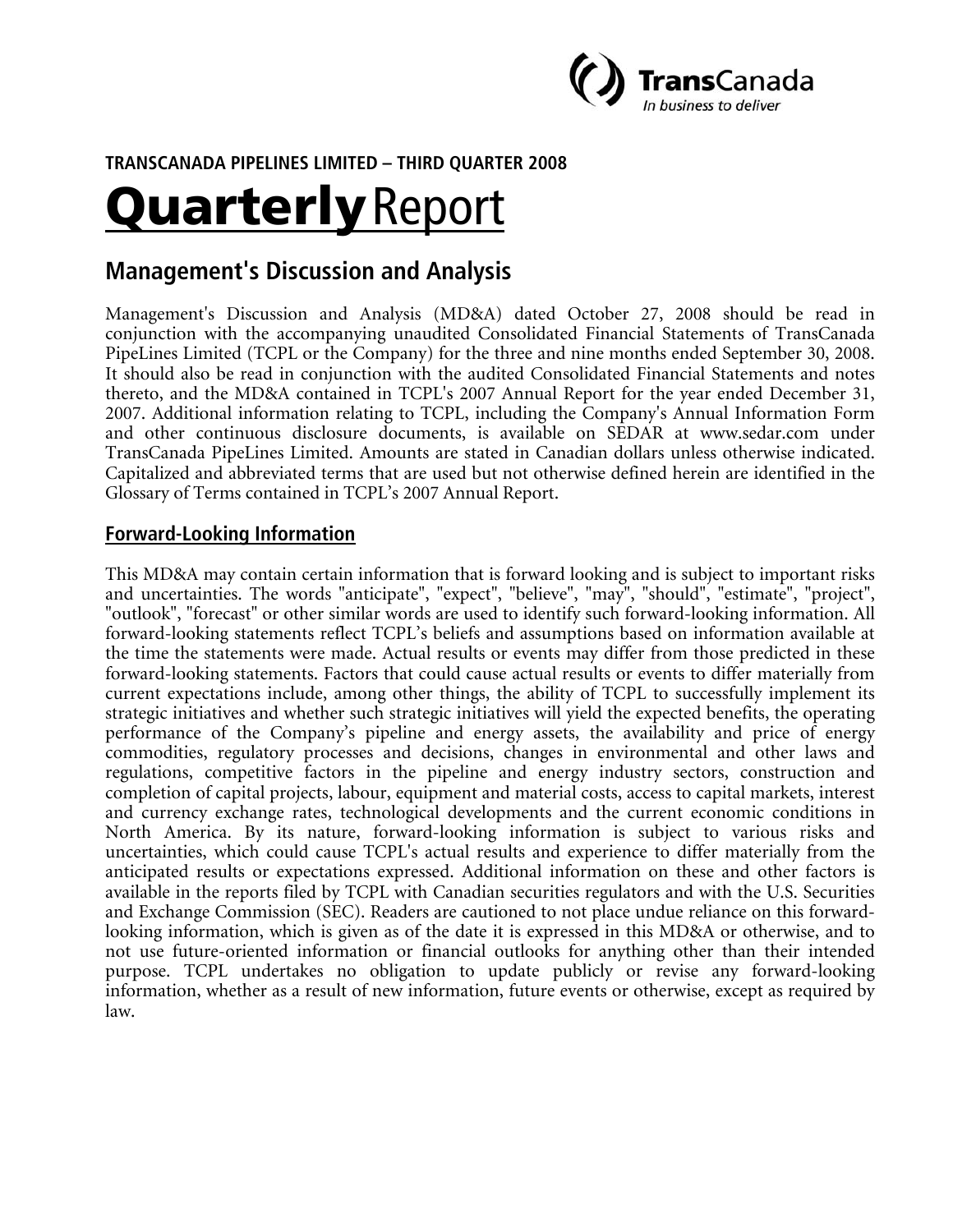## **Non-GAAP Measures**

TCPL uses the measures "comparable earnings", "funds generated from operations" and "operating income" in this MD&A. These measures do not have any standardized meaning prescribed by Canadian generally accepted accounting principles (GAAP). They are, therefore, considered to be non-GAAP measures and are unlikely to be comparable to similar measures presented by other entities. Management of TCPL uses non-GAAP measures to improve its ability to compare financial results among reporting periods and to enhance its understanding of operating performance, liquidity and ability to generate funds to finance operations. Non-GAAP measures are also provided to readers as additional information on TCPL's operating performance, liquidity and ability to generate funds to finance operations.

Management uses the measure of comparable earnings/(expenses) to better evaluate trends in the Company's underlying operations. Comparable earnings comprise net income adjusted for specific items that are significant, but are not reflective of the Company's underlying operations. Specific items are subjective, however, management uses its judgement and informed decision-making when identifying items to be excluded in calculating comparable earnings, some of which may recur. Specific items may include but are not limited to certain income tax refunds and adjustments, gains or losses on sales of assets, legal and bankruptcy settlements, and fair value adjustments. The table in the Consolidated Results of Operations section of this MD&A presents a reconciliation of comparable earnings to net income applicable to common shares.

Funds generated from operations comprises net cash provided by operations before changes in operating working capital. A reconciliation of funds generated from operations to net cash provided by operations is presented in the Liquidity and Capital Resources section of this MD&A.

Operating income is reported in the Company's Energy business segment and comprises revenues less operating expenses as shown on the Consolidated Income Statement. A reconciliation of operating income to net income is presented in the Energy section of this MD&A.

# **Acquisitions**

#### *Ravenswood*

On August 26, 2008, TCPL acquired from National Grid plc (National Grid) all of the outstanding equity of KeySpan-Ravenswood, LLC and KeySpan Ravenswood Services Corp., for US\$2.9 billion, subject to certain post-closing adjustments. The two companies together own, control and operate the Ravenswood Generating Station (Ravenswood), a 2,480-megawatt (MW) steam turbine, combinedcycle power generating plant located in Queens, New York. The acquisition was financed with a combination of proceeds from the Company's recent equity and debt offerings, cash on hand and funds drawn on newly established loan facilities.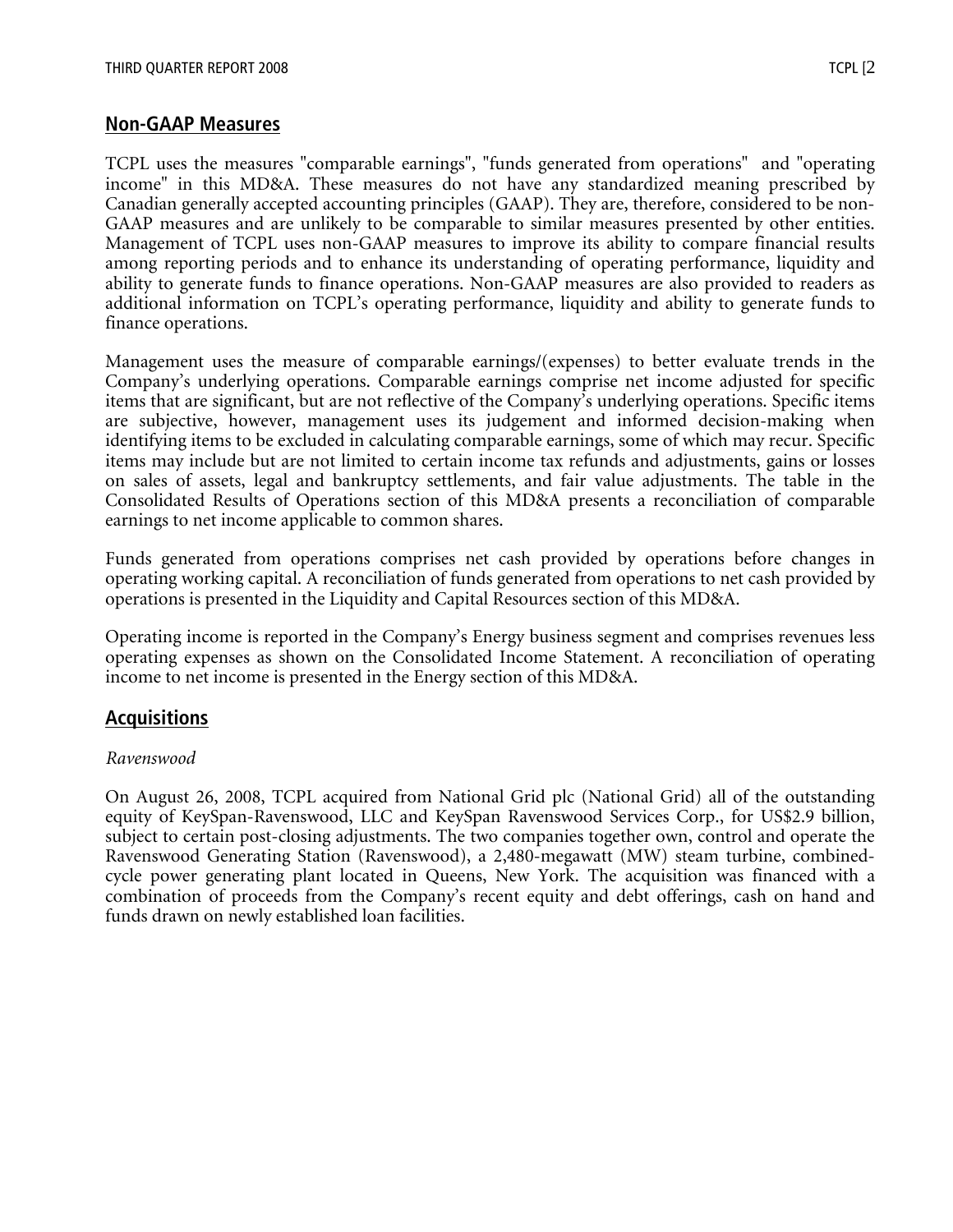## **Consolidated Results of Operations**

#### **Reconciliation of Comparable Earnings to Net Income**

#### **Applicable to Common Shares**

| (unaudited)                                             |                  | Three months ended September 30 | Nine months ended September 30 |      |  |
|---------------------------------------------------------|------------------|---------------------------------|--------------------------------|------|--|
| (millions of dollars)                                   | 2008             | 2007                            | 2008                           | 2007 |  |
| <b>Pipelines</b>                                        |                  |                                 |                                |      |  |
| Comparable earnings                                     | 173              | 163                             | 530                            | 484  |  |
| Specific items (net of tax):                            |                  |                                 |                                |      |  |
| Calpine bankruptcy settlements                          |                  |                                 | 152                            |      |  |
| <b>GTN lawsuit settlement</b>                           |                  |                                 | 10                             |      |  |
| Net income                                              | 173              | 163                             | 692                            | 484  |  |
| <b>Energy</b>                                           |                  |                                 |                                |      |  |
| Comparable earnings                                     | 202              | 156                             | 494                            | 352  |  |
| Specific items (net of tax, where applicable):          |                  |                                 |                                |      |  |
| Fair value adjustments of natural gas storage inventory |                  |                                 |                                |      |  |
| and forward contracts                                   | (2)              |                                 | (6)                            |      |  |
| Writedown of Broadwater LNG project costs               |                  |                                 | (27)                           |      |  |
| Income tax adjustments                                  |                  |                                 |                                | 4    |  |
| Net income                                              | $\overline{200}$ | 156                             | 461                            | 356  |  |
| Corporate                                               |                  |                                 |                                |      |  |
| Comparable expenses                                     | (16)             | (14)                            | (33)                           | (45) |  |
| Specific item:                                          |                  |                                 |                                |      |  |
| Income tax reassessments and adjustments                | 26               | 15                              | 26                             | 42   |  |
| Net income/(expenses)                                   | 10               | 1                               | $\overline{1}$                 | (3)  |  |
| Net Income Applicable to Common Shares <sup>(1)</sup>   | 383              | 320                             | 1,146                          | 837  |  |
|                                                         |                  |                                 |                                |      |  |
| <b>Comparable Earnings</b>                              | 359              | 305                             | 991                            | 791  |  |
| Specific items (net of tax, where applicable):          |                  |                                 |                                |      |  |
| Calpine bankruptcy settlements                          |                  |                                 | 152                            |      |  |
| <b>GTN lawsuit settlement</b>                           |                  |                                 | 10                             |      |  |
| Fair value adjustments of natural gas storage inventory |                  |                                 |                                |      |  |
| and forward contracts                                   | (2)              |                                 | (6)                            |      |  |
| Writedown of Broadwater LNG project costs               |                  |                                 | (27)                           |      |  |
| Income tax reassessments and adjustments                | 26               | 15                              | 26                             | 46   |  |
| Net Income Applicable To Common Shares                  | 383              | 320                             | 1,146                          | 837  |  |

TCPL's net income applicable to common shares in third-quarter 2008 was \$383 million compared to \$320 million in third-quarter 2007. The \$63-million increase in net income applicable to common shares was due to increased third-quarter 2008 earnings from all segments. Earnings from the Energy business were higher in third-quarter 2008 compared to third-quarter 2007 primarily due to increased earnings from Eastern Power and Bruce Power operations. Eastern Power operations generated higher earnings in third quarter 2008 compared to third quarter 2007 due to higher realized power prices in New England, increased water flows from the TC Hydro generation assets and incremental income from the August 26, 2008 acquisition of Ravenswood. Bruce Power operations generated higher earnings in third quarter 2008 compared to third quarter 2007 due to higher prices and increased output. Corporate's earnings were higher in third-quarter 2008 compared to third-quarter 2007 primarily due to the inclusion of \$26 million in third-quarter 2008 relating to favourable income tax adjustments from an internal restructuring and realization of losses compared to the inclusion of \$15 million in third-quarter 2007 of favourable income tax reassessments and associated interest income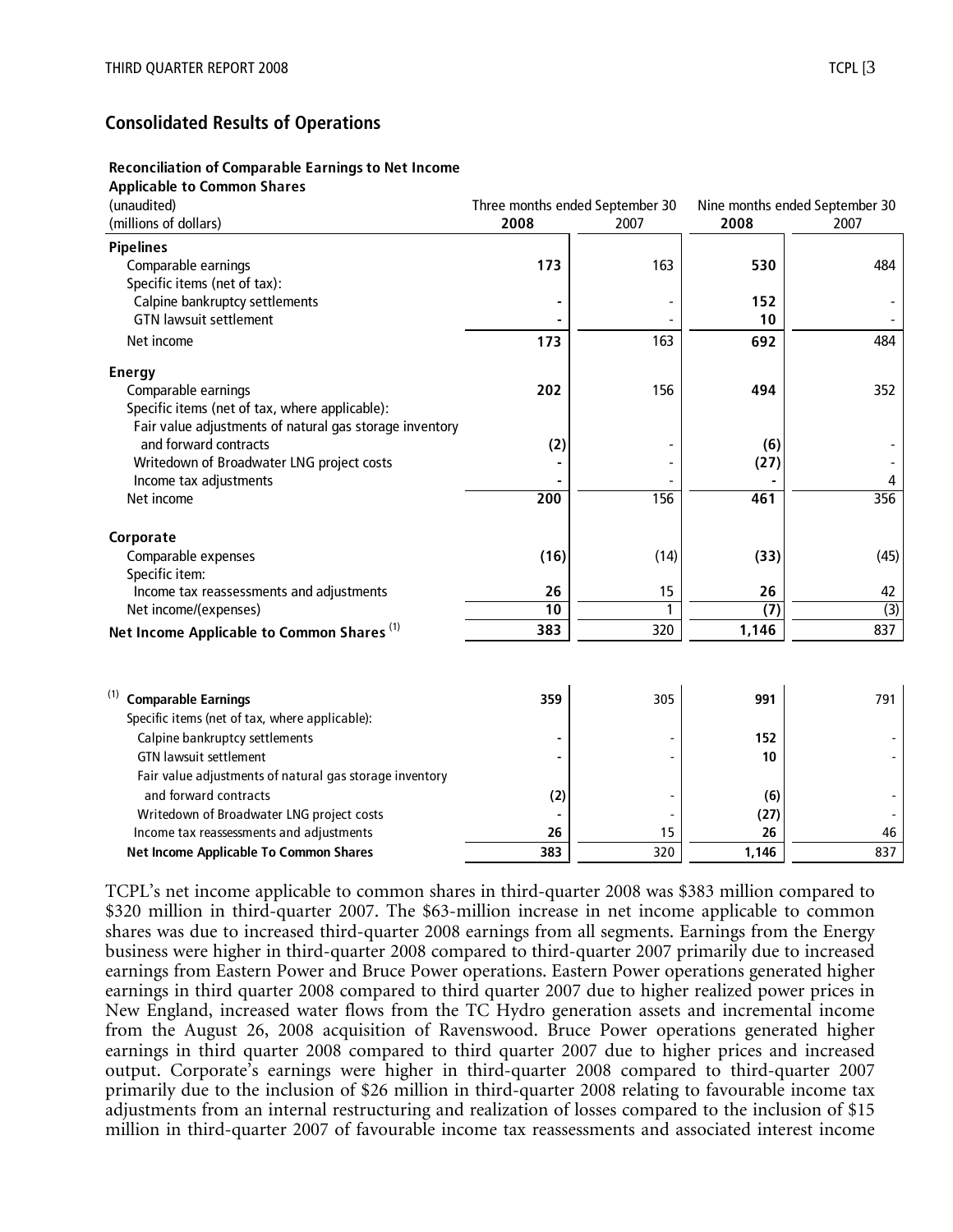related to prior years. Pipelines' earnings were higher in third-quarter 2008 compared to third-quarter 2007 primarily due to increased earnings from ANR and GTN.

Comparable earnings for third-quarter 2008 were \$359 million compared to \$305 million for the same period in 2007. Comparable earnings in third-quarter 2008 excluded the \$26 million of favourable income tax adjustments and \$2 million of net unrealized losses resulting from changes in fair value of proprietary natural gas storage inventory and natural gas forward purchase and sale contracts. Comparable earnings in third-quarter 2007 excluded the \$15 million of favourable income tax reassessments and associated interest income.

Net income applicable to common shares was \$1.1 billion for the first nine months in 2008 compared to \$837 million for the same period in 2007. The \$309-million increase in net income applicable to common shares for the first nine months of 2008 compared to the same period in 2007 was due to increased earnings from all segments. Earnings in Pipelines were higher for the first nine months of 2008 compared to the first nine months of 2007 primarily due to \$152 million after-tax (\$240 million pre-tax) of gains on shares received by GTN and Portland for bankruptcy settlements from certain subsidiaries of Calpine Corporation (Calpine) and proceeds from a GTN lawsuit settlement of \$10 million after tax (\$17 million pre-tax). Pipelines' earnings also increased due to a full nine months of earnings from ANR in 2008 and due to the positive impact of a rate case settlement for GTN approved in January 2008. Earnings in Energy were higher for the first nine months of 2008 compared to the same period in 2007 as earnings from Eastern Power, Western Power and Bruce Power operations increased primarily due to higher realized prices, partially offset by a \$27 million after-tax (\$41 million pre-tax) writedown of costs previously capitalized for the Broadwater liquefied natural gas (LNG) project. Corporate net expense increased in the first nine months of 2008 primarily due to lower gains on derivatives used to manage the Company's exposure to foreign exchange rate fluctuations partially offset by lower financial charges. Corporate net expense included the favourable income tax adjustments of \$26 million in the first nine months of 2008. Net income applicable to common shares in the first nine months of 2007 included \$46 million of favourable income tax adjustments, which included the \$15 million discussed above and \$31 million (\$27 million in Corporate and \$4 million in Energy) recorded in 2007 relating to changes in Canadian federal and provincial corporate income tax legislation, the resolution of certain income tax matters and an internal restructuring.

Comparable earnings for the first nine months of 2008 were \$991 million compared to \$791 million for the same period in 2007. Comparable earnings for the first nine months of 2008 excluded the \$152 million of gains from the Calpine bankruptcy settlements, \$10-million GTN lawsuit settlement proceeds, \$27-million writedown of the Broadwater LNG project costs, \$6-million net unrealized losses from natural gas storage fair value adjustments and \$26-million favourable income tax adjustments. Comparable earnings for the first nine months of 2007 excluded the favourable income tax adjustments of \$46 million.

Results from each of the segments for the three and nine months ended September 30, 2008 are discussed further in the Pipelines, Energy and Corporate sections of this MD&A.

Funds generated from operations of \$702 million and \$2.3 billion for the three and nine months ended September 30, 2008, respectively, increased \$5 million (or one per cent) and \$420 million (or 22 per cent), respectively, compared to the same periods in 2007. For a further discussion on funds generated from operations, refer to the Liquidity and Capital Resources section in this MD&A.

# **Pipelines**

The Pipelines business generated net income and comparable earnings of \$173 million in third-quarter 2008, an increase of \$10 million compared to net income and comparable earnings of \$163 million in third-quarter 2007.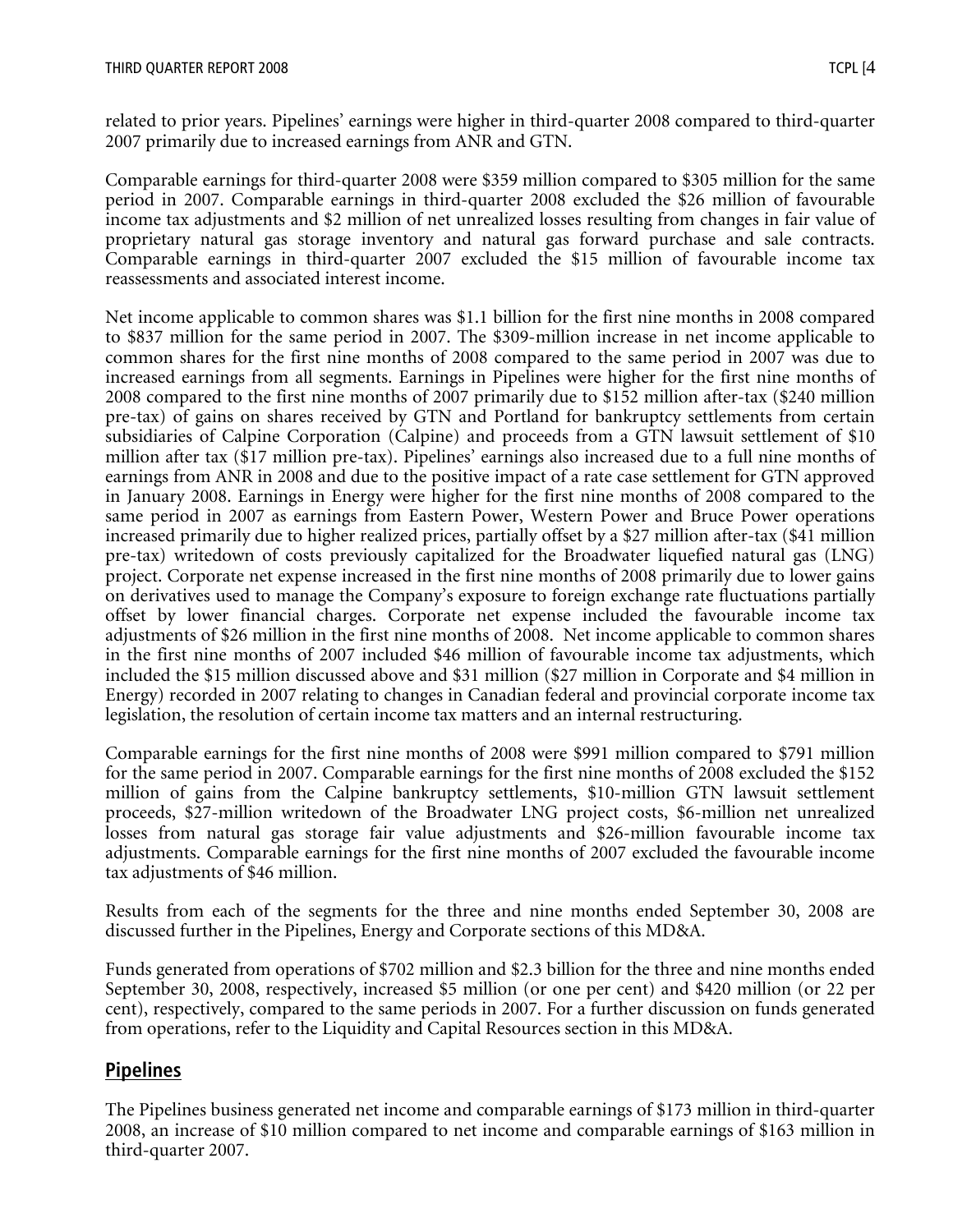Net income and comparable earnings for the nine months ended September 30, 2008 were \$692 million and \$530 million, respectively, compared to net income and comparable earnings of \$484 million for the nine months ended September 30, 2007. Comparable earnings for the first nine months of 2008 excluded the after-tax gains of \$152 million on the Calpine shares received by GTN and Portland for the Calpine bankruptcy settlements, and proceeds received by GTN as a result of the \$10 million after-tax lawsuit settlement with a software supplier.

| <b>Pipelines Results</b>                         |                                                                |      |      |      |
|--------------------------------------------------|----------------------------------------------------------------|------|------|------|
| (unaudited)                                      | Three months ended September 30 Nine months ended September 30 |      |      |      |
| (millions of dollars)                            | 2008                                                           | 2007 | 2008 | 2007 |
| <b>Wholly Owned Pipelines</b>                    |                                                                |      |      |      |
| <b>Canadian Mainline</b>                         | 66                                                             | 69   | 204  | 201  |
| Alberta System                                   | 32                                                             | 32   | 97   | 97   |
| ANR $(1)$                                        | 24                                                             | 19   | 94   | 69   |
| GTN                                              | 15                                                             | 10   | 49   | 26   |
| Foothills                                        | 6                                                              | 6    | 19   | 20   |
|                                                  | 143                                                            | 136  | 463  | 413  |
| <b>Other Pipelines</b>                           |                                                                |      |      |      |
| Great Lakes <sup>(2)</sup>                       | 9                                                              | 11   | 32   | 36   |
| PipeLines LP <sup>(3)</sup>                      | 3                                                              | 8    | 15   | 14   |
| <b>Iroquois</b>                                  | 5                                                              | 3    | 13   | 11   |
| Tamazunchale                                     | 5                                                              | 2    | 9    | 7    |
| Other <sup>(4)</sup>                             | 8                                                              | 8    | 29   | 33   |
| Northern Development                             | (2)                                                            | (1)  | (3)  | (3)  |
| General, administrative, support costs and other | 2                                                              | (4)  | (28) | (27) |
|                                                  | 30                                                             | 27   | 67   | 71   |
| <b>Comparable Earnings</b>                       | $\frac{1}{173}$                                                | 163  | 530  | 484  |
| Specific items (net of tax):                     |                                                                |      |      |      |
| Calpine bankruptcy settlements <sup>(5)</sup>    |                                                                |      | 152  |      |
| <b>GTN lawsuit settlement</b>                    |                                                                |      | 10   |      |
| <b>Net Income</b>                                | $\overline{173}$                                               | 163  | 692  | 484  |

 $(1)$  ANR's results include earnings from the date of acquisition of February 22, 2007.

 $^{(2)}$  Great Lakes' results reflect TCPL's 53.6 per cent ownership in Great Lakes since February 22, 2007 and 50 per cent ownership prior to that date.

<sup>(3)</sup> PipeLines LP's results include TCPL's effective ownership of an additional 14.9 per cent interest in Great Lakes since February 22, 2007 as a result of PipeLines LP's acquisition of a 46.4 per cent interest in Great Lakes and TCPL's 32.1 per cent interest in PipeLines LP.

 $<sup>(4)</sup>$  Other includes results of Portland, Ventures LP, TQM, TransGas and Gas Pacifico/INNERGY.</sup>

 $<sup>(5)</sup>$  GTN and Portland received shares of Calpine with an initial after-tax value of \$95 million and \$38 million (TCPL's share),</sup> respectively, from the bankruptcy settlements with Calpine. These shares were subsequently sold for an additional after-tax gain of \$19 million.

#### *Wholly Owned Pipelines*

Canadian Mainline's third-quarter 2008 net income of \$66 million decreased \$3 million compared to \$69 million in third-quarter 2007 primarily as a result of lower performance-based incentives earned and lower operations, maintenance and administrative (OM&A) cost savings.

Canadian Mainline's net income for the nine months ended September 30, 2008 increased \$3 million to \$204 million primarily as a result of a higher rate of return on common equity (ROE), as determined by the NEB, of 8.71 per cent in 2008 compared to 8.46 per cent in 2007, partially offset by a lower average investment base.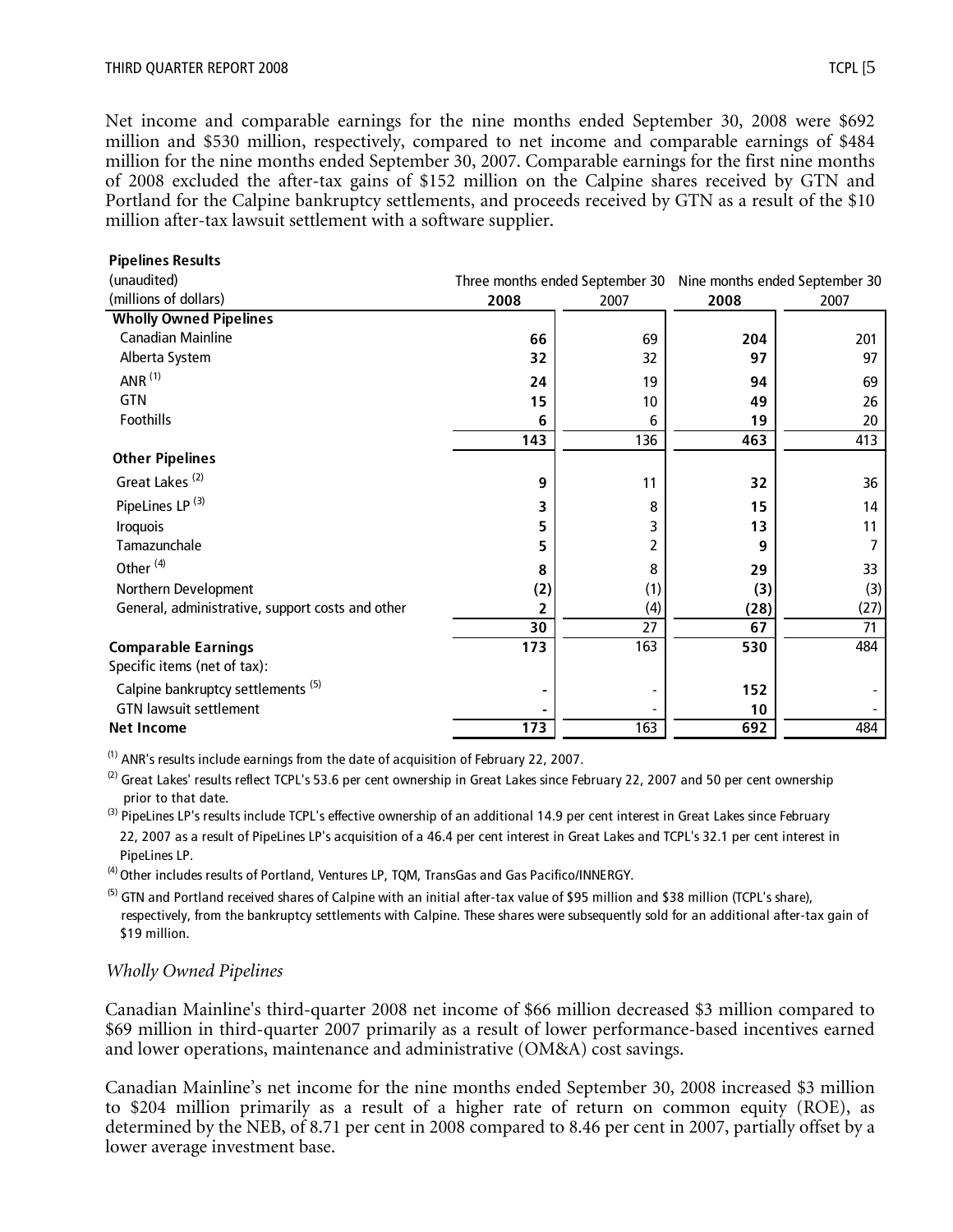The Alberta System's net earnings in third-quarter and the first nine months of 2008 and 2007 were \$32 million and \$97 million, respectively. Earnings in both periods of 2008 were unchanged from 2007. Earnings in 2008 reflect an ROE of 8.75 per cent compared to 8.51 per cent in 2007, both on a deemed common equity of 35 per cent.

ANR's net income in third-quarter 2008 was \$24 million compared to \$19 million in third-quarter 2007. Net income for the first nine months of 2008 was \$94 million compared to \$69 million for the period from February 22, 2007 to September 30, 2007. The increase in third-quarter 2008 was primarily due to higher revenues from new growth projects, partially offset by higher OM&A costs. The increase for the first nine months of 2008 was primarily due to a full nine months of earnings in 2008 and higher revenues from new growth projects, partially offset by higher OM&A costs and the negative impact on earnings of a stronger Canadian dollar.

GTN's comparable earnings for the three and nine months ended September 30, 2008 increased \$5 million and \$23 million, respectively, compared to the same periods in 2007. The increases were primarily due to the positive impact of a rate case settlement approved by the U.S. Federal Energy Regulatory Commission (FERC) in January 2008 and lower OM&A expenses. For the nine months ended September 30, 2008, these increases were partially offset by the negative impact on earnings of a stronger Canadian dollar.

#### **Operating Statistics**

|                                | Canadian                |       | Alberta      |       |                 |      | <b>GTN</b>      |      |                  |       |
|--------------------------------|-------------------------|-------|--------------|-------|-----------------|------|-----------------|------|------------------|-------|
| Nine months ended September 30 | Mainline <sup>(1)</sup> |       | System $(2)$ |       | ANR $^{(3)(4)}$ |      | System $^{(3)}$ |      | <b>Foothills</b> |       |
| (unaudited)                    | 2008                    | 2007  | 2008         | 2007  | 2008            | 2007 | 2008            | 2007 | 2008             | 2007  |
| Average investment base        |                         |       |              |       |                 |      |                 |      |                  |       |
| (\$ millions)                  | 7.065                   | 7.323 | 4,322        | 4.236 | n/a             | n/a  | n/a             | n/a  | 755              | 824   |
| Delivery volumes (Bcf)         |                         |       |              |       |                 |      |                 |      |                  |       |
| Total                          | 2.595                   | 2.359 | 2.833        | 2.993 | 1.243           | 829  | 595             | 600  | 955              | 1.058 |
| Average per day                | 9.5                     | 8.6   | 10.3         | 11.0  | 4.5             | 3.8  | 2.2             | 2.2  | 3.5              | 3.9   |

 $<sup>(1)</sup>$  Canadian Mainline's physical receipts originating at the Alberta border and in Saskatchewan for the nine months ended September 30,</sup> 2008 were 1,460 billion cubic feet (Bcf) (2007 - 1,601 Bcf); average per day was 5.3 Bcf (2007 - 5.9 Bcf).

 $^{(2)}$  Field receipt volumes for the Alberta System for the nine months ended September 30, 2008 were 2,908 Bcf (2007 - 3,064 Bcf); average per day was 10.6 Bcf (2007 - 11.2 Bcf).

 $^{(3)}$  ANR's and the GTN System's results are not impacted by current average investment base as these systems operate under a fixed rate model approved by the FERC.

 $<sup>(4)</sup>$  ANR's results include delivery volumes from the date of acquistion of February 22, 2007.</sup>

## *Other Pipelines*

TCPL's proportionate share of net income from Other Pipelines was \$30 million for the three months ended September 30, 2008 compared to \$27 million for the same period in 2007. The increase was primarily due to lower general, administrative and other costs and higher earnings from Iroquois and Tamazunchale, partially offset by decreased earnings from PipeLines LP and Great Lakes. General, administrative and other costs decreased due to the capitalization of project development costs related to the expansion of the Keystone Pipeline system. PipeLines LP's earnings decreased primarily due to a positive adjustment recorded in third-quarter 2007 related to TCPL's increased ownership.

Earnings for the nine months ended September 30, 2008 were \$67 million compared to \$71 million in the corresponding period of 2007. The decrease is primarily due to the effect of a stronger Canadian dollar on U.S. dollar-denominated earnings, partially offset by increased earnings from Iroquois, PipeLines LP and Tamazunchale.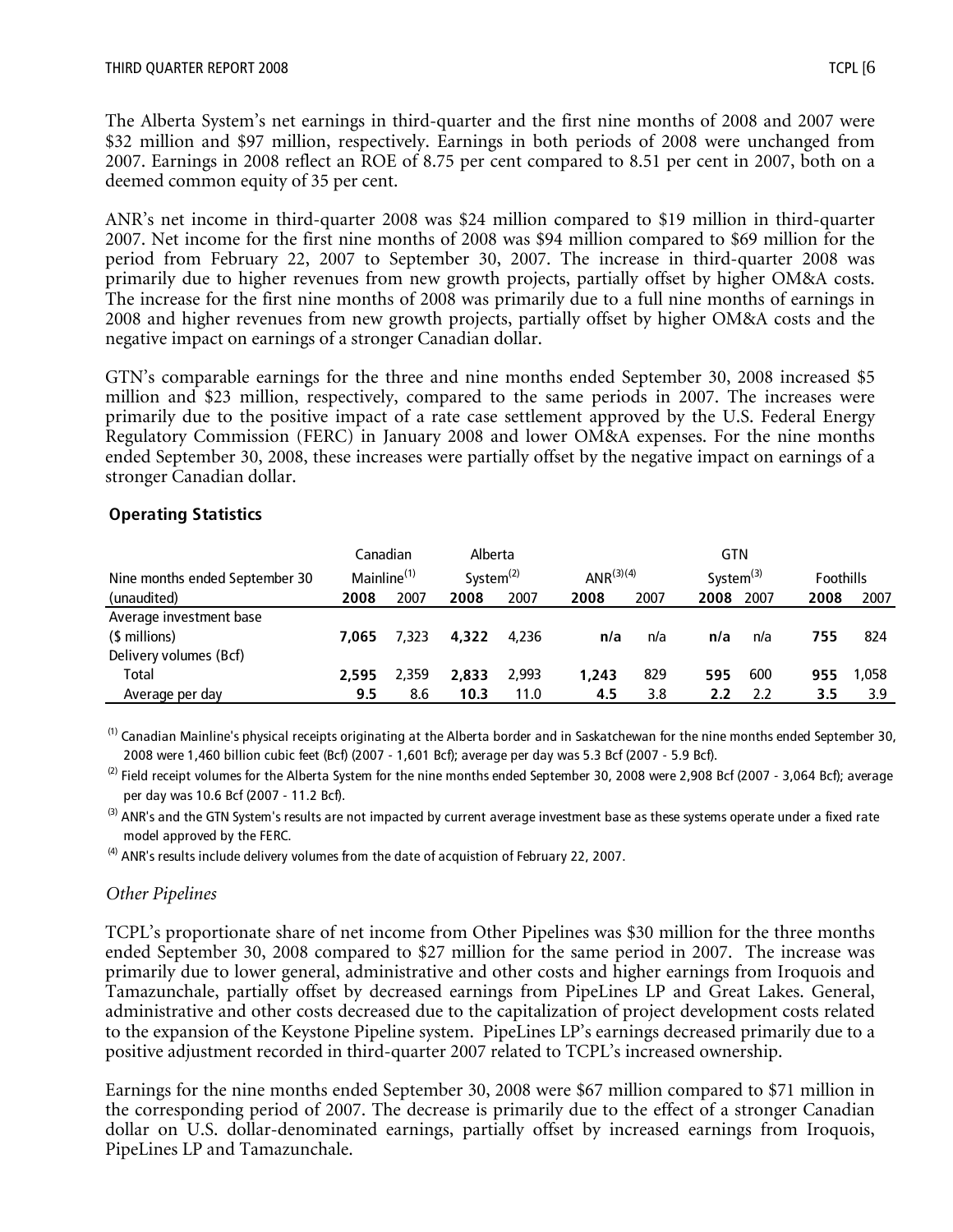As at September 30, 2008, TCPL had advanced \$140 million to the Aboriginal Pipeline Group (APG) with respect to the Mackenzie Gas Pipeline Project (MGP). TCPL and the other co-venture companies involved in the MGP continue to pursue approval of the proposed project, focusing on obtaining regulatory approval and the Canadian government's support of an acceptable fiscal framework. Detailed discussions with the Federal government have taken place and are continuing, and project timing continues to be uncertain. In the event the co-venture group is unable to reach an agreement with the government on an acceptable fiscal framework, the parties will need to determine the appropriate next steps for the project, including, with respect to TCPL, a review of the value attributable to the APG advances.

# **Energy**

Energy's net income of \$200 million in third-quarter 2008 increased \$44 million compared to \$156 million in third-quarter 2007. Comparable earnings in third-quarter 2008 of \$202 million increased \$46 million compared to the same period in 2007 and excluded net unrealized losses of \$2 million resulting from changes in fair value of proprietary natural gas storage inventory and natural gas forward purchase and sale contracts.

Energy's net income for the nine months ended September 30, 2008 of \$461 million increased \$105 million compared to \$356 million for the same period in 2007. For the first nine months of 2008, comparable earnings of \$494 million increased \$142 million compared to the same period in 2007 and excluded a \$27 million after-tax (\$41 million pre-tax) writedown of costs previously capitalized for the Broadwater LNG project and net unrealized losses of \$6 million after tax (\$8 million pre-tax) resulting from natural gas storage fair value changes. Comparable earnings of \$352 million for the first nine months of 2007 excluded \$4 million of favourable income tax adjustments.

| <b>Energy Results</b>                            |                                                                |      |       |       |
|--------------------------------------------------|----------------------------------------------------------------|------|-------|-------|
| (unaudited)                                      | Three months ended September 30 Nine months ended September 30 |      |       |       |
| (millions of dollars)                            | 2008                                                           | 2007 | 2008  | 2007  |
| <b>Western Power</b>                             | 126                                                            | 120  | 320   | 250   |
| Eastern Power <sup>(1)</sup>                     | 100                                                            | 52   | 265   | 189   |
| <b>Bruce Power</b>                               | 83                                                             | 64   | 151   | 124   |
| Natural Gas Storage                              | 29                                                             | 39   | 95    | 89    |
| General, administrative, support costs and other | (41)                                                           | (38) | (117) | (113) |
| <b>Operating income</b>                          | 297                                                            | 237  | 714   | 539   |
| <b>Financial charges</b>                         | (5)                                                            | (6)  | (16)  | (16)  |
| Interest income and other                        | (1)                                                            | 2    | 3     | 8     |
| Writedown of Broadwater LNG project costs        |                                                                |      | (41)  |       |
| Income taxes                                     | (91)                                                           | (77) | (199) | (175) |
| <b>Net Income</b>                                | 200                                                            | 156  | 461   | 356   |
| <b>Comparable Earnings</b>                       | 202                                                            | 156  | 494   | 352   |
| Specific items (net of tax, where applicable):   |                                                                |      |       |       |
| Fair value adjustments of natural gas storage    |                                                                |      |       |       |
| inventory and forward contracts                  | (2)                                                            |      | (6)   |       |
| Writedown of Broadwater LNG project costs        |                                                                |      | (27)  |       |
| Income tax adjustments                           |                                                                |      |       | 4     |
| <b>Net Income</b>                                | 200                                                            | 156  | 461   | 356   |

(1) Eastern Power results include earnings from Ravenswood from the date of acquisition of August 26, 2008.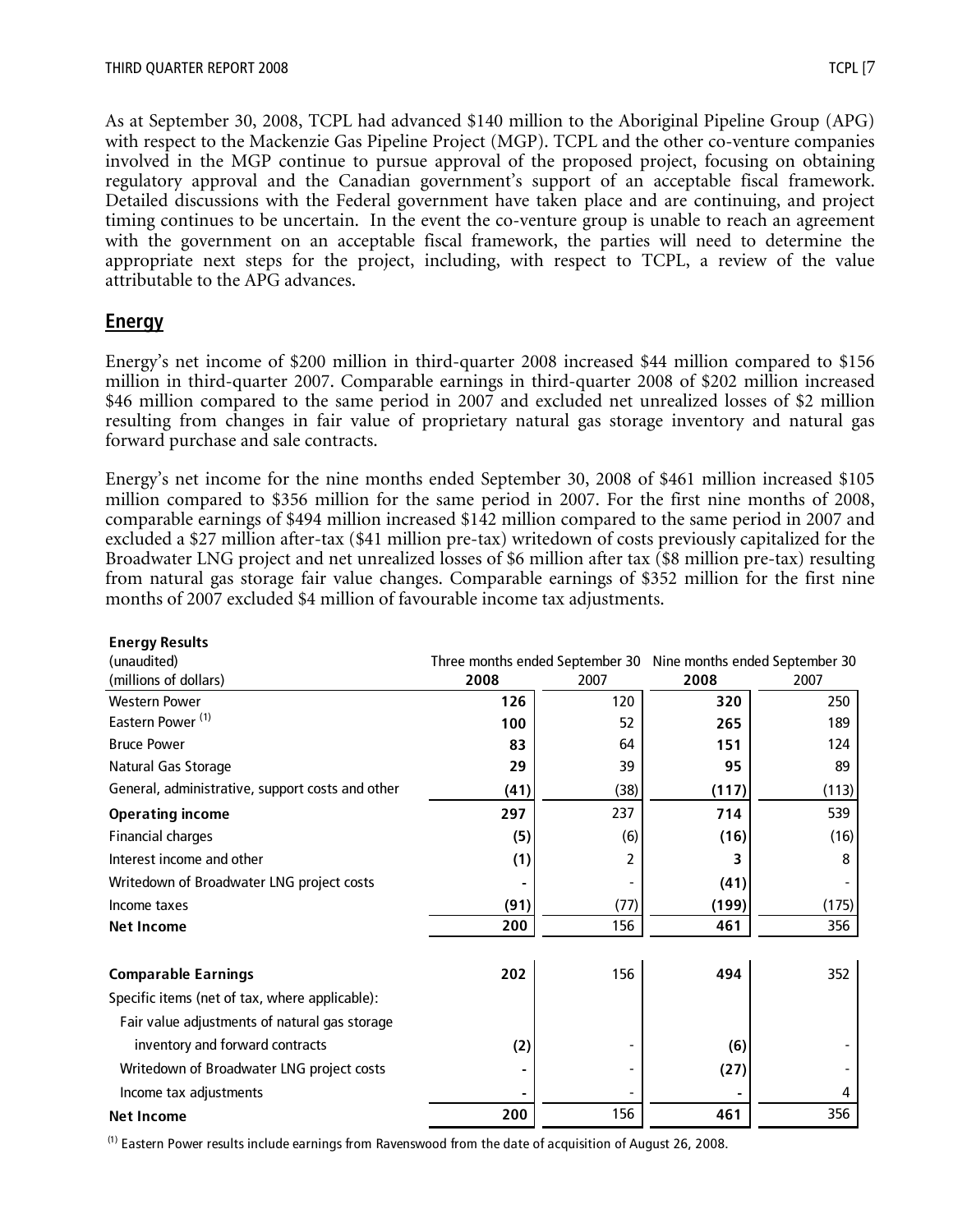#### *Western Power*

#### **Western Power Results**

| (unaudited)                     | Three months ended September 30 |       |       | Nine months ended September 30 |
|---------------------------------|---------------------------------|-------|-------|--------------------------------|
| (millions of dollars)           | 2008                            | 2007  | 2008  | 2007                           |
| Revenues                        |                                 |       |       |                                |
| Power                           | 264                             | 302   | 842   | 800                            |
| Other <sup>(1)</sup>            | 56                              | 22    | 108   |                                |
|                                 | 320                             | 324   | 950   | 871                            |
| Commodity purchases resold      |                                 |       |       |                                |
| Power                           | (129)                           | (149) | (423) | (454)                          |
| Other $(2)$                     | (13)                            | (18)  | (47)  | (53)                           |
|                                 | (142)                           | (167) | (470) | (507)                          |
| Plant operating costs and other | (47)                            | (32)  | (141) | (100)                          |
| Depreciation                    | (5)                             | (5)   | (19)  | (14)                           |
| Operating Income                | 126                             | 120   | 320   | 250                            |

 $(1)$  Other revenue includes sales of natural gas, sulphur and thermal carbon black.

 $(2)$  Other commodity purchases resold includes the cost of natural gas sold.

#### **Western Power Sales Volumes**

| (unaudited)                       | Three months ended September 30 |       | Nine months ended September 30 |        |
|-----------------------------------|---------------------------------|-------|--------------------------------|--------|
| (GWh)                             | 2008                            | 2007  | 2008                           | 2007   |
| <b>Supply</b>                     |                                 |       |                                |        |
| Generation<br>Purchased           | 598                             | 560   | 1,733                          | 1,683  |
| Sundance A & B and Sheerness PPAs | 2,949                           | 2,860 | 9,143                          | 8,990  |
| Other purchases                   | 180                             | 362   | 627                            | 1,227  |
|                                   | 3,727                           | 3,782 | 11,503                         | 11,900 |
| <b>Sales</b>                      |                                 |       |                                |        |
| Contracted                        | 2,686                           | 2,845 | 8,579                          | 9,354  |
| Spot                              | 1,041                           | 937   | 2,924                          | 2,546  |
|                                   | 3,727                           | 3,782 | 11,503                         | 11,900 |

Western Power's operating income of \$126 million in third-quarter 2008 increased \$6 million compared to \$120 million in third-quarter 2007 primarily due to a \$17 million pre-tax (\$12 million after tax) increase in sulphur sales at significantly higher prices in 2008. TCPL has been selling modest quantities of sulphur on a break-even basis since 2005. Western Power's operating income was negatively impacted in third-quarter 2008 by decreased margins from the Alberta power portfolio due to lower overall realized power prices and market heat rates on both contracted and uncontracted volumes of power sold in Alberta. Offsetting this decrease are lower power purchase arrangements (PPA) costs. The market heat rate is determined by dividing the average price of power per megawatt hour (MWh) by the average price of natural gas per gigajoule (GJ) for a given period.

Western Power's power revenues decreased in third-quarter 2008 compared to third-quarter 2007 as a result of lower overall realized power prices.

Western Power manages the sale of its supply volumes on a portfolio basis. A portion of its supply is held for sale in the spot market for operational reasons and the amount of supply volumes eventually sold into the spot market is dependent upon the ability to transact in forward sales markets at acceptable contract terms. This approach to portfolio management assists in minimizing costs in situations where Western Power would otherwise have to purchase electricity in the open market to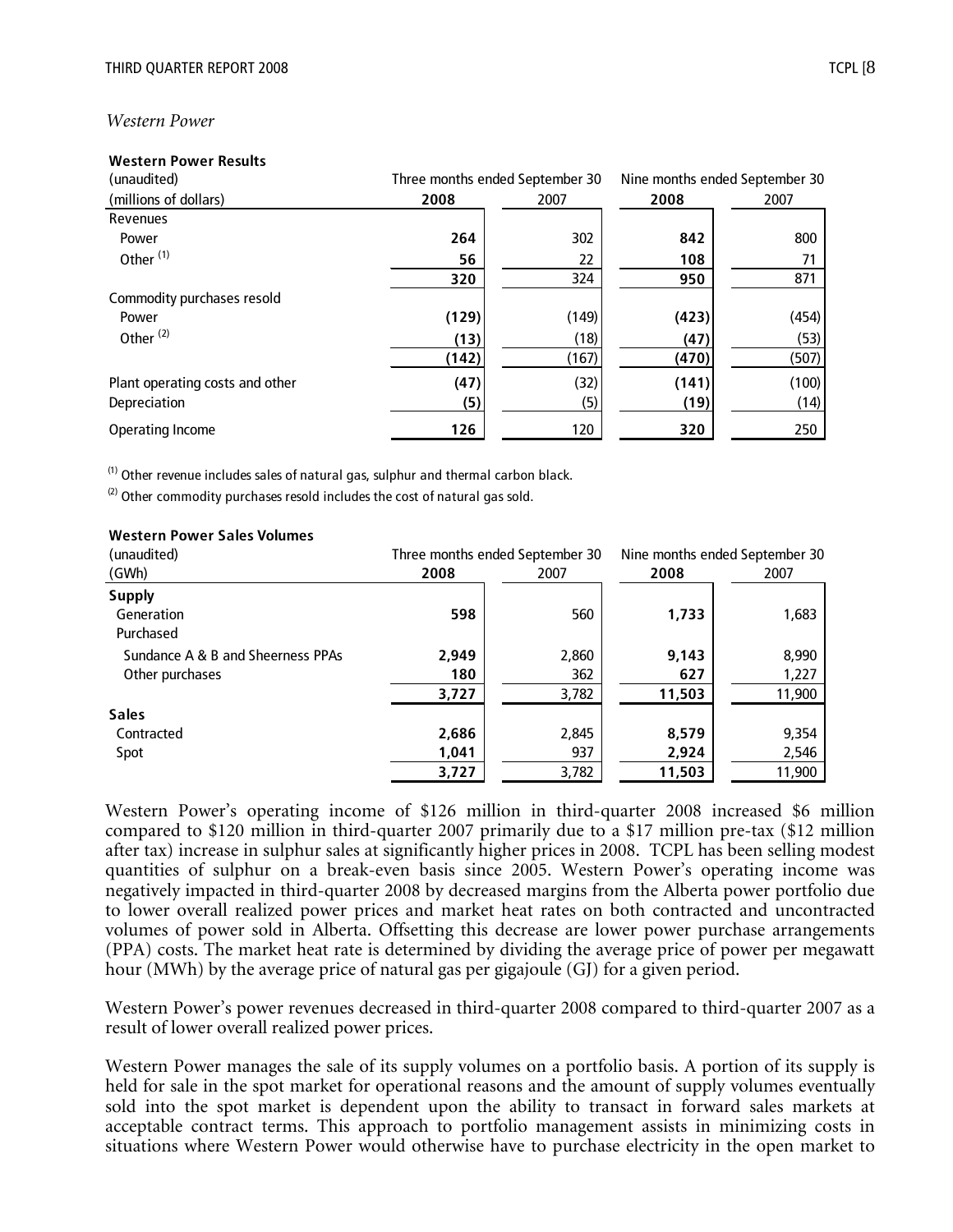fulfill its contractual sales obligations. Approximately 28 per cent of power sales volumes were sold into the spot market in third-quarter 2008 compared to 25 per cent in third-quarter 2007. To reduce its exposure to spot market prices on uncontracted volumes, as at September 30, 2008, Western Power had fixed-price power sales contracts to sell approximately 2,800 gigawatt hours (GWh) for the remainder of 2008 and 8,300 GWh for 2009.

Western Power's operating income for the nine months ended September 30, 2008 of \$320 million increased \$70 million compared to the same period in 2007, primarily due to higher overall realized power prices.

*Eastern Power* 

| Edstern Power Results           |       |                                 |       |                                |  |  |
|---------------------------------|-------|---------------------------------|-------|--------------------------------|--|--|
| (unaudited)                     |       | Three months ended September 30 |       | Nine months ended September 30 |  |  |
| (millions of dollars)           | 2008  | 2007                            | 2008  | 2007                           |  |  |
| Revenue                         |       |                                 |       |                                |  |  |
| Power                           | 311   | 392                             | 852   | 1,135                          |  |  |
| Other <sup>(2)</sup>            | 81    | 39                              | 258   | 186                            |  |  |
|                                 | 392   | 431                             | 1,110 | 1,321                          |  |  |
| Commodity purchases resold      |       |                                 |       |                                |  |  |
| Power                           | (121) | (226)                           | (362) | (586)                          |  |  |
| Other <sup>(3)</sup>            | (77)  | (38)                            | (239) | (163)                          |  |  |
|                                 | (198) | (264)                           | (601) | (749)                          |  |  |
| Plant operating costs and other | (74)  | (103)                           | (196) | (347)                          |  |  |
| Depreciation                    | (20)  | (12)                            | (48)  | (36)                           |  |  |
| Operating Income                | 100   | 52                              | 265   | 189                            |  |  |

# **Eastern Power Results** (1)

(1) Includes Ravenswood effective August 26, 2008, and Anse-à-Valleau effective November 10, 2007.

 $(2)$  Other revenue includes sales of natural gas.

 $^{(3)}$  Other commodity purchases resold includes the cost of natural gas sold.

#### **Eastern Power Sales Volumes** (1)

| (unaudited)   |       | Three months ended September 30 | Nine months ended September 30 |        |  |
|---------------|-------|---------------------------------|--------------------------------|--------|--|
| (GWh)         | 2008  | 2007                            | 2008                           | 2007   |  |
| <b>Supply</b> |       |                                 |                                |        |  |
| Generation    | 1,442 | 1,915                           | 3,584                          | 5,966  |  |
| Purchased     | 1,638 | 2,087                           | 4,545                          | 5,175  |  |
|               | 3,080 | 4,002                           | 8,129                          | 11,141 |  |
| <b>Sales</b>  |       |                                 |                                |        |  |
| Contracted    | 3,048 | 3,913                           | 7,931                          | 10,707 |  |
| Spot          | 32    | 89                              | 198                            | 434    |  |
|               | 3,080 | 4,002                           | 8,129                          | 11,141 |  |

(1) Includes Ravenswood effective August 26, 2008, Anse-à-Valleau effective November 10, 2007 and Bécancour for the nine months ended September 30, 2007.

Eastern Power's operating income of \$100 million and \$265 million for the three and nine months ended September 30, 2008, respectively, increased \$48 million and \$76 million, respectively, compared to the same periods in 2007. The increases were primarily due to a lower overall cost per GWh on reduced purchased power volumes, higher realized power prices in New England, increased water flows from the TC Hydro generation assets and incremental operating income of \$9 million (\$6 million after tax) from the acquisition of Ravenswood on August 26, 2008. These increases were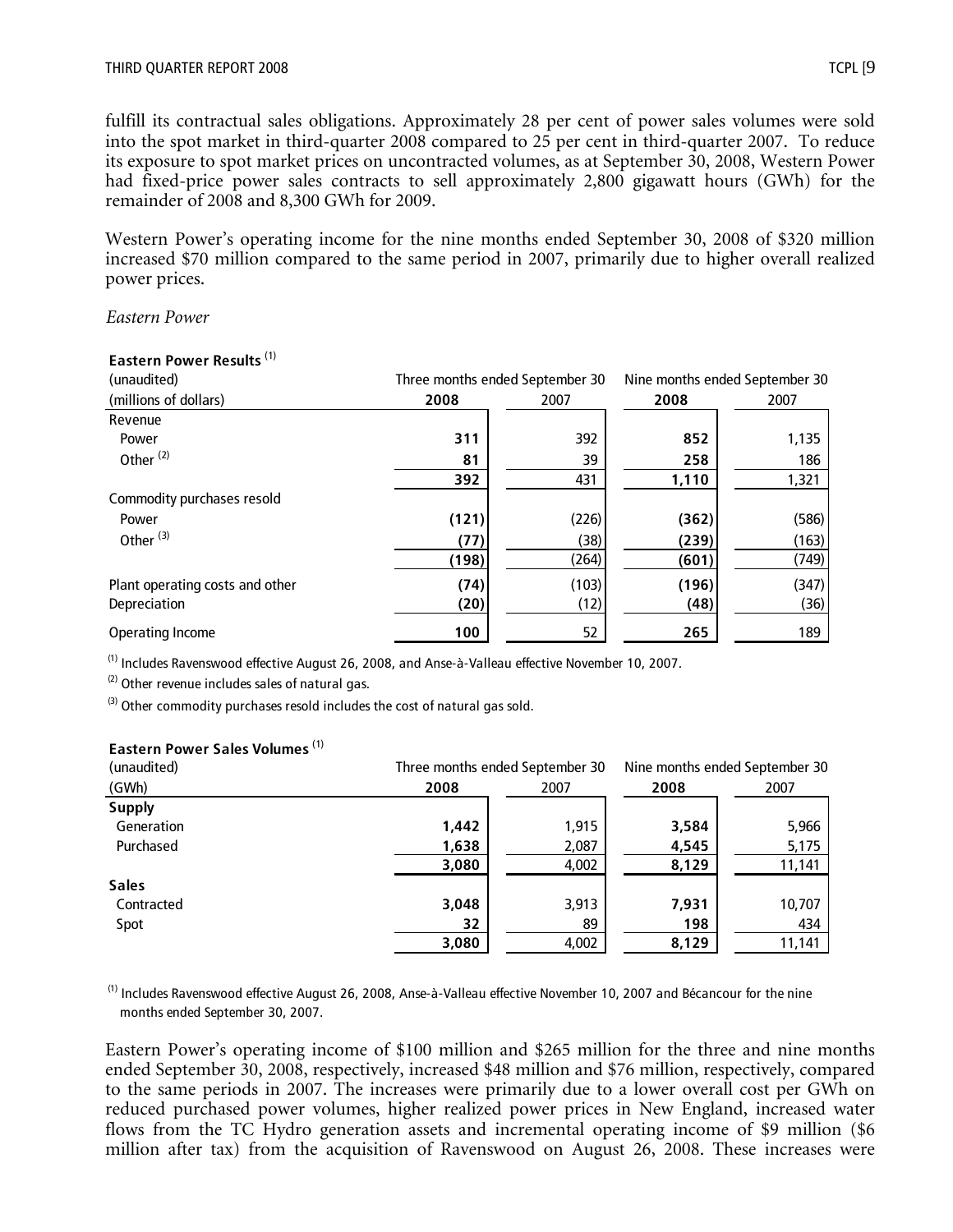partially offset by decreased sales to commercial and industrial customers. The agreement to temporarily suspend generation at the Bécancour facility beginning January 1, 2008 resulted in decreases to power revenues, plant operating costs and other, generation volumes and contracted sales in 2008. The temporary suspension agreement has not materially affected Eastern Power's operating income due to capacity payments received pursuant to the agreement with Hydro-Québec.

Eastern Power's power revenues of \$311 million decreased \$81 million in third-quarter 2008 compared to third-quarter 2007 due to the temporary suspension of generation at the Bécancour facility and decreased sales to commercial and industrial customers in the New England market, partially offset by higher realized prices in New England and incremental income from Ravenswood. Power commodity purchases resold of \$121 million and purchased power volumes of 1,638 GWh were lower in thirdquarter 2008 as a result of decreased sales volumes to commercial and industrial customers, and lower overall cost per GWh on purchased power volumes. Plant operating costs and other of \$74 million, which includes fuel gas consumed in generation, decreased in third-quarter 2008 from the prior year due to the temporary suspension of generation at the Bécancour facility, partially offset by the incremental operating costs from Ravenswood.

In third-quarter 2008, approximately one per cent of power sales volumes were sold into the spot market, similar to third-quarter 2007. Eastern Power is focused on selling the majority of its power under contract to wholesale, commercial and industrial customers, while managing a portfolio of power supplies sourced from its own generation and wholesale power purchases. To reduce its exposure to spot market prices, as at September 30, 2008, Eastern Power had entered into fixed price power sales contracts to sell approximately 2,500 GWh for the remainder of 2008 and 6,300 GWh for 2009, although certain contracted volumes are dependent on customer usage levels.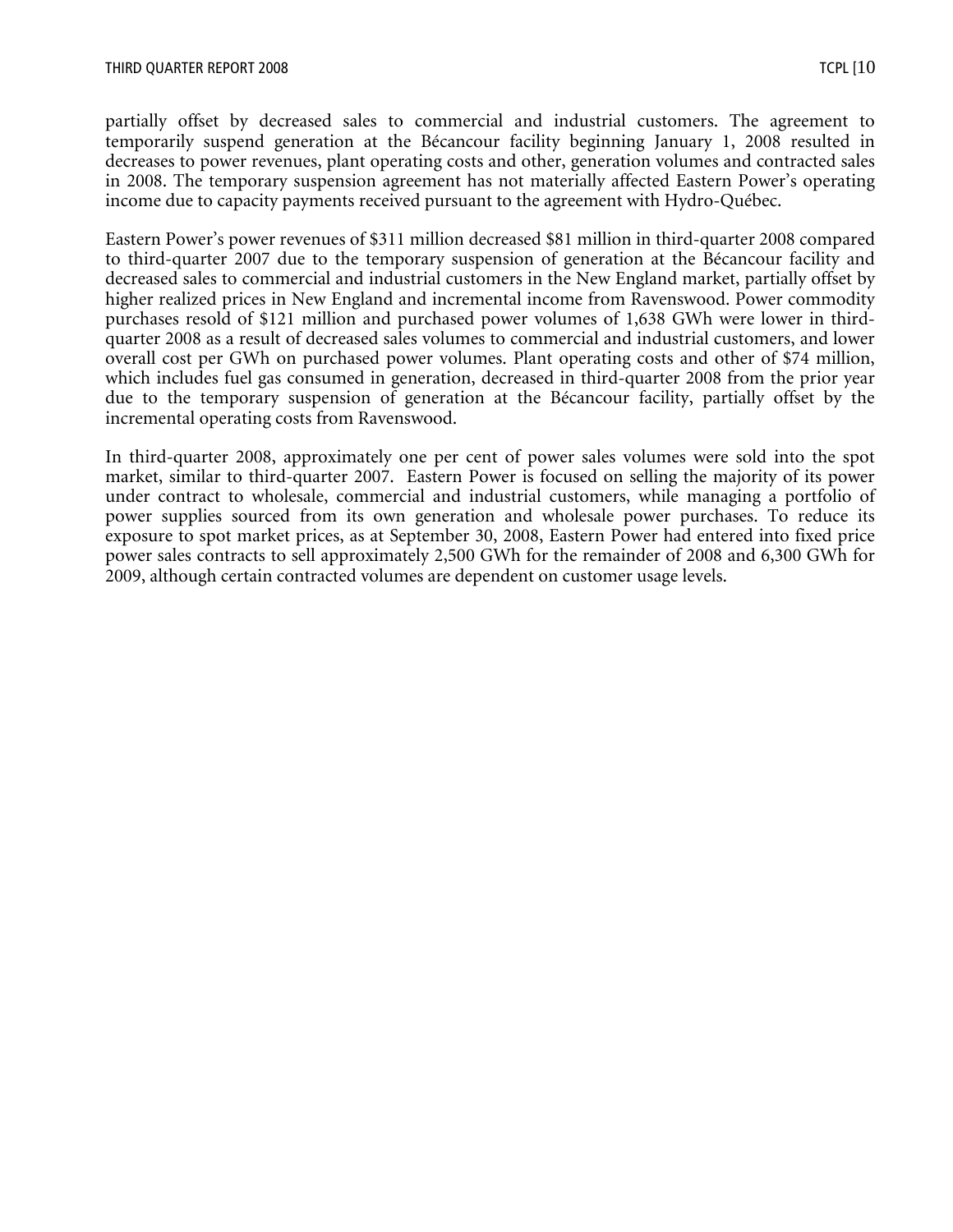#### *Bruce Power*

| <b>Bruce Power Results</b>                             | Three months ended September 30 |       | Nine months ended September 30 |          |
|--------------------------------------------------------|---------------------------------|-------|--------------------------------|----------|
| (unaudited)                                            | 2008                            | 2007  | 2008                           | 2007     |
| <b>Bruce Power (100 per cent basis)</b>                |                                 |       |                                |          |
| (millions of dollars)                                  |                                 |       |                                |          |
| Revenues                                               |                                 |       |                                |          |
| Power                                                  | 580                             | 517   | 1,540                          | 1,427    |
| Other <sup>(1)</sup>                                   | 39                              | 35    | 76                             | 85       |
|                                                        | 619                             | 552   | 1,616                          | 1,512    |
| Operating expenses                                     |                                 |       |                                |          |
| Operations and maintenance <sup>(2)</sup>              | (245)                           | (239) | (827)                          | (793)    |
| Fuel                                                   | (37)                            | (23)  | (100)                          | (76)     |
| Supplemental rent <sup>(2)</sup>                       | (43)                            | (43)  | (130)                          | (128)    |
| Depreciation and amortization                          | (37)                            | (43)  | (110)                          | (115)    |
|                                                        | (362)                           | (348) | (1, 167)                       | (1, 112) |
| Operating Income                                       | 257                             | 204   | 449                            | 400      |
| TCPL's proportionate share - Bruce A                   | 18                              | 12    | 68                             | 29       |
| TCPL's proportionate share - Bruce B                   | 69                              | 57    | 97                             | 108      |
| TCPL's proportionate share                             | 87                              | 69    | 165                            | 137      |
| Adjustments                                            | (4)                             | (5)   | (14)                           | (13)     |
| TCPL's combined operating income                       |                                 |       |                                |          |
| from Bruce Power                                       | 83                              | 64    | 151                            | 124      |
| <b>Bruce Power - Other Information</b>                 |                                 |       |                                |          |
| Plant availability                                     |                                 |       |                                |          |
| <b>Bruce A</b>                                         | 85%                             | 79%   | 88%                            | 81%      |
| <b>Bruce B</b>                                         | 94%                             | 96%   | 82%                            | 88%      |
| <b>Combined Bruce Power</b>                            | 92%                             | 90%   | 85%                            | 86%      |
| Planned outage days                                    |                                 |       |                                |          |
| <b>Bruce A</b>                                         | 14                              | 2     | 47                             | 52       |
| <b>Bruce B</b>                                         |                                 |       | 100                            | 80       |
| Unplanned outage days                                  |                                 |       |                                |          |
| <b>Bruce A</b>                                         | 5                               | 27    | 7                              | 34       |
| <b>Bruce B</b>                                         | 11                              | 8     | 59                             | 29       |
| Sales volumes (GWh)                                    |                                 |       |                                |          |
| Bruce A - 100 per cent                                 | 2,790                           | 2,610 | 8,580                          | 7,930    |
| TCPL's proportionate share                             | 1,356                           | 1,272 | 4,182                          | 3,863    |
| Bruce B - 100 per cent                                 | 6,810                           | 6,820 | 17,660                         | 18,620   |
| TCPL's proportionate share                             | 2,153                           | 2,155 | 5,581                          | 5,884    |
| Combined Bruce Power - 100 per cent                    | 9,600                           | 9,430 | 26,240                         | 26,550   |
| TCPL's proportionate share                             | 3,509                           | 3,427 | 9,763                          | 9,747    |
| Results per MWh                                        |                                 |       |                                |          |
| <b>Bruce A power revenues</b>                          | \$63                            | \$60  | \$62                           | \$59     |
| Bruce B power revenues                                 | \$59                            | \$53  | \$57                           | \$52     |
| <b>Combined Bruce Power revenues</b>                   | \$60                            | \$55  | \$59                           | \$54     |
| <b>Combined Bruce Power fuel</b>                       | \$4                             | \$3   | \$4                            | \$3      |
| Combined Bruce Power operating expenses <sup>(3)</sup> | \$36                            | \$36  | \$43                           | \$41     |
| Percentage of output sold to spot market               | 23%                             | 52%   | 25%                            | 45%      |

(1) Other revenue includes Bruce A fuel cost recoveries of \$17 million and \$45 million for the three and nine months ended September 30, 2008, respectively (\$9 million and \$25 million for the three and nine months ended September 30, 2007, respectively). Other revenue also includes a gain of \$15 million and a loss of \$3 million as a result of changes in fair value of held-for-trading derivatives for the three and nine months ended September 30, 2008, respectively (gains of \$18 million and \$36 million for the three and nine months ended September 30, 2007, respectively).

<sup>(2)</sup> Includes adjustments to eliminate the effects of inter-partnership transactions between Bruce A and Bruce B.

(3) Net of fuel cost recoveries.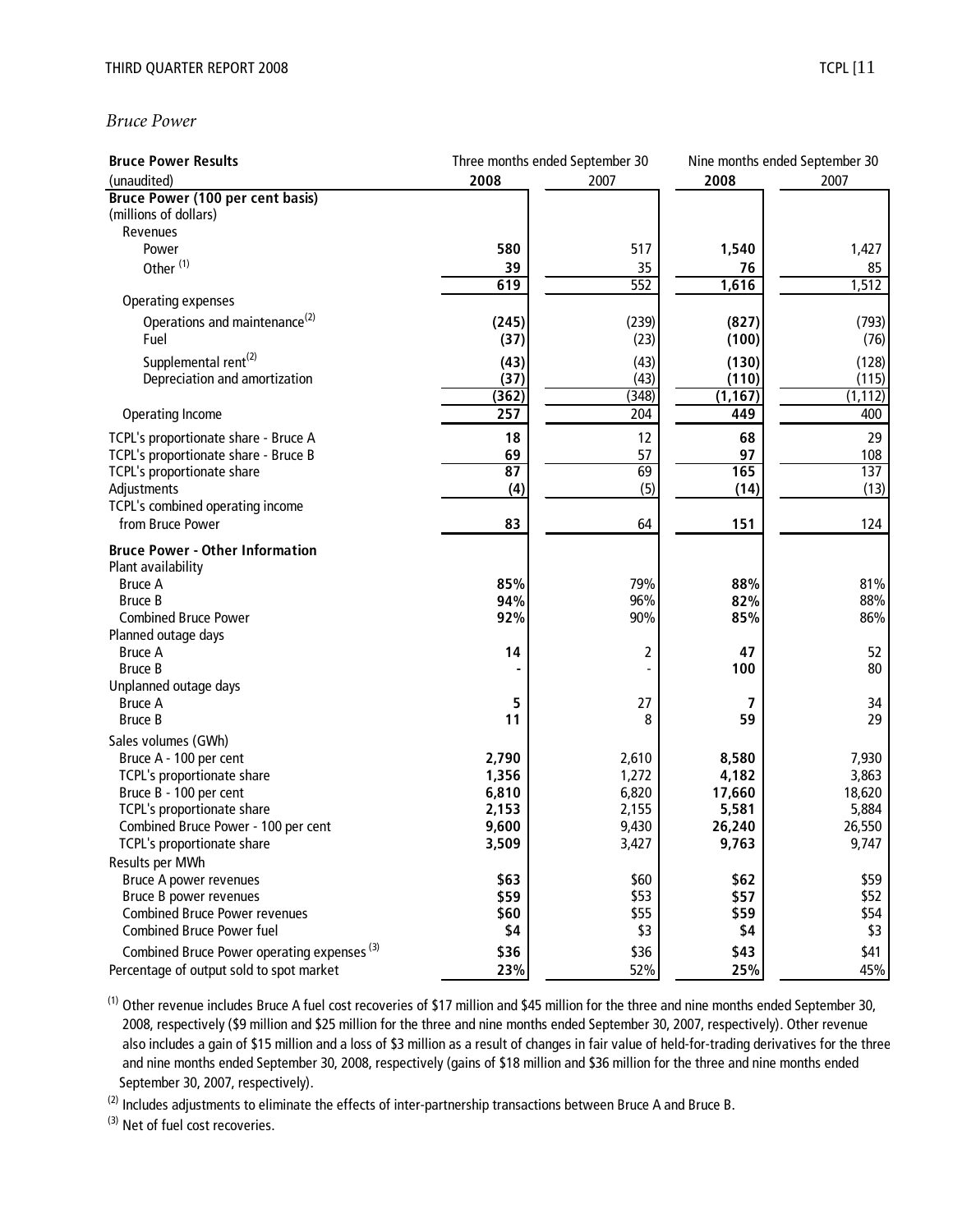TCPL's combined operating income of \$83 million from its investment in Bruce Power increased \$19 million in third-quarter 2008 compared to third-quarter 2007 primarily due to higher revenues resulting from higher realized prices and higher output.

TCPL's proportionate share of operating income in Bruce A increased \$6 million to \$18 million in third-quarter 2008 compared to third-quarter 2007 as a result of higher output and higher realized contract prices.

TCPL's proportionate share of operating income in Bruce B increased \$12 million to \$69 million in third-quarter 2008 compared to third-quarter 2007 primarily due to higher realized prices achieved during third-quarter 2008. The increase was due to higher contract prices on a higher proportion of volumes sold under contract in the three months ended September 30, 2008 compared to the same period in 2007. Also contributing to the increase were higher spot market prices in Ontario.

TCPL's combined operating income from its investment in Bruce Power for the nine months ended September 30, 2008 was \$151 million compared to \$124 million for the same period in 2007. The increase of \$27 million was primarily due to higher realized prices as a result of higher contract prices on a higher proportion of volumes sold under contract and higher output at Bruce A, partially offset by lower output at Bruce B, unrealized gains in 2007 from changes in fair value of power swaps and forwards, as well as higher operating and staff costs in 2008 compared to 2007.

TCPL's share of Bruce Power's generation for third-quarter 2008 increased slightly to 3,509 GWh compared to 3,427 GWh in third-quarter 2007. The Bruce units ran at a combined average availability of 92 per cent in third-quarter 2008, compared to a 90 per cent average availability in third-quarter 2007. The higher availability in third-quarter 2008 was the result of fewer unplanned outage days at Bruce A, partially offset by more planned maintenance outage days at Bruce A. As a result of actual plant outages to date, the overall plant availability percentage in 2008 is currently expected to be in the mid to high 80s for the four Bruce B units and the low to mid 80s for the two operating Bruce A units.

Pursuant to the terms of a contract with the Ontario Power Authority (OPA), all of the output from Bruce A in third-quarter 2008 was sold at a fixed price of \$63.00 per MWh (before recovery of fuel costs from the OPA) compared to \$59.69 per MWh in third-quarter 2007. In addition, sales from the Bruce B Units 5 to 8 were subject to a floor price of \$47.66 per MWh in third-quarter 2008 and \$46.82 per MWh in third-quarter 2007. Both the Bruce A and Bruce B reference prices are adjusted annually for inflation on April 1. Payments received pursuant to the Bruce B floor price mechanism are subject to a recapture payment dependent on annual spot prices over the term of the contract. Bruce B net income has not included any amounts received under this floor price mechanism to date. To further reduce its exposure to spot market prices, as at September 30, 2008, Bruce B had entered into fixed price sales contracts to sell forward approximately 4,760 GWh for the remainder of 2008 and 10,760 GWh for 2009.

As at September 30, 2008, Bruce A had incurred \$2.4 billion in costs with respect to the refurbishment and restart of Units 1 and 2, and approximately \$0.2 billion for the refurbishment of Units 3 and 4.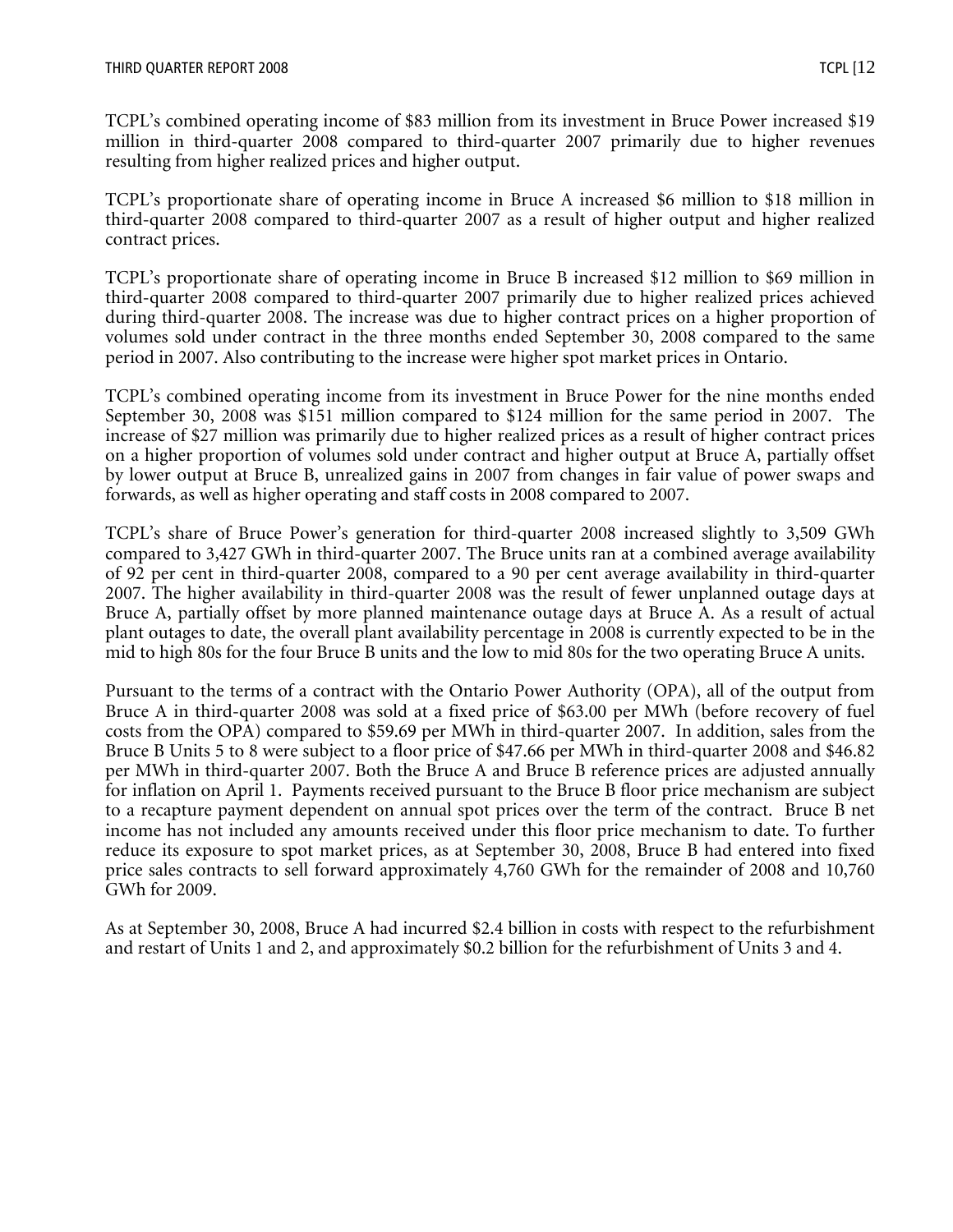#### *Power Plant Availability*

|                                   |      | Three months ended September 30 | Nine months ended September 30 |      |
|-----------------------------------|------|---------------------------------|--------------------------------|------|
| (unaudited)                       | 2008 | 2007                            | 2008                           | 2007 |
| Western Power <sup>(2)</sup>      | 92%  | 91%                             | 87%                            | 93%  |
| Eastern Power <sup>(3)</sup>      | 98%  | 99%                             | 96%                            | 97%  |
| <b>Bruce Power</b>                | 92%  | 90%                             | 85%                            | 86%  |
| All plants, excluding Bruce Power | 97%  | 97%                             | 94%                            | 95%  |
| All plants                        | 94%  | 94%                             | 90%                            | 92%  |

#### **Weighted Average Power Plant Availability** (1)

 $<sup>(1)</sup>$  Plant availability represents the percentage of time in the period that the plant is available to generate power, whether actually</sup> running or not, reduced by planned and unplanned outages.

 $^{(2)}$  Western Power plant availability decreased in the nine months ended September 30, 2008 due to an outage at the Cancarb power facility.

<sup>(3)</sup> Eastern Power includes Ravenswood effective August 26, 2008, Anse-à-Valleau effective November 10, 2007 and Bécancour for the nine months ended September 30, 2007.

#### *Natural Gas Storage*

Natural Gas Storage operating income of \$29 million in third-quarter 2008 decreased \$10 million compared to \$39 million in third-quarter 2007. The decrease was due to lower realized seasonal natural gas price spreads at the Edson and CrossAlta facilities compared to the same period in 2007.

Natural Gas Storage operating income of \$95 million for the nine months ended September 30, 2008 was \$6 million higher than the same period in 2007. This increase was primarily due to the Edson facility becoming fully operational in April 2007, but only being in a commissioning phase prior to that time.

Natural Gas Storage operating income of \$29 million and \$95 million for the three and nine months ended September 30, 2008, respectively, included \$2 million pre-tax (\$2 million after tax) and \$8 million pre-tax (\$6 million after tax), respectively, of net unrealized losses resulting from the changes in fair value of proprietary natural gas inventory in storage and natural gas forward purchase and sale contracts. These unrealized losses are excluded in determining comparable earnings. TCPL simultaneously enters into a forward purchase of natural gas for injection into storage and an offsetting forward sale of natural gas for withdrawal at a later period, thereby locking in future positive margins and effectively eliminating exposure to price movements of natural gas. Fair value adjustments recorded each period on proprietary natural gas storage inventory and these forward contracts are not representative of the amounts that will be realized on settlement.

## **Corporate**

Corporate's net income for the three months ended September 30, 2008 was \$10 million compared to \$1 million for the same period in 2007. The \$9-million increase in third-quarter 2008 net income was primarily due to \$26 million of favourable income tax adjustments from an internal restructuring and the realization of losses, compared to \$15 million of favourable income tax reassessments and associated interest income in 2007. In addition, lower financing costs, primarily as a result of lower average short-term debt balances, as well as other tax refunds and positive adjustments, were offset by lower gains on derivatives used to manage the Company's exposure to foreign exchange rate fluctuations. In third-quarter 2008 and 2007, Corporate's comparable expenses were \$16 million and \$14 million, respectively, excluding the \$26-million and \$15-million favourable tax adjustments, respectively.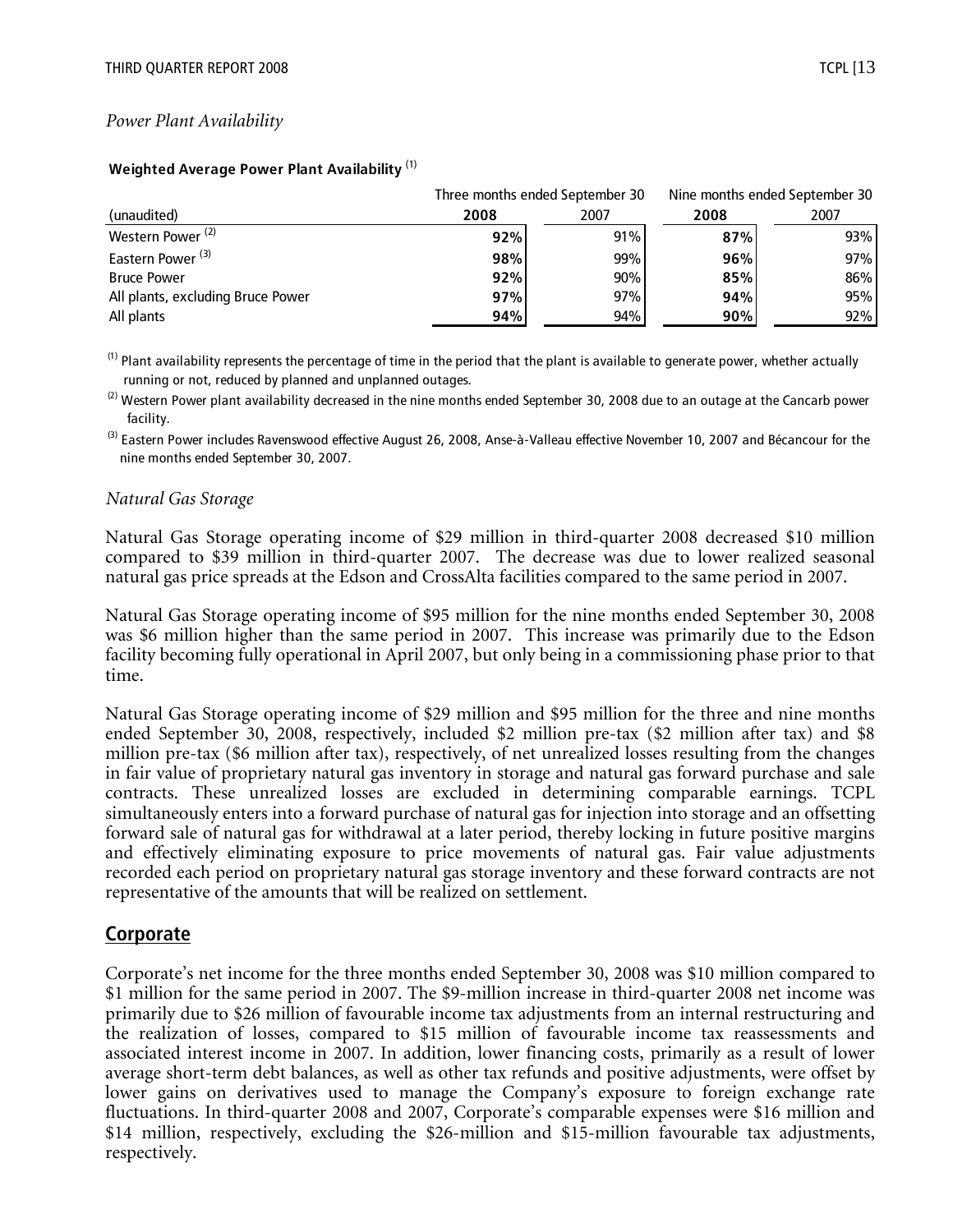Corporate's net expenses for the nine months ended September 30, 2008 were \$7 million compared to \$3 million for the same period in 2007. Excluding the \$26 million and \$42 million of favourable income tax adjustments recorded in 2008 and 2007, respectively, Corporate's comparable expenses were \$33 million and \$45 million for the first nine months of 2008 and 2007, respectively. The \$12 million decrease in comparable expenses in the first nine months of 2008 was primarily due to a reduction in financial charges as a result of lower average short-term debt balances, higher interest income on short-term intersegment financings, higher gains on derivatives used to manage the Company's exposure to interest rate fluctuations and other tax refunds and positive tax adjustments. These increases were partially offset by lower gains on derivatives used to manage the Company's exposure to foreign exchange rate fluctuations.

## **Liquidity and Capital Resources**

#### *Global Market Conditions*

Global financial markets have recently experienced severe turmoil, however, TCPL's financial position and ability to generate cash in the short and long term from its operations remains sound. The Company has conducted a sizeable funding program for 2008, which included a \$1.3 billion common equity issue to TransCanada Corporation (TransCanada) in August 2008, term debt issues of US\$1.5 billion and \$500 million along with a US\$255 million draw on a Ravenswood acquisition bridge facility in August 2008.

The Company's liquidity position remains sound, underpinned by highly predictable cash flow from operations, as well as committed revolving bank lines of \$2.0 billion and US\$300 million maturing in December 2012 and February 2013, respectively, which remain fully available. To date, no draws have been made on these facilities as the Company has continued to have largely uninterrupted access to the Canadian commercial paper market on competitive terms. An additional \$50 million and US\$325 million of capacity remain available on committed bank facilities at TCPL-operated affiliates with maturity dates from 2010 through 2012. TCPL is presently seeking to establish further committed bank lines in support of its Keystone pipeline construction efforts and expects these to be in place in fourthquarter 2008. The Company views its core bank group as high quality and its relationship with these institutions as excellent. Also, in fourth-quarter 2008, TCPL expects to file a new US\$3.0 billion debt shelf to replace the previous US\$2.5 billion debt shelf which was exhausted in the recent US\$1.5 billion senior unsecured notes offering. This will supplement the \$1.0 billion of capacity available under its Canadian debt shelf.

#### *Operating Activities*

At September 30, 2008, the Company held cash and cash equivalents of \$743 million compared to \$504 million at December 31, 2007. The increase in cash and cash equivalents was due primarily to gross proceeds of \$2.2 billion from the issuance of long-term debt and \$1.3 billion from the issuance of common shares to TransCanada in 2008. These cash inflows were partially offset by the US\$2.9 billion paid for the Ravenswood acquisition in third-quarter 2008.

| (unaudited)                                    |      | Three months ended September 30 | Nine months ended September 30 |       |  |
|------------------------------------------------|------|---------------------------------|--------------------------------|-------|--|
| (millions of dollars)                          | 2008 | 2007                            |                                | 2007  |  |
| <b>Cash Flows</b>                              |      |                                 |                                |       |  |
| Funds generated from operations <sup>(1)</sup> | 702  | 697                             | 2,287                          | 1.867 |  |
| Decrease in operating working capital          | 128  | 146                             | 24                             | 272   |  |
| Net cash provided by operations                | 830  | 843                             | 2.311                          | 2,139 |  |

#### **Funds Generated from Operations**

 $<sup>(1)</sup>$  For further discussion on funds generated from operations, refer to the Non-GAAP Measures section in this MD&A.</sup>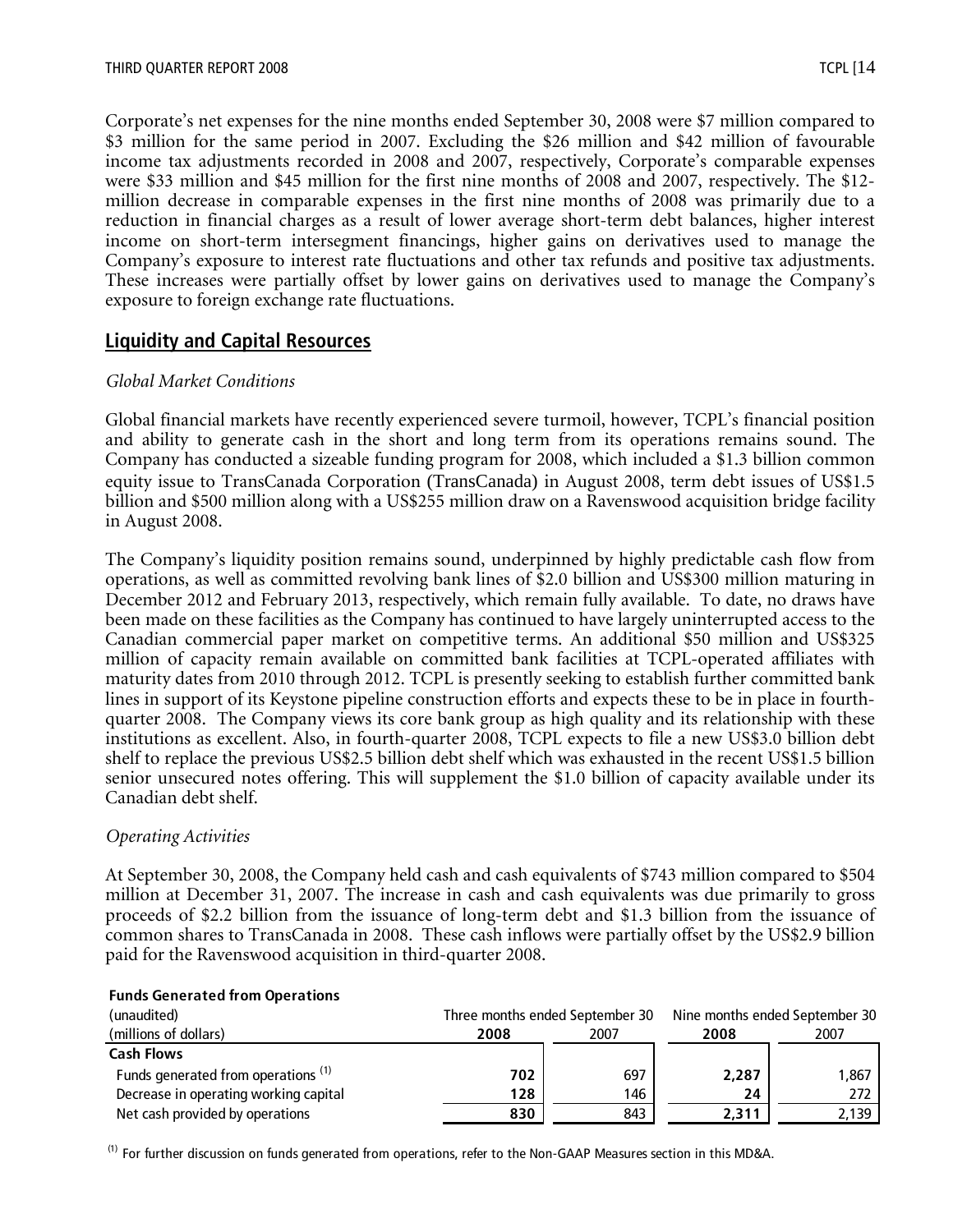Net cash provided by operations decreased \$13 million in third-quarter 2008 and increased \$172 million for the first nine months of 2008 compared to the same periods in 2007. Funds generated from operations were \$702 million and \$2.3 billion for the three and nine months ended September 30, 2008, respectively, compared to \$697 million and \$1.9 billion for the same periods in 2007. The increase for the nine months ended September 30, 2008 was primarily due to gains from the Calpine bankruptcy settlements and higher earnings.

#### *Investing Activities*

Acquisitions, net of cash acquired, of \$3.1 billion for the nine months ended September 30, 2008 included the acquisition of Ravenswood for US\$2.9 billion, subject to certain post-closing adjustments. Acquisitions of \$4.2 billion for the first nine months of 2007 included TCPL's acquisition of ANR and an additional 3.6 per cent interest in Great Lakes for US\$3.4 billion, including US\$491 million of assumed long-term debt, as well as PipeLines LP's acquisition of a 46.4 per cent interest in Great Lakes for approximately US\$942 million, including US\$209 million of assumed long-term debt.

For the three and nine months ended September 30, 2008, capital expenditures totalled \$806 million (2007 - \$364 million) and \$1.9 billion (2007 - \$1.1 billion), respectively, and primarily related to the expansion of the Alberta System, refurbishment and restart of Bruce A Units 1 and 2, and construction of new power plants in Energy and the Keystone Pipeline system.

#### *Financing Activities*

In the three and nine months ended September 30, 2008, TCPL retired \$15 million (2007 - \$64 million) and \$788 million (2007 - \$859 million) of long-term debt, respectively, and issued \$2.1 billion (2007 - \$5 million) and \$2.2 billion (2007 - \$2.6 billion, including junior subordinated notes) of longterm debt, respectively. TCPL's notes payable decreased \$258 million and increased \$832 million in the three and nine months ended September 30, 2008, respectively, compared to an increase of \$413 million and \$156 million in the three and nine months ended September 30, 2007, respectively. The Company redeemed \$488 million of preferred securities in third-quarter 2007.

On August 13, 2008, TCPL issued \$500 million of medium-term notes maturing on August 20, 2013 and bearing interest at 5.05 per cent. These notes were issued under the debt shelf prospectus filed in Canada in March 2007 qualifying for issuance \$1.5 billion of medium-term notes. At September 30, 2008, the Company had \$1 billion of remaining capacity available under this shelf prospectus. The proceeds from these notes were used to partially fund the Alberta System's capital program and for general corporate purposes.

On August 6, 2008, TCPL issued US\$850 million and US\$650 million of Senior Unsecured Notes maturing on August 15, 2018 and August 15, 2038, respectively, and bearing interest at 6.50 per cent and 7.25 per cent, respectively. The proceeds from these notes were used to partially fund the Ravenswood acquisition and for general corporate purposes. These notes were issued under the debt shelf prospectus filed in the U.S. in September 2007 qualifying for issuance US\$2.5 billion of debt securities. At September 30, 2008, the Company had fully utilized its capacity under the prospectus and intends to file a new U.S. debt shelf prospectus in fourth-quarter 2008.

On June 27, 2008, TCPL executed an agreement with a syndicate of banks for a US\$1.5 billion, committed, unsecured, one-year bridge loan facility, at a floating interest rate based on the London Interbank Offered Rate. The facility is extendible at the option of the Company for an additional sixmonth term. On August 25, 2008, the Company utilized US\$255 million from this facility to fund a portion of the Ravenswood acquisition and cancelled the remainder of the commitment. At September 30, 2008, US\$255 million remained outstanding on the facility.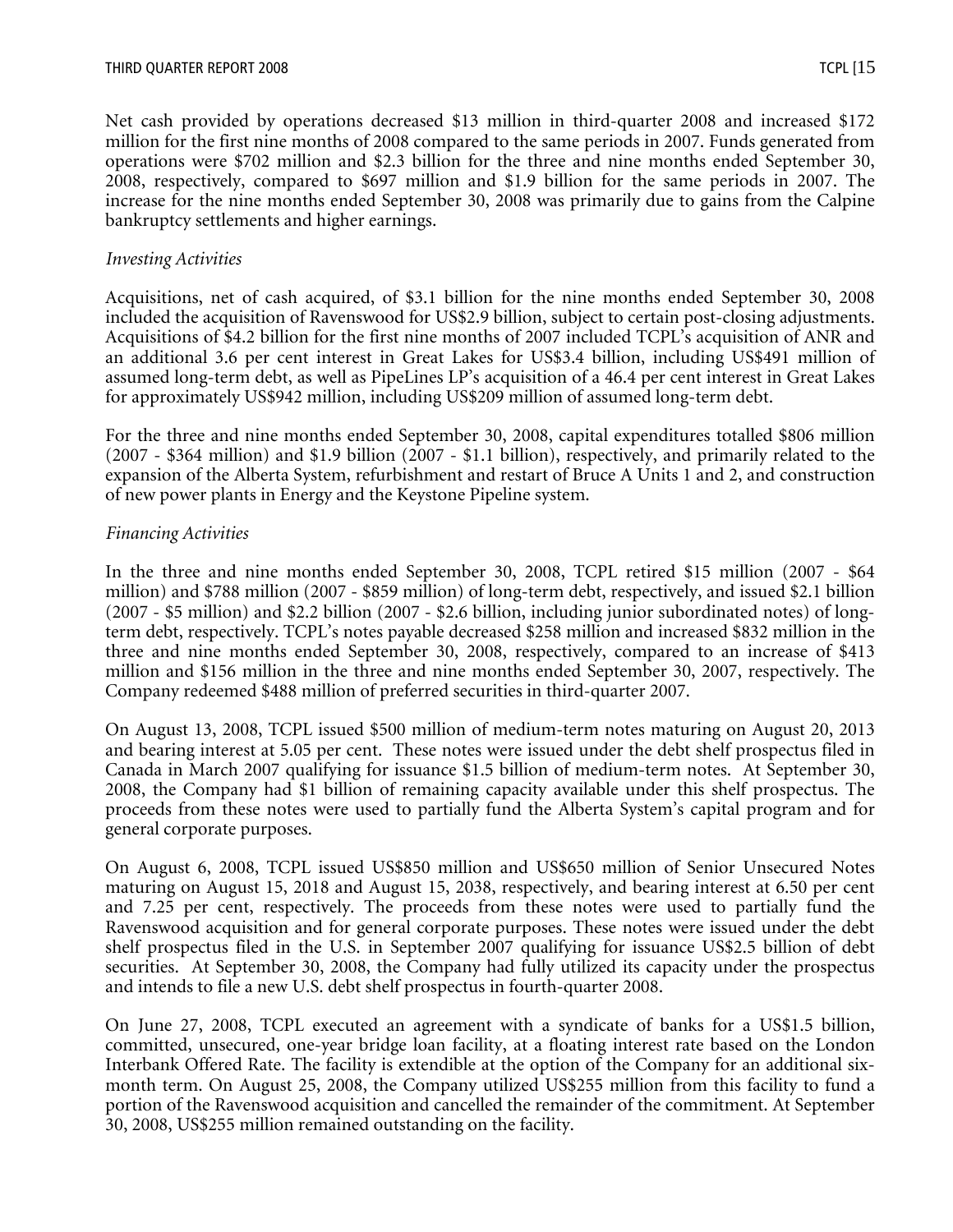On October 27, 2008, TCPL's Board of Directors declared a quarterly dividend for the quarter ending December 31, 2008 in an aggregate amount equal to the quarterly dividend to be paid on January 30, 2009 by TransCanada on its issued and outstanding common shares at the close of business on December 31, 2008. The Board also declared regular dividends on TCPL's preferred shares.

TransCanada's Board of Directors also approved the issuance of common shares from treasury at a discount of two per cent to participants in TransCanada's Dividend Reinvestment and Share Purchase Plan for the dividends payable on January 30, 2009 for the quarter ending December 31, 2008. Under this plan, eligible TCPL preferred shareholders may reinvest their dividends and make optional cash payments to obtain additional TransCanada common shares. TransCanada reserves the right to alter the discount or return to purchasing shares on the open market at any time.

# **Significant Accounting Policies and Critical Accounting Estimates**

To prepare financial statements that conform with Canadian GAAP, TCPL is required to make estimates and assumptions that affect both the amount and timing of recording assets, liabilities, revenues and expenses since the determination of these items may be dependent on future events. The Company uses the most current information available and exercises careful judgement in making these estimates and assumptions.

TCPL's significant accounting policies and critical accounting estimates have remained unchanged since December 31, 2007 and are the use of regulatory accounting for the Company's rate-regulated operations and the policies the Company adopts to account for financial instruments and depreciation and amortization expense. For further information on the Company's accounting policies and estimates refer to the MD&A in TCPL's 2007 Annual Report.

# **Changes in Accounting Policies**

The Company's Accounting Policies have not changed materially from those described in TCPL's 2007 Annual Report.

# *Future Accounting Changes*

## **International Financial Reporting Standards**

The Canadian Institute of Chartered Accountants' Accounting Standards Board (AcSB) announced that Canadian publicly accountable enterprises are required to adopt International Financial Reporting Standards (IFRS), as issued by the International Accounting Standards Board (IASB), effective January 1, 2011. In June 2008, the Canadian Securities Administrators proposed that Canadian public companies which are also SEC registrants, such as TCPL, could retain the option to prepare their financial statements under U.S. GAAP instead of IFRS. In August 2008, the SEC agreed to publish for public comment a proposal recommending that U.S. issuers be required to adopt IFRS using a phasedin approach based on market capitalization, starting in 2014.

TCPL is currently considering the impact a conversion to IFRS or U.S. GAAP would have on its accounting systems and financial statements. TCPL's conversion planning includes an analysis of project structure and governance, resourcing and training, analysis of key GAAP differences and a phased approach to assess current accounting policies. To date, TCPL has completed initial IFRS training of its staff and has begun analysing key differences between Canadian GAAP and IFRS.

Under existing Canadian GAAP, TCPL follows specific accounting policies unique to a rate-regulated business. TCPL is actively monitoring ongoing discussions and developments at the IASB and its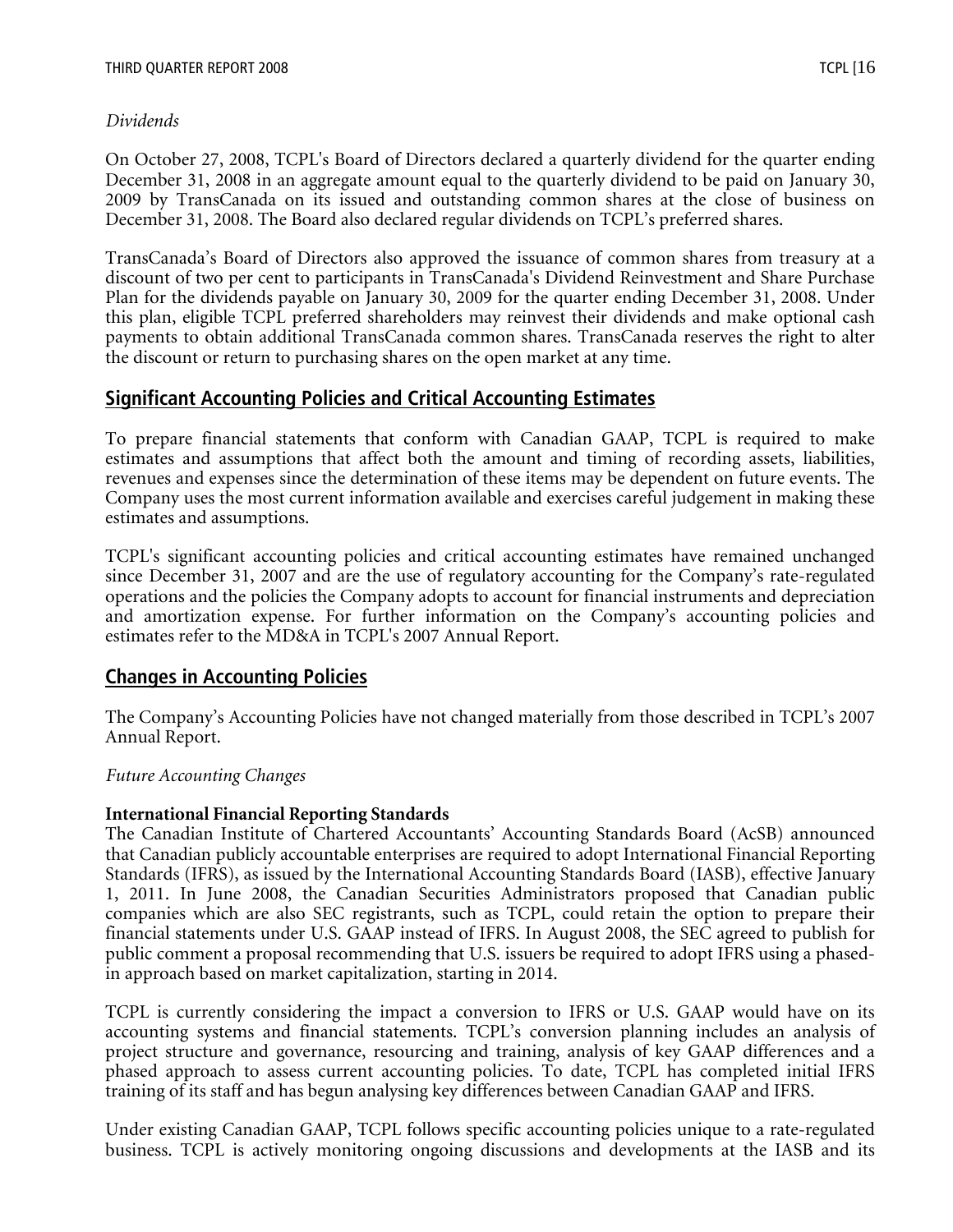International Financial Reporting Interpretations Committee (IFRIC) regarding potential future guidance to clarify the applicability of certain aspects of rate-regulated accounting under IFRS.

# **Contractual Obligations**

As at September 30, 2008, TCPL had entered into new agreements since December 31, 2007 to purchase construction materials and services for the Coolidge, Cartier Wind, Kibby Wind and Halton Hills power projects, totalling approximately \$1.1 billion, and for the North Central Corridor natural gas pipeline and Keystone oil pipeline projects, totalling approximately \$515 million. The Keystone commitments reflect TCPL's 79.99 per cent ownership interest. As a result of a 29.99 per cent increase in the Company's Keystone ownership interest, TCPL's portion of Keystone commitments entered into at December 31, 2007 and still outstanding at September 30, 2008 increased approximately \$515 million. Other than these commitments and future debt and interest payments relating to debt issuances and redemptions discussed in the Financing Activities section of this MD&A, there have been no other material changes to TCPL's contractual obligations from December 31, 2007 to September 30, 2008, including payments due for the next five years and thereafter. For further information on these contractual obligations, refer to the MD&A in TCPL's 2007 Annual Report.

# **Financial Instruments and Risk Management**

TCPL continues to manage and monitor its exposure to market, counterparty credit and liquidity risk. With the acquisition of Ravenswood in third-quarter 2008, the Company has additional exposures to fluctuations in power and natural gas prices, and new exposures to fluctuations in the price of fuel oil and kerosene. As with the Company's other exposures to commodity price fluctuations, these risks will be managed through the use of commodity contracts and derivative instruments.

TCPL's exposure to U.S. dollar fluctuations has increased as a result of the Ravenswood acquisition. The net foreign exchange impact is offset by certain related debt and financing costs being denominated in U.S. dollars, exposures in certain of TCPL's businesses and by the Company's hedging activities.

At September 30, 2008, TCPL's consolidated Value-at-Risk (VaR), which is used to estimate the potential impact resulting from exposure to market risk, was \$21 million (December 31, 2007 – \$8 million). The increase since December 31, 2007 was primarily due to the Ravenswood acquisition.

TCPL has significant exposures to financial institutions as they provide committed credit lines as well as critical liquidity in the foreign exchange and interest rate derivative and energy wholesale markets, and letters of credit to mitigate TCPL's exposures to non-creditworthy counterparties.

During the recent deterioration of global financial markets, TCPL has continued to closely monitor and reassess the creditworthiness of its counterparties, including financial institutions. This has resulted in TCPL reducing or mitigating its exposure to certain counterparties where it is deemed warranted and permitted under contractual terms. As part of its ongoing operations, TCPL must balance its market and counterparty risks when making business decisions.

TCPL does not have material exposures in either the SemGroup, L.P. bankruptcy or the Lehman Brothers Holdings Inc. and affiliates (LBHI) bankruptcy except for ANR's long-term firm transportation and storage contracts with a subsidiary of LBHI. On October 16, 2008, a bankruptcy court approved the sale of this LBHI non-bankrupt subsidiary to Electricité de France S.A. (EDF), rated AA-/Negative Watch. The Company expects that EDF will fully support these contractual obligations. The Company is currently awaiting regulatory approvals on this sale.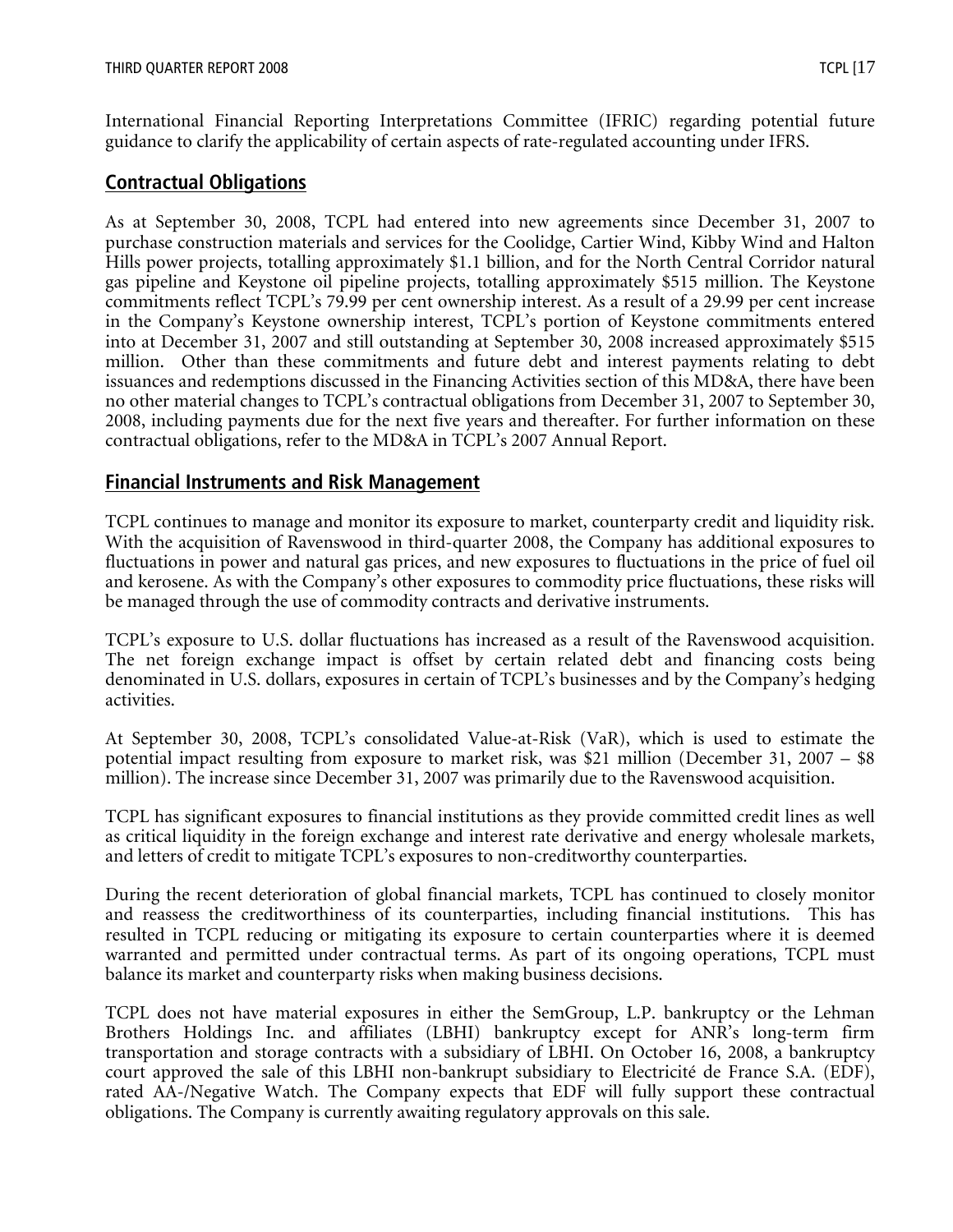The Company continues to manage its liquidity risk by ensuring sufficient cash and credit facilities are available to meet its operating and capital expenditure obligations when due, under both normal and stressed economic conditions.

#### *Natural Gas Inventory*

At September 30, 2008, \$92 million of proprietary natural gas inventory held in storage was included in Inventories (December 31, 2007 - \$190 million). Effective April 1, 2007, TCPL began valuing its proprietary natural gas inventory at fair value, as measured by the one-month forward price for natural gas less selling costs. The Company did not have any proprietary natural gas inventory prior to April 1, 2007. The change in fair value of proprietary natural gas inventory in the three and nine months ended September 30, 2008 resulted in net unrealized losses of \$108 million and \$7 million, respectively, which were recorded as a decrease to Revenues and Inventories (three and nine months ended September 30, 2007 – net unrealized losses of \$2 million and \$25 million, respectively). The net change in fair value of natural gas forward purchase and sales contracts in the three and nine months ended September 30, 2008 resulted in a net unrealized gain of \$106 million and a net unrealized loss of \$1 million, respectively (three and nine months ended September 30, 2007 - net unrealized gains of \$4 million and \$20 million, respectively), which were included in Revenues.

#### *Net Investment in Self-Sustaining Foreign Operations*

The Company hedges its net investment in self-sustaining foreign operations with U.S. dollardenominated debt, cross-currency swaps, forward foreign exchange contracts and options. At September 30, 2008, the Company had designated U.S. dollar-denominated debt with a carrying value of \$6.2 billion (US\$5.9 billion) and a fair value of \$5.8 billion (US\$5.5 billion), and had entered into derivatives with a fair value of \$9 million (US\$9 million) to further reduce the net investment exposure.

Information for the derivatives used to hedge the Company's net investment in its foreign operations is as follows:

#### **Derivatives Hedging Net Investment in Foreign Operations**

| Asset/(Liability)<br>(unaudited)                          |             |                    |                   |             |  |
|-----------------------------------------------------------|-------------|--------------------|-------------------|-------------|--|
| (millions of dollars)                                     |             | September 30, 2008 | December 31, 2007 |             |  |
|                                                           |             | <b>Notional or</b> |                   | Notional or |  |
|                                                           | Fair        | Principal          | Fair              | Principal   |  |
|                                                           | Value $(1)$ | Amount             | Value $(1)$       | Amount      |  |
| Derivative financial instruments in hedging relationships |             |                    |                   |             |  |
| U.S. dollar cross-currency swaps                          |             |                    |                   |             |  |
| (maturing 2009 to 2014) <sup>(2)</sup>                    | 39          | U.S. 1,550         | 77                | U.S.350     |  |
| U.S. dollar forward foreign exchange contracts            |             |                    |                   |             |  |
| (maturing 2008 to 2009) <sup>(2)</sup>                    | (46)        | <b>U.S. 2.780</b>  | (4)               | U.S. 150    |  |
| U.S. dollar options                                       |             |                    |                   |             |  |
| (maturing $2008$ ) <sup>(2)</sup>                         | (2)         | <b>U.S. 500</b>    | 3                 | U.S. 600    |  |
|                                                           |             |                    |                   |             |  |
|                                                           | (9)         | U.S. 4,830         | 76                | U.S. 1,100  |  |

(1) Fair values are equal to carrying values.

(2) As at September 30, 2008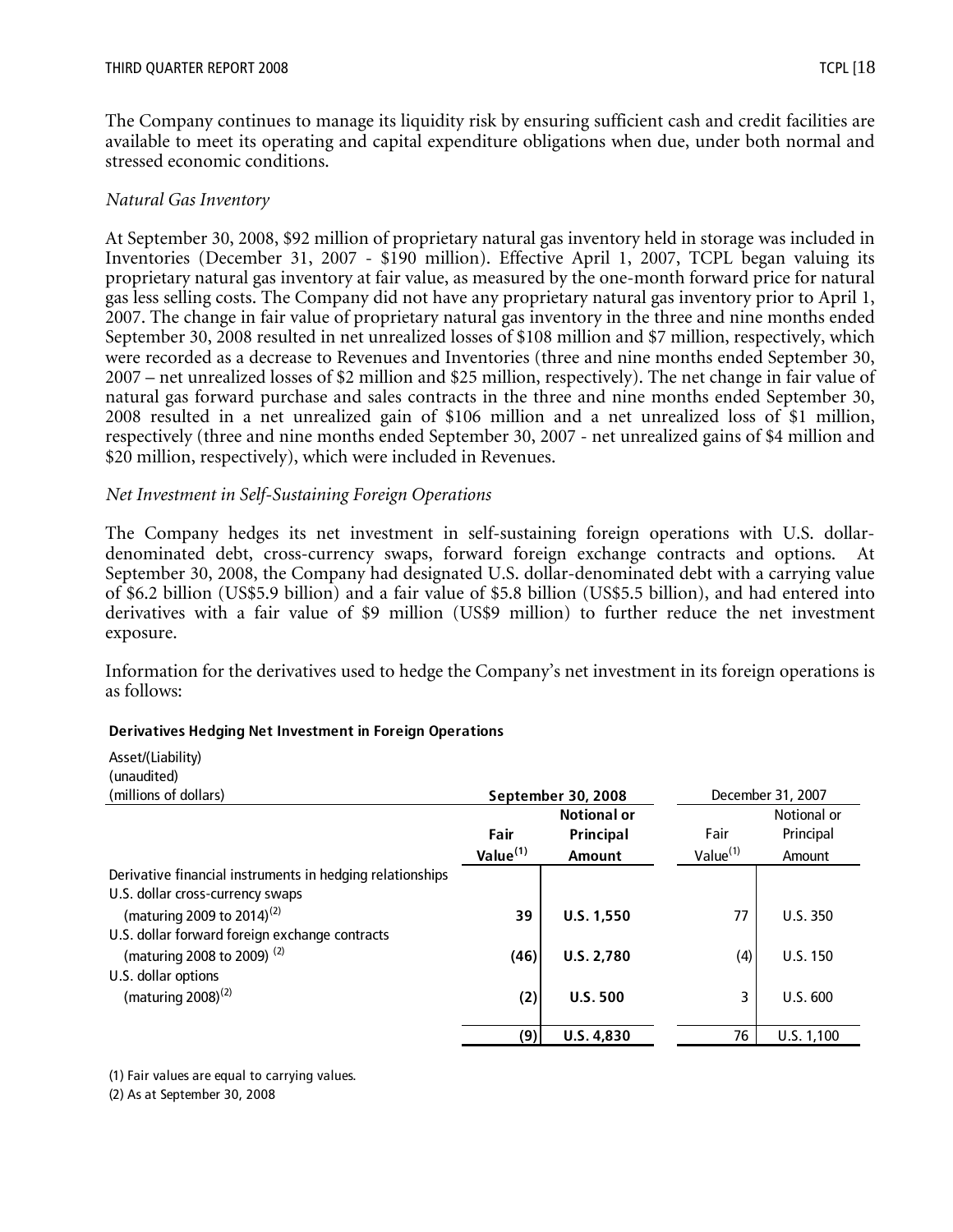## Information for the Company's derivative financial instruments is as follows:

| (all amounts in millions unless otherwise indicated)<br>Gas<br>Power<br>Interest<br><b>Derivative Financial Instruments Held for Trading</b><br>Fair Values <sup>(1)</sup><br>\$<br>Assets<br>62<br>\$<br>95<br>\$<br>30<br>\$<br>\$<br>\$<br>Liabilities<br>(48)<br>(75)<br>(25)<br><b>Notional Values</b><br>Volumes <sup>(2)</sup><br>Purchases<br>3,170<br>57<br>Sales<br>3,775<br>62<br>Canadian dollars<br>1,021<br>U.S. dollars<br>U.S. 1,400<br>Net unrealized gains/(losses) in the period <sup>(3)</sup><br>Three months ended September 30, 2008<br>\$<br>5<br>\$<br>\$<br>5<br>\$<br>\$<br>\$<br>(12)<br>3<br>Nine months ended September 30, 2008<br>Net realized gains/(losses) in the period $(3)$<br>Three months ended September 30, 2008<br>\$<br>12<br>\$<br>(12)<br>\$<br>2<br>\$<br>\$<br>Nine months ended September 30, 2008<br>21<br>\$<br>(6)<br>12<br><b>Maturity dates</b><br>2008-2014<br>2008-2011<br>2008-2018<br>Derivative Financial Instruments in Hedging Relationships <sup>(4)(5)</sup><br>Fair Values <sup>(1)</sup> |
|-----------------------------------------------------------------------------------------------------------------------------------------------------------------------------------------------------------------------------------------------------------------------------------------------------------------------------------------------------------------------------------------------------------------------------------------------------------------------------------------------------------------------------------------------------------------------------------------------------------------------------------------------------------------------------------------------------------------------------------------------------------------------------------------------------------------------------------------------------------------------------------------------------------------------------------------------------------------------------------------------------------------------------------------------------------|
|                                                                                                                                                                                                                                                                                                                                                                                                                                                                                                                                                                                                                                                                                                                                                                                                                                                                                                                                                                                                                                                           |
|                                                                                                                                                                                                                                                                                                                                                                                                                                                                                                                                                                                                                                                                                                                                                                                                                                                                                                                                                                                                                                                           |
|                                                                                                                                                                                                                                                                                                                                                                                                                                                                                                                                                                                                                                                                                                                                                                                                                                                                                                                                                                                                                                                           |
|                                                                                                                                                                                                                                                                                                                                                                                                                                                                                                                                                                                                                                                                                                                                                                                                                                                                                                                                                                                                                                                           |
|                                                                                                                                                                                                                                                                                                                                                                                                                                                                                                                                                                                                                                                                                                                                                                                                                                                                                                                                                                                                                                                           |
|                                                                                                                                                                                                                                                                                                                                                                                                                                                                                                                                                                                                                                                                                                                                                                                                                                                                                                                                                                                                                                                           |
|                                                                                                                                                                                                                                                                                                                                                                                                                                                                                                                                                                                                                                                                                                                                                                                                                                                                                                                                                                                                                                                           |
|                                                                                                                                                                                                                                                                                                                                                                                                                                                                                                                                                                                                                                                                                                                                                                                                                                                                                                                                                                                                                                                           |
|                                                                                                                                                                                                                                                                                                                                                                                                                                                                                                                                                                                                                                                                                                                                                                                                                                                                                                                                                                                                                                                           |
|                                                                                                                                                                                                                                                                                                                                                                                                                                                                                                                                                                                                                                                                                                                                                                                                                                                                                                                                                                                                                                                           |
|                                                                                                                                                                                                                                                                                                                                                                                                                                                                                                                                                                                                                                                                                                                                                                                                                                                                                                                                                                                                                                                           |
|                                                                                                                                                                                                                                                                                                                                                                                                                                                                                                                                                                                                                                                                                                                                                                                                                                                                                                                                                                                                                                                           |
|                                                                                                                                                                                                                                                                                                                                                                                                                                                                                                                                                                                                                                                                                                                                                                                                                                                                                                                                                                                                                                                           |
|                                                                                                                                                                                                                                                                                                                                                                                                                                                                                                                                                                                                                                                                                                                                                                                                                                                                                                                                                                                                                                                           |
|                                                                                                                                                                                                                                                                                                                                                                                                                                                                                                                                                                                                                                                                                                                                                                                                                                                                                                                                                                                                                                                           |
|                                                                                                                                                                                                                                                                                                                                                                                                                                                                                                                                                                                                                                                                                                                                                                                                                                                                                                                                                                                                                                                           |
|                                                                                                                                                                                                                                                                                                                                                                                                                                                                                                                                                                                                                                                                                                                                                                                                                                                                                                                                                                                                                                                           |
|                                                                                                                                                                                                                                                                                                                                                                                                                                                                                                                                                                                                                                                                                                                                                                                                                                                                                                                                                                                                                                                           |
|                                                                                                                                                                                                                                                                                                                                                                                                                                                                                                                                                                                                                                                                                                                                                                                                                                                                                                                                                                                                                                                           |
|                                                                                                                                                                                                                                                                                                                                                                                                                                                                                                                                                                                                                                                                                                                                                                                                                                                                                                                                                                                                                                                           |
|                                                                                                                                                                                                                                                                                                                                                                                                                                                                                                                                                                                                                                                                                                                                                                                                                                                                                                                                                                                                                                                           |
|                                                                                                                                                                                                                                                                                                                                                                                                                                                                                                                                                                                                                                                                                                                                                                                                                                                                                                                                                                                                                                                           |
|                                                                                                                                                                                                                                                                                                                                                                                                                                                                                                                                                                                                                                                                                                                                                                                                                                                                                                                                                                                                                                                           |
|                                                                                                                                                                                                                                                                                                                                                                                                                                                                                                                                                                                                                                                                                                                                                                                                                                                                                                                                                                                                                                                           |
|                                                                                                                                                                                                                                                                                                                                                                                                                                                                                                                                                                                                                                                                                                                                                                                                                                                                                                                                                                                                                                                           |
| \$<br>156<br>\$<br>\$<br>Assets<br>3<br>5.                                                                                                                                                                                                                                                                                                                                                                                                                                                                                                                                                                                                                                                                                                                                                                                                                                                                                                                                                                                                                |
| \$<br>\$<br>\$<br><b>Liabilities</b><br>(14)<br>(20)<br>(88)                                                                                                                                                                                                                                                                                                                                                                                                                                                                                                                                                                                                                                                                                                                                                                                                                                                                                                                                                                                              |
| <b>Notional Values</b>                                                                                                                                                                                                                                                                                                                                                                                                                                                                                                                                                                                                                                                                                                                                                                                                                                                                                                                                                                                                                                    |
| Volumes <sup>(2)</sup>                                                                                                                                                                                                                                                                                                                                                                                                                                                                                                                                                                                                                                                                                                                                                                                                                                                                                                                                                                                                                                    |
| Purchases<br>7,024<br>14                                                                                                                                                                                                                                                                                                                                                                                                                                                                                                                                                                                                                                                                                                                                                                                                                                                                                                                                                                                                                                  |
| Sales<br>15,549                                                                                                                                                                                                                                                                                                                                                                                                                                                                                                                                                                                                                                                                                                                                                                                                                                                                                                                                                                                                                                           |
| Canadian dollars<br>50                                                                                                                                                                                                                                                                                                                                                                                                                                                                                                                                                                                                                                                                                                                                                                                                                                                                                                                                                                                                                                    |
| U.S. dollars<br>U.S. 1,125                                                                                                                                                                                                                                                                                                                                                                                                                                                                                                                                                                                                                                                                                                                                                                                                                                                                                                                                                                                                                                |
|                                                                                                                                                                                                                                                                                                                                                                                                                                                                                                                                                                                                                                                                                                                                                                                                                                                                                                                                                                                                                                                           |
| Net realized gains/(losses) in the period <sup>(3)</sup>                                                                                                                                                                                                                                                                                                                                                                                                                                                                                                                                                                                                                                                                                                                                                                                                                                                                                                                                                                                                  |
| Three months ended September 30, 2008<br>\$<br>14<br>\$<br>(1)<br>\$<br>(2)                                                                                                                                                                                                                                                                                                                                                                                                                                                                                                                                                                                                                                                                                                                                                                                                                                                                                                                                                                               |
| \$<br>Nine months ended September 30, 2008<br>(24)<br>\$<br>18<br>\$<br>(4)                                                                                                                                                                                                                                                                                                                                                                                                                                                                                                                                                                                                                                                                                                                                                                                                                                                                                                                                                                               |
| 2008-2014<br>2008-2011<br><b>Maturity dates</b><br>2009-2019                                                                                                                                                                                                                                                                                                                                                                                                                                                                                                                                                                                                                                                                                                                                                                                                                                                                                                                                                                                              |

 $(1)$  Fair value is equal to the carrying value of these derivatives.

 $(2)$  Volumes for power and natural gas derivatives are in gigawatt hours (Gwh) and billion cubic feet (Bcf), respectively.

 the financial instrument has been settled. <sup>(3)</sup> All realized and unrealized gains and losses are included in Net Income. Realized gains and losses are included in Net Income after

 fair value hedges with a fair value of \$3 million. <sup>(4)</sup> All hedging relationships are designated as cash flow hedges except for interest-rate derivative financial instruments designated as

 changes in fair value of power and natural gas cash flow hedges that were ineffective in offsetting the change in fair value of their related underlying positions. There were no gains or losses included in Net Income for the three and nine months ended September 30, 2008 for discontinued cash flow hedges. <sup>(5)</sup> Net Income for the three and nine months ended September 30, 2008 included gains of \$7 million and \$4 million, respectively, for the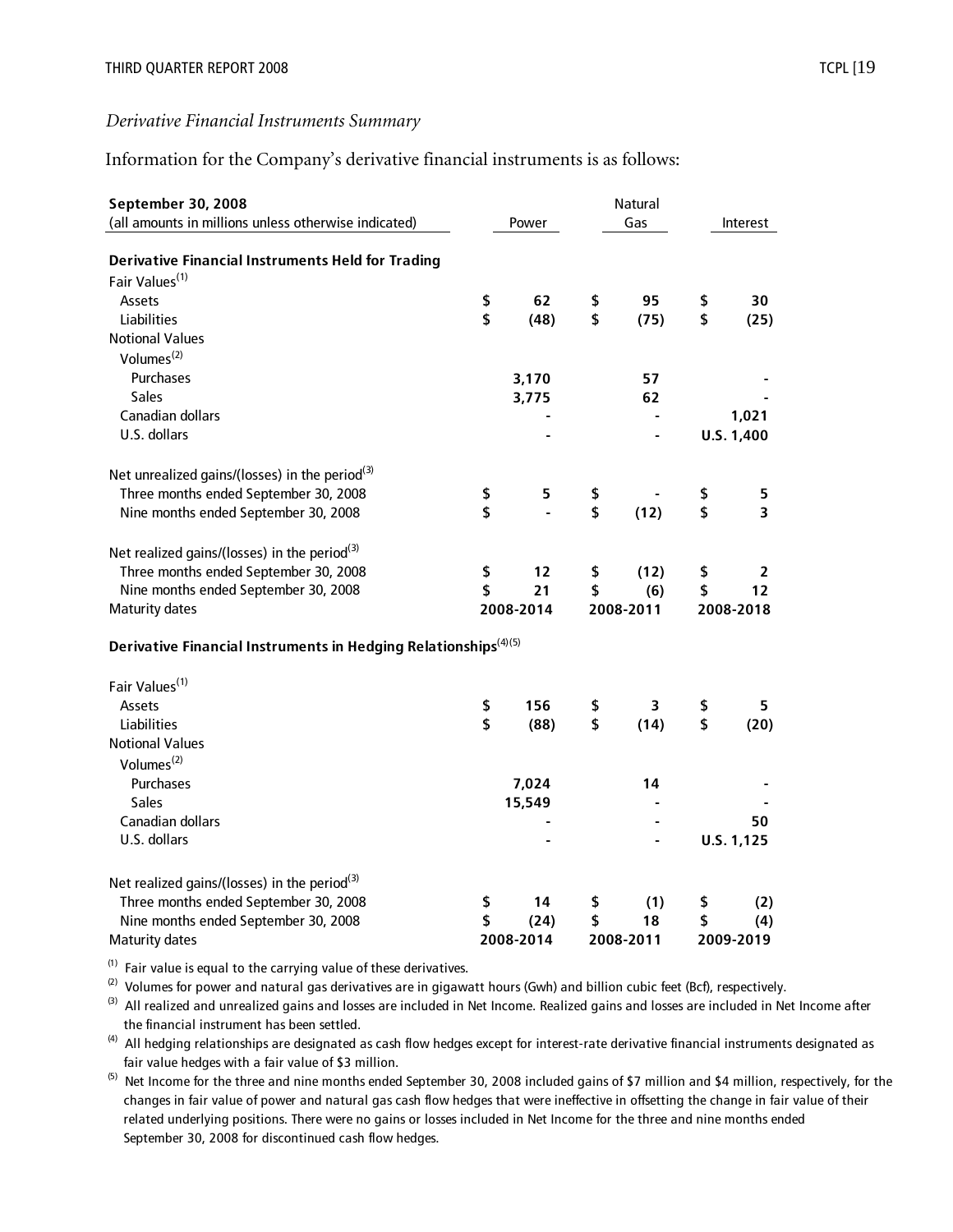| 2007<br>(all amounts in millions unless otherwise indicated)                                                 | Power       | Natural<br>Gas | Interest           |
|--------------------------------------------------------------------------------------------------------------|-------------|----------------|--------------------|
| <b>Derivative Financial Instruments Held for Trading</b>                                                     |             |                |                    |
| Fair Values <sup>(1)(4)</sup>                                                                                |             |                |                    |
| Assets                                                                                                       | \$<br>55    | \$<br>43       | \$<br>23           |
| Liabilities                                                                                                  | \$<br>(44)  | \$<br>(19)     | \$<br>(18)         |
| Notional Values <sup>(4)</sup>                                                                               |             |                |                    |
| Volumes <sup>(2)</sup>                                                                                       |             |                |                    |
| Purchases                                                                                                    | 3,774       | 47             |                    |
| <b>Sales</b>                                                                                                 | 4,469       | 64             |                    |
| Canadian dollars                                                                                             |             |                | 615                |
| U.S. dollars                                                                                                 |             |                | U.S. 550           |
| Net unrealized gains/(losses) in the period <sup>(3)</sup>                                                   |             |                |                    |
| Three months ended September 30, 2007                                                                        | \$<br>2     | \$<br>23       | \$                 |
| Nine months ended September 30, 2007                                                                         | \$<br>11    | \$<br>6        | \$<br>$\mathbf{1}$ |
|                                                                                                              |             |                |                    |
| Net realized gains/(losses) in the period <sup>(3)</sup>                                                     |             |                |                    |
| Three months ended September 30, 2007                                                                        | \$<br>2     | \$<br>18       | \$<br>3            |
| Nine months ended September 30, 2007                                                                         | \$<br>(7)   | \$<br>36       | \$<br>4            |
| Maturity dates <sup>(4)</sup>                                                                                | 2008 - 2016 | 2008 - 2010    | 2008 - 2016        |
|                                                                                                              |             |                |                    |
| Derivative Financial Instruments in Hedging Relationships <sup>(5)(6)</sup><br>Fair Values <sup>(1)(4)</sup> |             |                |                    |
| Assets                                                                                                       | \$<br>135   | \$<br>19       | \$<br>2            |
| Liabilities                                                                                                  | \$<br>(104) | \$<br>(7)      | \$<br>(16)         |
| Notional Values <sup>(4)</sup><br>Volumes $(2)$                                                              |             |                |                    |
| Purchases                                                                                                    | 7,362       | 28             |                    |
| <b>Sales</b>                                                                                                 | 16,367      | 4              |                    |
| Canadian dollars                                                                                             |             |                | 150                |
| U.S. dollars                                                                                                 |             |                | U.S. 875           |
|                                                                                                              |             |                |                    |
| Net realized (losses)/gains in the period <sup>(3)</sup>                                                     |             |                |                    |
| Three months ended September 30, 2007                                                                        | \$<br>(51)  | \$<br>10       | \$<br>2            |
| Nine months ended September 30, 2007                                                                         | \$<br>(37)  | \$<br>7        | \$<br>3            |
| Maturity dates <sup>(4)</sup>                                                                                | 2008 - 2013 | 2008 - 2010    | 2008 - 2013        |

 $(1)$  Fair value is equal to the carrying value of these derivatives.

 $(2)$  Volumes for power and natural gas derivatives are in Gwh and Bcf, respectively.

 the financial instrument has been settled. <sup>(3)</sup> All realized and unrealized gains and losses are included in Net Income. Realized gains and losses are included in Net Income after

 $(4)$  As at December 31, 2007.

 as fair value hedges with a fair value of \$2 million at December 31, 2007.  $(5)$  All hedging relationships are designated as cash flow hedges except for interest-rate derivative financial instruments designated

 for the changes in fair value of power and natural gas cash flow hedges that were ineffective in offsetting the change in fair value of their related underlying positions. Net Income for the three and nine months ended September 30, 2007 included nil and a \$4 million loss, respectively, for the changes in fair value of an interest-rate cash flow hedge that was reclassified as a result of discontinuance of cash flow hedge accounting when the anticipated transaction was identified as not probable of occurring by the end of the originally specified time period. <sup>(6)</sup> Net Income for the three and nine months ended September 30, 2007 included losses of \$4 million and \$7 million, respectively,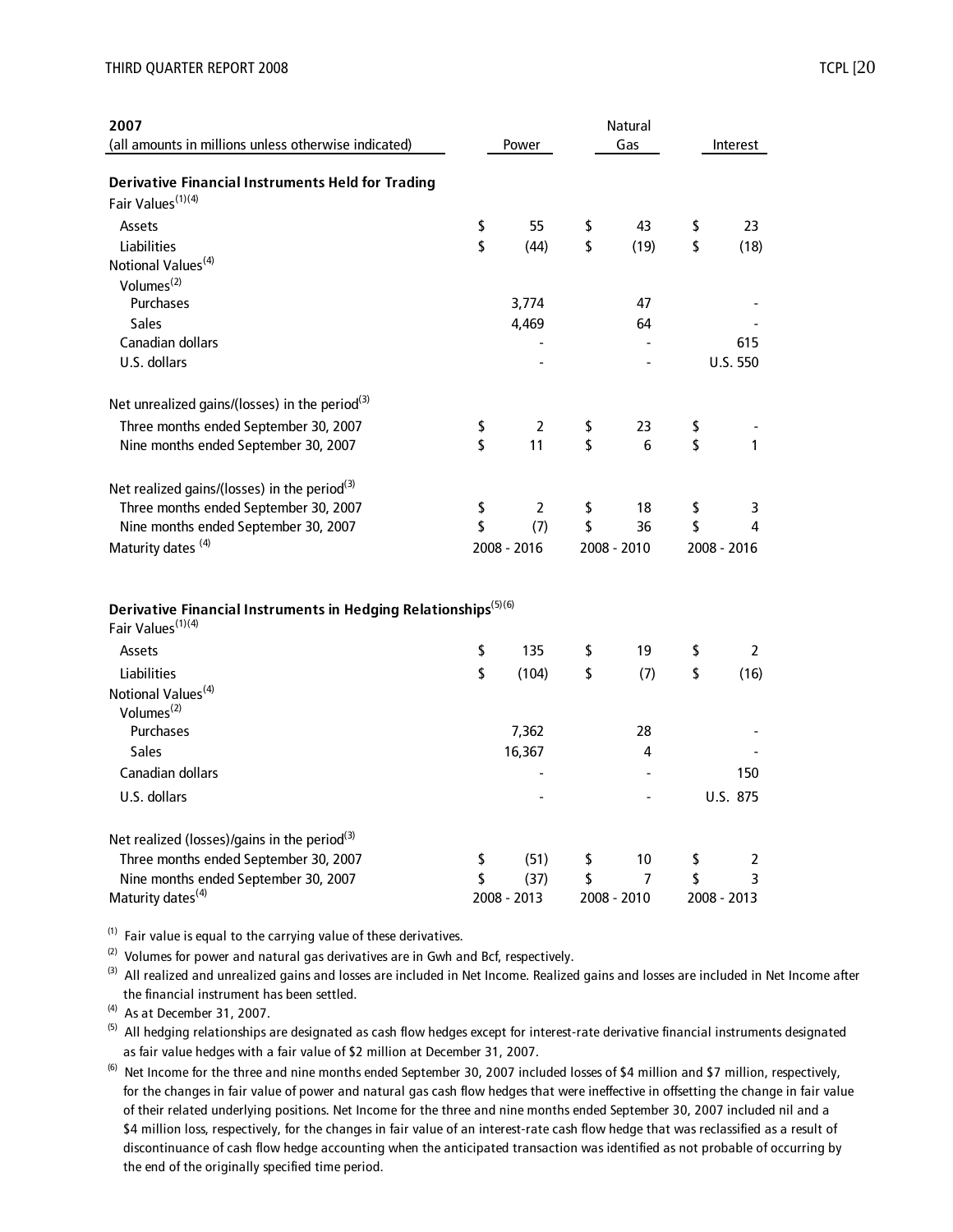#### *Other Risks*

Additional risks faced by the Company are discussed in the MD&A in TCPL's 2007 Annual Report. These risks remain substantially unchanged since December 31, 2007.

## **Controls and Procedures**

As of September 30, 2008, an evaluation was carried out under the supervision of, and with the participation of management, including the President and Chief Executive Officer and the Chief Financial Officer, of the effectiveness of TCPL's disclosure controls and procedures as defined under the rules adopted by the Canadian securities regulatory authorities and by the SEC. Based on this evaluation, the President and Chief Executive Officer and the Chief Financial Officer concluded that the design and operation of TCPL's disclosure controls and procedures were effective as at September 30, 2008.

During the recent fiscal quarter, there have been no changes in TCPL's internal control over financial reporting that have materially affected, or are reasonably likely to materially affect, TCPL's internal control over financial reporting. With respect to the Ravenswood acquisition completed in August 2008, the Company expects to exclude Ravenswood from its year end assessment of internal controls over financial reporting.

# **Outlook**

The recent economic turmoil and deterioration of financial markets in North America could have a slowing effect on certain aspects of the North American economy, including infrastructure projects. TCPL does not expect this to have a material effect on the Company's earnings, financial situation, committed projects or corporate strategy.

Since the disclosure in TCPL's 2007 Annual Report, the Company's earnings outlook has improved primarily due to the net impact of stronger operating results in both Pipelines and Energy, the Calpine bankruptcy settlements, the writedown of the Broadwater LNG project costs, the third-quarter income tax adjustments in Corporate and the anticipated effect on earnings for the Ravenswood acquisition, which the Company closed in third-quarter 2008. For further information on outlook, refer to the MD&A in TCPL's 2007 Annual Report.

Since June 30, 2008, there have been no changes to TCPL's credit ratings. The senior unsecured debt of TCPL and its rated subsidiaries is rated 'A-', 'A' and 'A3' by S&P, DBRS and Moody's, respectively. All three agencies have assigned a stable outlook to their TCPL group ratings.

# **Other Recent Developments**

# **Pipelines**

## *Alberta System*

On October 10, 2008, the Alberta Utilities Commission (AUC) approved TCPL's application for a permit to construct an approximately \$925 million North Central Corridor expansion, which comprises a 300-kilometre (km) natural gas pipeline and associated facilities on the northern section of the Alberta System.

On September 8, 2008, TCPL reached a proposed agreement with Canadian Utilities Limited (ATCO Pipelines) to provide integrated natural gas transmission service to customers. If approved by the AUC, the two companies will combine physical assets under a single rates and services structure with a single commercial interface with customers but with each company separately managing assets within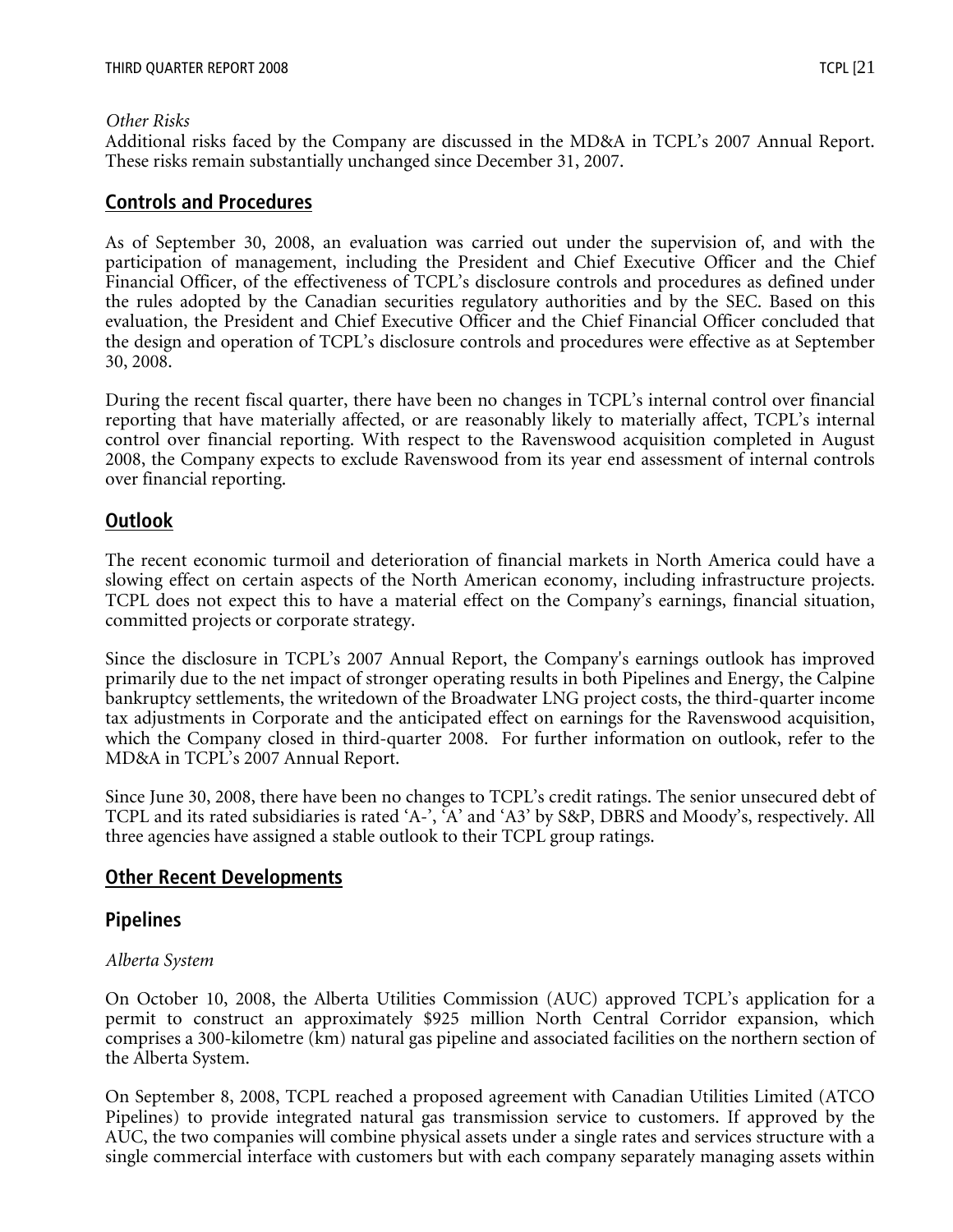distinct operating territories in the province. TCPL continues to work with all stakeholders to finalize this agreement.

On September 4, 2008, the AUC issued the documents required for a generic cost of capital proceeding to review the level of the generic ROE for 2009, the generic ROE adjustment mechanism and capital structure of utilities on a utility-specific basis. The hearing commencement date was postponed until May 5, 2009.

In March 2008, TCPL reached a settlement agreement with stakeholders on the Alberta System and filed a 2008-2009 Revenue Requirement Settlement Application with the AUC. TCPL expects approval of the settlement in fourth-quarter 2008.

## *ANR*

In September 2008, the region near Galveston, Texas was impacted by Hurricane Ike. Current estimates of the Company's exposure to damage costs are approximately US\$20 million to US\$30 million and are expected to be incurred during the remainder of 2008 and 2009. The majority of these costs are expected to be capitalized although the Company expects to incur some incremental operating expenses. The Company does not expect an impact on firm transportation revenues and is anticipating a minimal reduction in usage revenues with throughput volumes returning to normal levels by the end of 2008 based on representations from upstream producers.

## *TQM*

On September 4, 2008, the NEB approved TQM's application for a three-year partial negotiated settlement with interested parties concerning all matters, except cost of capital, for the years 2007 to 2009.

In December 2007, TQM filed a cost of capital application for the years 2007 and 2008, which requested approval of an 11 per cent ROE on 40 per cent deemed common equity. An NEB hearing on the application was conducted in September and October 2008 and a decision from the NEB is expected in early 2009. TQM's rates currently reflect the NEB ROE formula on 30 per cent deemed common equity.

## *Keystone Pipeline System*

During third-quarter 2008, Keystone Pipeline system conducted an open season to solicit interest for an expansion and extension of the crude oil pipeline system from Hardisty, Alberta to the largest refining market in North America on the U.S. Gulf Coast.

Keystone Pipeline system secured additional firm, long-term contracts totalling 380,000 barrels per day (bbl/d) for an average term of approximately 17 years. With these commitments from shippers, the Keystone Pipeline system will proceed with the necessary regulatory applications in Canada and the U.S. for approvals to construct and operate an expansion of the pipeline system that will provide additional capacity of 500,000 bbl/d from Western Canada to the U.S. Gulf Coast in 2012.

The expansion will increase the commercial design of the Keystone Pipeline system from 590,000 bbl/d to approximately 1.1 million bbl/d. With the additional contracts Keystone now has secured long-term commitments for 910,000 bbl/d for an average term of approximately 18 years. The commitments represent approximately 83 per cent of the commercial design of the system.

The Keystone Pipeline system is currently expected to result in a capital investment of approximately US\$12 billion between 2008 and 2012. TCPL has begun working with the contractually committed Keystone expansion shippers to optimize the construction schedule to best align the in-service dates of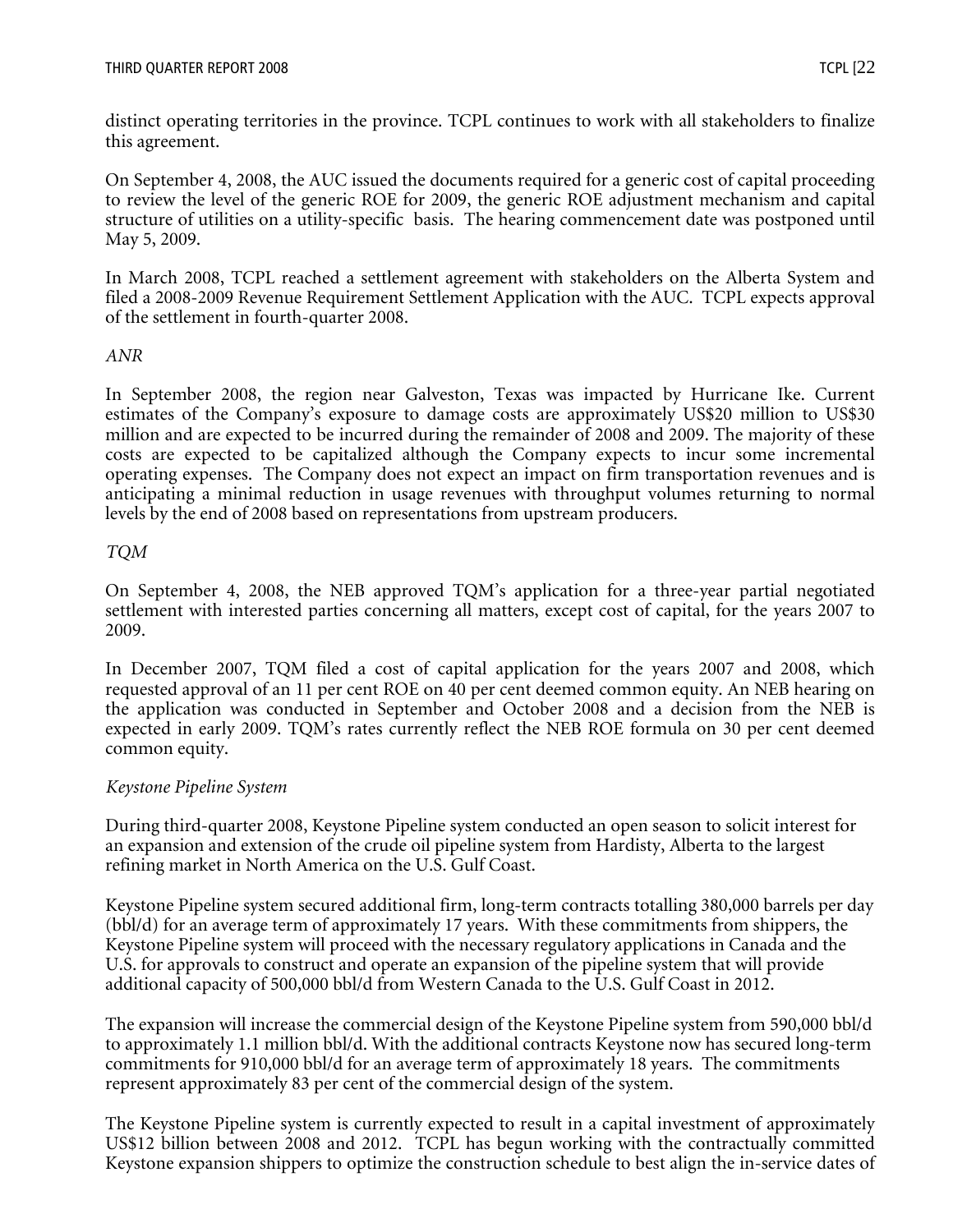the system's delivery points with the in-service dates of the shippers' upstream and downstream facilities. TCPL has agreed to increase its equity ownership in the Keystone partnerships to 79.99 per cent from 50 per cent. ConocoPhillips' equity ownership will be reduced to 20.01 per cent. Certain parties who have agreed to make volume commitments to the Keystone Pipeline system expansion have an option to acquire up to a combined 15 per cent equity ownership in the Keystone partnerships. If the options are exercised, TCPL's equity ownership would be reduced to 64.99 per cent.

#### *U.S. Rockies Pipeline Project*

On September 3, 2008, TCPL acquired Bison Pipeline LLC from Northern Border for US\$20 million. The acquisition included all work completed on the Bison Pipeline project, a proposed 465-km pipeline from the Powder River Basin in Wyoming to the Northern Border system in North Dakota. The Bison Pipeline project has shipping commitments for 405 million cubic feet per day (mmcf/d) and is planned to be in service in fourth-quarter 2010. The capital cost of the Bison Pipeline project is estimated at approximately US\$500 million to US\$600 million, depending on the diameter of the pipeline. One of the committed shippers has an option to acquire up to a 25 per cent equity ownership in the project.

In addition, TCPL is developing the Pathfinder Pipeline project, a proposed 1,006-km pipeline from Meeker, Colorado to the Northern Border system in North Dakota. In September 2008, Enterprise Product Partners L.P. (Enterprise) terminated their previously-announced commitment to become a 50 per cent partner in Pathfinder with a 500 mmcf/d shipping commitment. TCPL is continuing to work with prospective Pathfinder shippers to advance this project.

TCPL continues to progress its Sunstone project, a proposed 943-km pipeline with capacity of up to 1.2 billion cubic feet per day. This proposed pipeline would extend from Wyoming to Stanfield, Oregon and continue into California natural gas markets on GTN.

## *Alaska Pipeline Project*

On August 1, 2008, the Alaska Senate approved TCPL's application for a license to advance the Alaska Pipeline Project under the *Alaska Gasline Inducement Act* (AGIA). Governor Palin signed the Bill on August 27, 2008. TCPL expects the Alaska Commissioners of Revenue and Natural Resources to issue the AGIA license in late November 2008 after the 90-day waiting period for the Bill to become effective. TCPL has committed under the AGIA to advance the Alaska Pipeline Project through an open season and subsequent FERC certification. TCPL has commenced the engineering, environmental, field and commercial work, and expects to conclude an open season by July 31, 2010.

## **Energy**

#### *Ravenswood Acquisition*

On August 26, 2008 TCPL acquired the 2,480 MW Ravenswood Generating Station located in Queens, New York for US\$2.9 billion, subject to certain post-closing adjustments.

For the remainder of 2008, Ravenswood will operate under a tolling arrangement that existed at the date of acquisition. Under the tolling arrangement, Ravenswood provides all available energy generation from the facility to Hess Corporation in return for a fixed operating fee. Ravenswood's earnings in 2008 are comprised almost entirely of capacity payments from the New York Independent System Operator and the fixed operating fee.

In September 2008, the 972 MW Unit 30 experienced an unplanned outage as a result of a problem with its high pressure steam turbine. The repair costs and lost revenues associated with the unplanned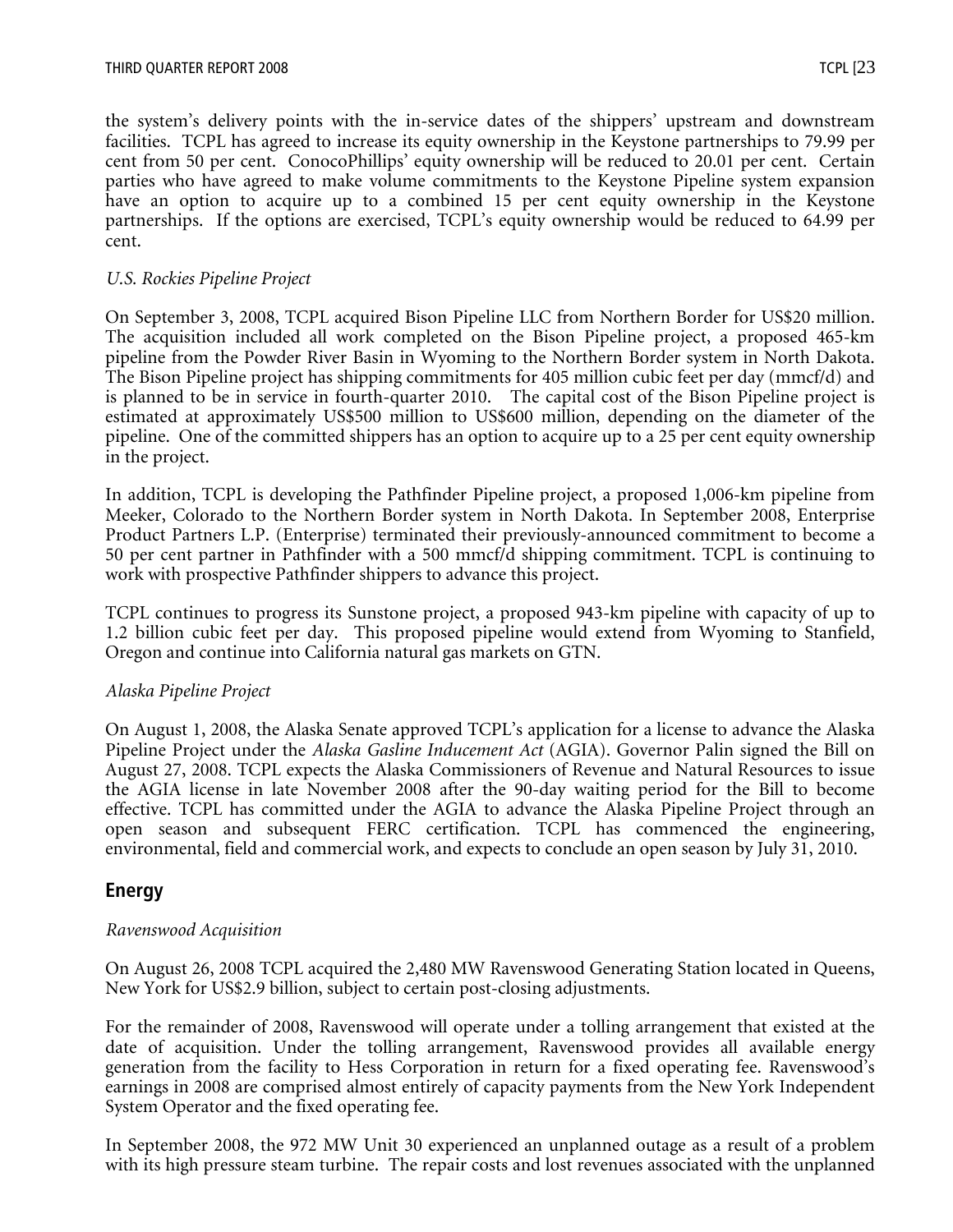outage, which are yet to be finalized, are anticipated to be recovered through insurance. As a result of the expected insurance recoveries, the Unit 30 unplanned outage is not expected to have a significant impact on TCPL's earnings.

## *Kibby*

In July 2008, TCPL commenced construction work on the Kibby Wind Power project. The capital cost of the project is expected to be approximately US\$320 million with commissioning anticipated in 2009-2010.

# *Portlands Energy Centre*

On May 30, 2008, the Portlands Energy Centre natural gas-fired combined-cycle power plant near downtown Toronto, Ontario went into service in simple-cycle mode. In September 2008, the power plant returned to the construction phase and is expected to be fully commissioned in combined-cycle mode and capable of delivering 550MW of power in first-quarter 2009.

*Coolidge* 

During third-quarter 2008, the Company commenced detailed engineering, geotechnical, and regulatory work for the 575 MW Coolidge power generation facility in Arizona. When constructed, the output from the plant will be sold to Salt River Project Agricultural Improvement and Power District under a 20-year agreement. The facility is expected to cost US\$500 million and is expected to be in service in 2011.

# **Share Information**

As at September 30, 2008, TCPL had 568 million issued and outstanding common shares.

# **Selected Quarterly Consolidated Financial Data**(1)

| (unaudited)                                    |              | 2008   |       |         |       | 2007   |       | 2006   |
|------------------------------------------------|--------------|--------|-------|---------|-------|--------|-------|--------|
| (millions of dollars except per share amounts) | <b>Third</b> | Second | First | Fourth  | Third | Second | First | Fourth |
|                                                |              |        |       |         |       |        |       |        |
| Revenues                                       | 2.137        | 2.017  | 2.133 | 2.189   | 2.187 | 2.208  | 2.244 | 2,091  |
| Net Income Applicable to Common Shares         | 383          | 318    | 445   | 373     | 320   | 254    | 263   | 268    |
|                                                |              |        |       |         |       |        |       |        |
| <b>Share Statistics</b>                        |              |        |       |         |       |        |       |        |
| Net income per share - Basic and Diluted       | \$0.59       | 0.60   | 0.83  | \$ 0.69 | 0.60  | \$0.49 | 0.50  | 0.56   |

<sup>(1)</sup> The selected quarterly consolidated financial data has been prepared in accordance with Canadian GAAP. Certain comparative figures have been reclassified to conform with the current year's presentation.

## *Factors Impacting Quarterly Financial Information*

In Pipelines, which consists primarily of the Company's investments in regulated pipelines and regulated natural gas storage facilities, annual revenues and net income fluctuate over the long term based on regulators' decisions and negotiated settlements with shippers. Generally, quarter-overquarter revenues and net income during any particular fiscal year remain relatively stable with fluctuations resulting from adjustments being recorded due to regulatory decisions and negotiated settlements with shippers, seasonal fluctuations in short-term throughput on U.S. pipelines, acquisitions and divestitures, and developments outside of the normal course of operations.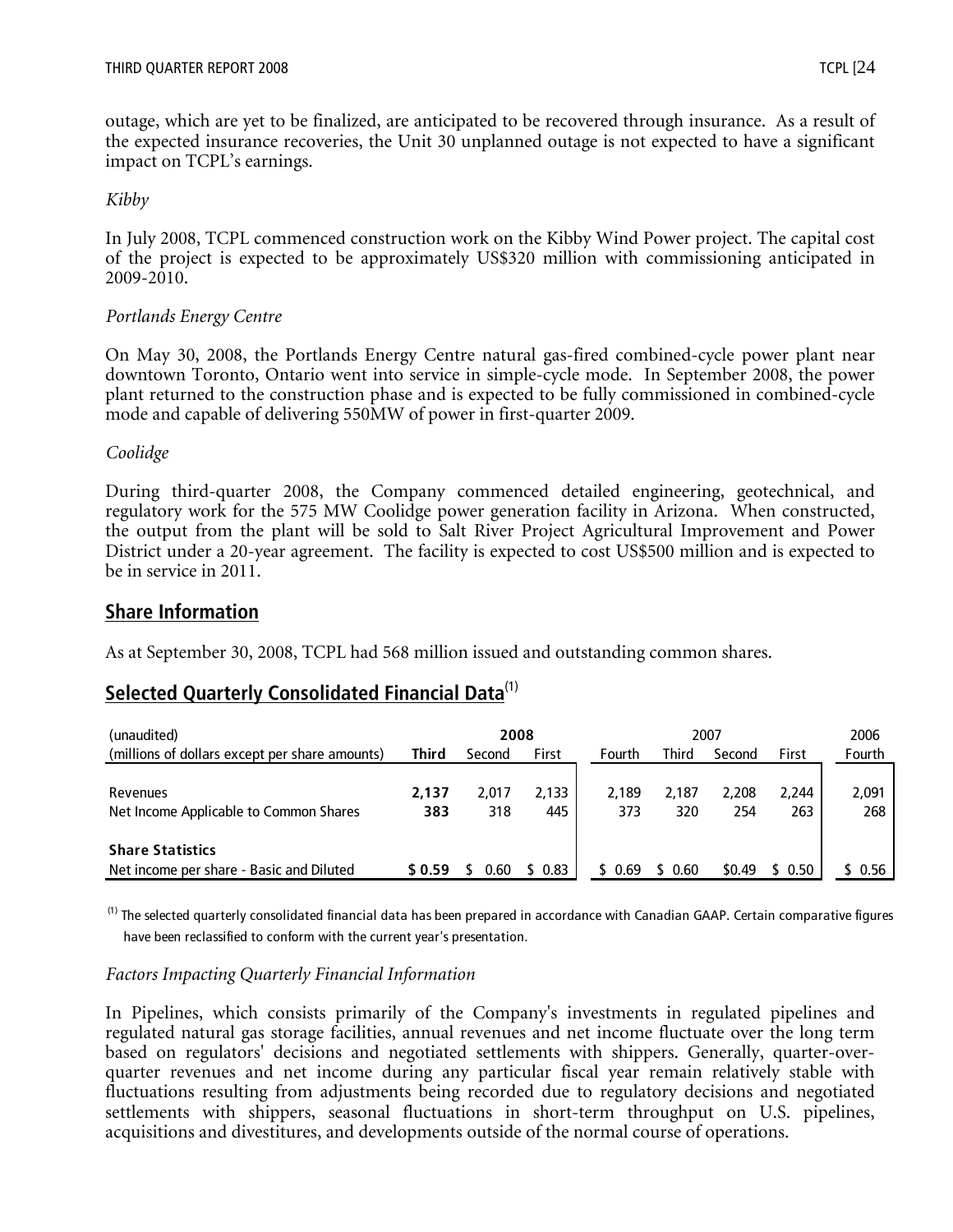In Energy, which consists primarily of the Company's investments in electrical power generation plants and non-regulated natural gas storage facilities, quarter-over-quarter revenues and net income are affected by seasonal weather conditions, customer demand, market prices, planned and unplanned plant outages, acquisitions and divestitures, and developments outside of the normal course of operations.

Significant developments that impacted the last eight quarters' net income are as follows:

- Fourth-quarter 2006 net income included approximately \$12 million related to income tax refunds and related interest.
- First-quarter 2007 net income included \$15 million related to favourable income tax adjustments. In addition, Pipelines' net income included contributions from the February 22, 2007 acquisitions of ANR and additional ownership interests in Great Lakes. Energy's net income included earnings from the Edson natural gas facility, which was placed in service on December 31, 2006.
- Second-quarter 2007 net income included \$16 million (\$12 million in Corporate and \$4 million in Energy) related to favourable income tax adjustments resulting from reductions in Canadian federal income tax rates. Pipelines' net income increased as a result of a settlement reached on the Canadian Mainline, which was approved by the NEB in May 2007.
- Third-quarter 2007 net income included \$15 million of favourable income tax reassessments and associated interest income relating to prior years.
- Fourth-quarter 2007 net income included \$56 million (\$30 million in Energy and \$26 million in Corporate) of favourable income tax adjustments resulting from reductions in Canadian federal income tax rates and other legislative changes. Energy's net income increased due to a \$14 million after-tax (\$16 million pre-tax) gain on sale of land previously held for development. Pipelines' net income increased as a result of recording incremental earnings related to the rate case settlement reached for the GTN System, effective January 1, 2007.
- First-quarter 2008, Pipelines' net income included \$152 million after tax (\$240 million pre-tax) from the Calpine bankruptcy settlements received by GTN and Portland, and proceeds from a lawsuit settlement of \$10 million after tax (\$17 million pre-tax). Energy's net income included a writedown of costs related to the Broadwater LNG project of \$27 million after tax (\$41 million pre-tax) and net unrealized losses of \$12 million after tax (\$17 million pre-tax) due to changes in fair value of proprietary natural gas storage inventory and natural gas forward purchase and sale contracts. Beginning in first-quarter 2008, the temporary suspension of generation at the Bécancour facility reduced Eastern Power's revenues, however, net income was not materially impacted due to capacity payments received pursuant to an agreement with Hydro-Québec.
- Second-quarter 2008, Energy's net income included net unrealized gains of \$8 million after tax (\$12 million pre-tax) due to changes in fair value of proprietary natural gas storage inventory and natural gas forward purchase and sale contracts. In addition, Western Power's revenues and operating income increased due to higher overall realized prices and market heat rates in Alberta.
- Third-quarter 2008, Energy's net income included contribution from the August 26, 2008 acquisition of Ravenswood. Corporate net income included favourable income tax adjustments of \$26 million from an internal restructuring and realization of losses.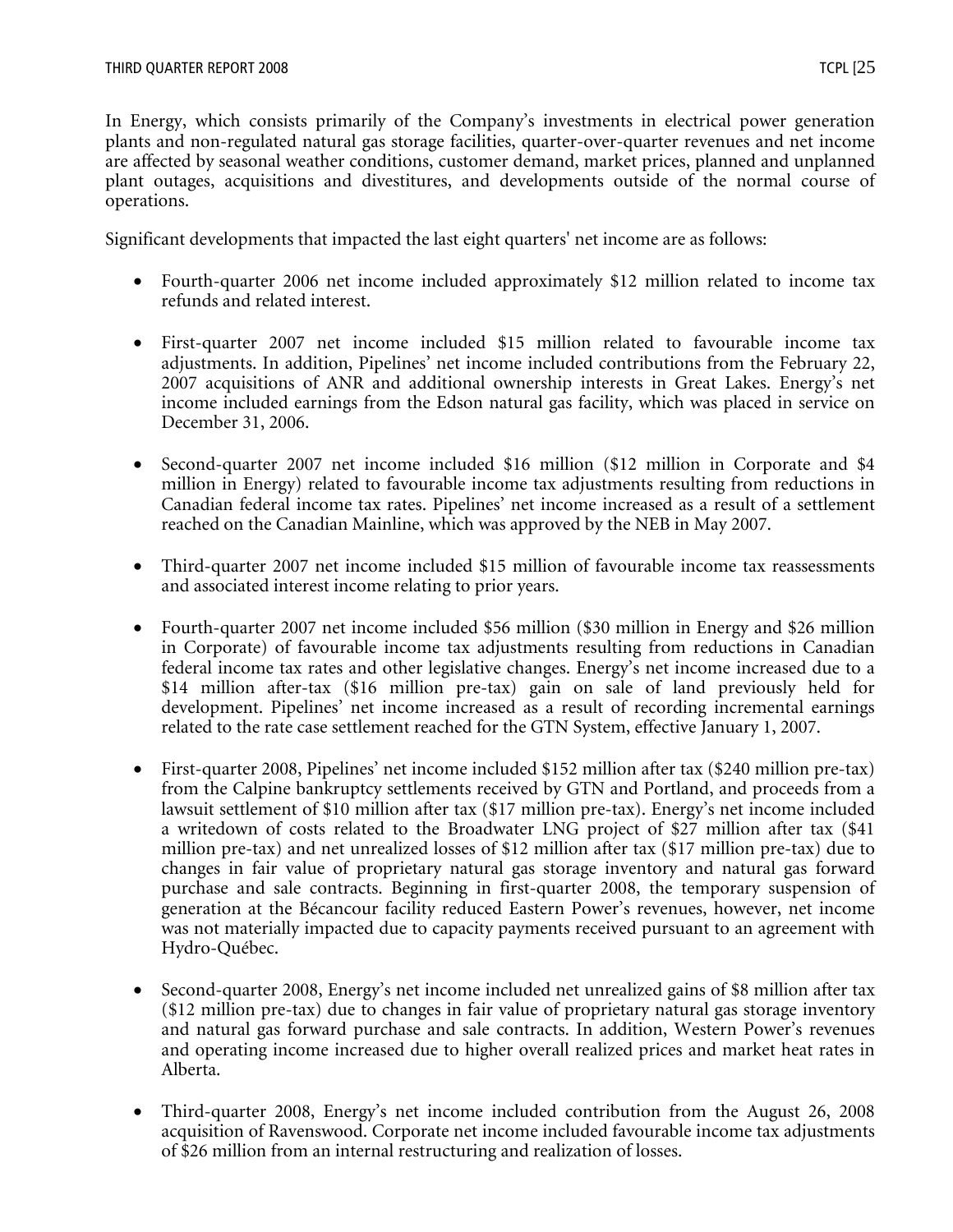# **Consolidated Income**

| (unaudited)                                   | Three months ended September 30 | Nine months ended September 30 |       |       |  |
|-----------------------------------------------|---------------------------------|--------------------------------|-------|-------|--|
| (millions of dollars)                         | 2008                            | 2007                           | 2008  | 2007  |  |
| <b>Revenues</b>                               | 2,137                           | 2,187                          | 6,287 | 6,639 |  |
| <b>Operating Expenses</b>                     |                                 |                                |       |       |  |
| Plant operating costs and other               | 750                             | 739                            | 2,181 | 2,232 |  |
| Commodity purchases resold                    | 339                             | 453                            | 1,096 | 1,547 |  |
| Depreciation                                  | 303                             | 298                            | 900   | 888   |  |
|                                               | 1,392                           | 1,490                          | 4,177 | 4,667 |  |
|                                               | 745                             | 697                            | 2,110 | 1,972 |  |
| <b>Other Expenses/(Income)</b>                |                                 |                                |       |       |  |
| <b>Financial charges</b>                      | 217                             | 253                            | 632   | 761   |  |
| Financial charges of joint ventures           | 18                              | 17                             | 51    | 57    |  |
| Interest income and other                     | (17)                            | (45)                           | (85)  | (123) |  |
| Calpine bankruptcy settlements                |                                 |                                | (279) |       |  |
| Writedown of Broadwater LNG project costs     |                                 |                                | 41    |       |  |
|                                               | 218                             | 225                            | 360   | 695   |  |
| <b>Income before Income Taxes and</b>         |                                 |                                |       |       |  |
| <b>Non-Controlling Interests</b>              | 527                             | 472                            | 1,750 | 1,277 |  |
| <b>Income Taxes</b>                           |                                 |                                |       |       |  |
| Current                                       | 126                             | 82                             | 475   | 345   |  |
| Future                                        |                                 | 50                             | 23    | 27    |  |
|                                               | 126                             | 132                            | 498   | 372   |  |
| <b>Non-Controlling Interests</b>              |                                 |                                |       |       |  |
| Non-controlling interest in PipeLines LP      | 12                              | 13                             | 46    | 44    |  |
| Other                                         |                                 | 1                              | 43    | 7     |  |
|                                               | 12                              | 14                             | 89    | 51    |  |
|                                               |                                 |                                |       |       |  |
| <b>Net Income</b>                             | 389                             | 326                            | 1,163 | 854   |  |
| <b>Preferred Share Dividends</b>              | 6                               | 6                              | 17    | 17    |  |
| <b>Net Income Applicable to Common Shares</b> | 383                             | $\overline{320}$               | 1,146 | 837   |  |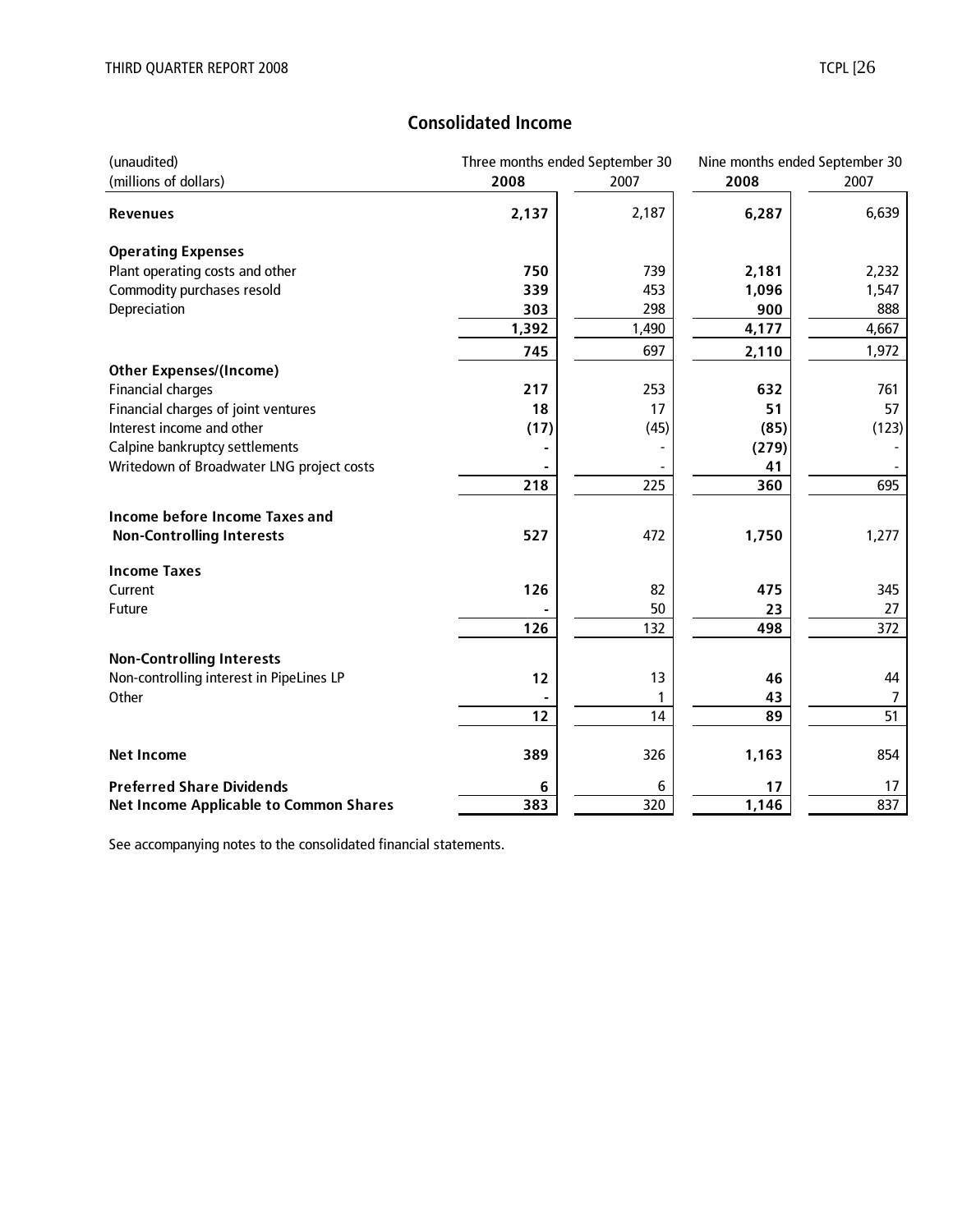# **Consolidated Cash Flows**

| (unaudited)                                                                                   | Three months ended September 30 |       | Nine months ended September 30 |              |  |
|-----------------------------------------------------------------------------------------------|---------------------------------|-------|--------------------------------|--------------|--|
| (millions of dollars)                                                                         | 2008                            | 2007  | 2008                           | 2007         |  |
| <b>Cash Generated From Operations</b>                                                         |                                 |       |                                |              |  |
| Net income                                                                                    | 389                             | 326   | 1,163                          | 854          |  |
| Depreciation                                                                                  | 303                             | 298   | 900                            | 888          |  |
| Future income taxes                                                                           |                                 | 50    | 23                             | 27           |  |
| Non-controlling interests                                                                     | 12                              | 14    | 89                             | 51           |  |
| Employee future benefits funding lower than expense                                           | 10                              | 3     | 23                             | 18           |  |
| Writedown of Broadwater LNG project costs                                                     |                                 |       | 41                             |              |  |
| Other                                                                                         | (12)                            | 6     | 48                             | 29           |  |
|                                                                                               | 702                             | 697   | 2,287                          | 1,867        |  |
| Decrease in operating working capital                                                         | 128                             | 146   | 24                             | 272          |  |
| Net cash provided by operations                                                               | 830                             | 843   | 2,311                          | 2,139        |  |
| <b>Investing Activities</b>                                                                   |                                 |       |                                |              |  |
| Capital expenditures                                                                          | (806)                           | (364) | (1,899)                        | (1,056)      |  |
| Acquisitions, net of cash acquired                                                            | (3,054)                         | 2     | (3,058)                        | (4,222)      |  |
| Disposition of assets, net of current income taxes                                            | 21                              |       | 21                             |              |  |
| Deferred amounts and other                                                                    | 44                              | (126) | 155                            | (255)        |  |
| Net cash used in investing activities                                                         | (3,795)                         | (488) | (4, 781)                       | (5, 533)     |  |
|                                                                                               |                                 |       |                                |              |  |
| <b>Financing Activities</b>                                                                   |                                 |       |                                |              |  |
| Dividends on common and preferred shares                                                      | (214)                           | (189) | (604)                          | (538)        |  |
| Advances (repaid to)/from parent                                                              | (14)                            | (130) | (380)                          | 588          |  |
| Distributions paid to non-controlling interests                                               | (18)                            | (17)  | (93)                           | (51)         |  |
| Notes payable (repaid)/issued, net                                                            | (258)                           | 413   | 832                            | 156          |  |
| Long-term debt issued                                                                         | 2,101                           | 5     | 2,213                          | 1,456        |  |
| Reduction of long-term debt                                                                   | (15)                            | (64)  | (788)                          | (859)        |  |
| Long-term debt of joint ventures issued                                                       | 123                             | 12    | 157                            | 122          |  |
| Reduction of long-term debt of joint ventures                                                 | (44)                            | (20)  | (101)                          | (139)        |  |
| Common shares issued, net of issue costs                                                      | 1,309                           | 64    | 1,434                          | 1,587        |  |
| Junior subordinated notes issued                                                              |                                 |       |                                | 1,107        |  |
| Preferred securities redeemed                                                                 |                                 | (488) |                                | (488)        |  |
| Partnership units of subsidiary issued<br>Net cash provided by/(used in) financing activities |                                 | (414) | 2,670                          | 348<br>3,289 |  |
|                                                                                               | 2,970                           |       |                                |              |  |
| <b>Effect of Foreign Exchange Rate Changes on Cash</b>                                        |                                 |       |                                |              |  |
| and Cash Equivalents                                                                          | 19                              | (16)  | 39                             | (46)         |  |
| Increase/(Decrease) in Cash and Cash Equivalents                                              | 24                              | (75)  | 239                            | (151)        |  |
| <b>Cash and Cash Equivalents</b>                                                              |                                 |       |                                |              |  |
| Beginning of period                                                                           | 719                             | 325   | 504                            | 401          |  |
| <b>Cash and Cash Equivalents</b>                                                              |                                 |       |                                |              |  |
| End of period                                                                                 | 743                             | 250   | 743                            | 250          |  |
| <b>Supplementary Cash Flow Information</b>                                                    |                                 |       |                                |              |  |
| Income taxes paid                                                                             | 105                             | 93    | 414                            | 303          |  |
| Interest paid                                                                                 | 177                             | 283   | 656                            | 812          |  |
|                                                                                               |                                 |       |                                |              |  |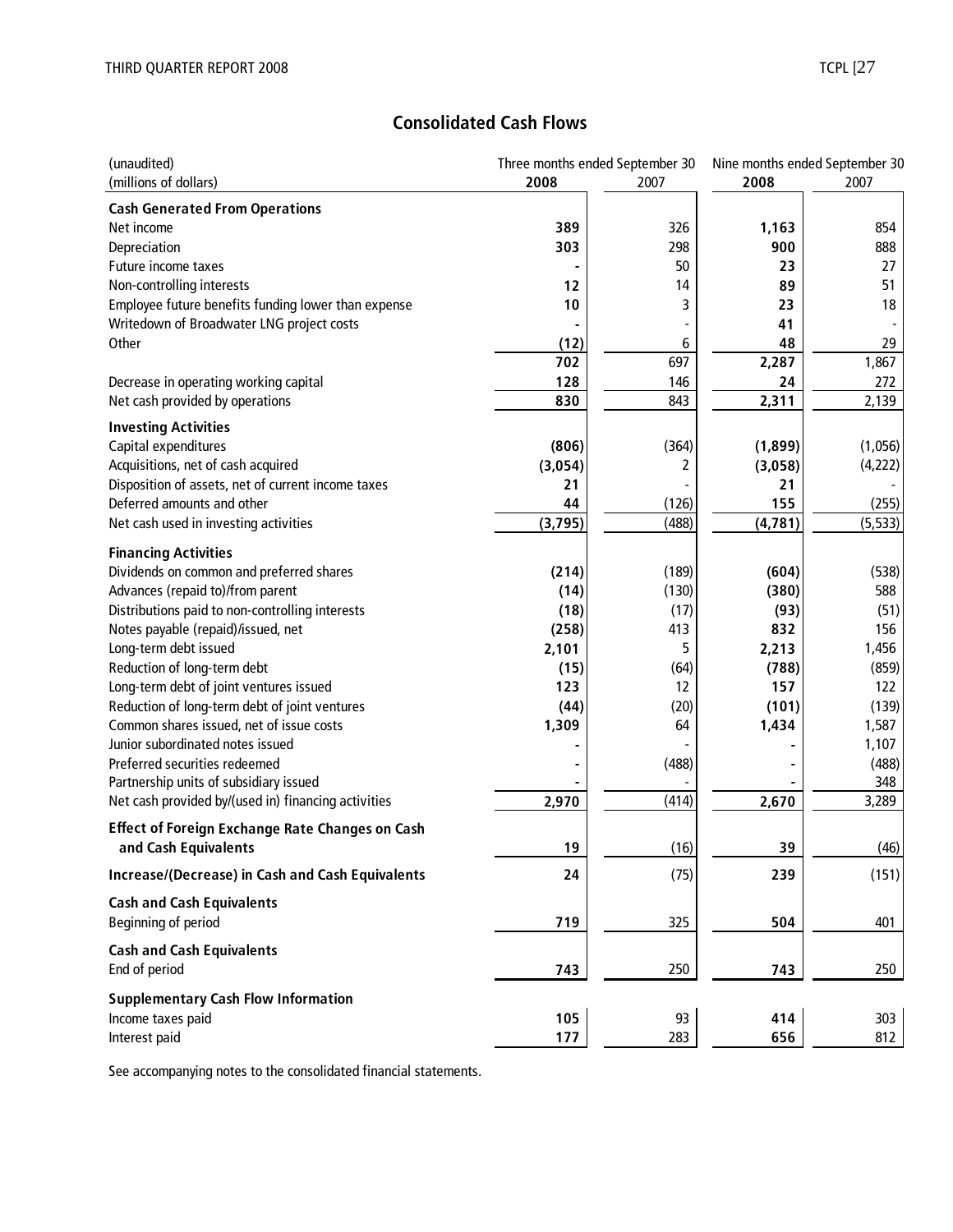## **Consolidated Balance Sheet**

| (unaudited)                                         | September 30, | December 31, |  |  |
|-----------------------------------------------------|---------------|--------------|--|--|
| (millions of dollars)                               | 2008          | 2007         |  |  |
|                                                     |               |              |  |  |
| <b>ASSETS</b>                                       |               |              |  |  |
| <b>Current Assets</b>                               |               |              |  |  |
| Cash and cash equivalents                           | 743           | 504          |  |  |
| Accounts receivable                                 | 1,156         | 1,116        |  |  |
| Inventories                                         | 514           | 497          |  |  |
| Due from TransCanada Corporation                    | 1,435         | 835          |  |  |
| Other                                               | 307           | 188          |  |  |
|                                                     | 4,155         | 3,140        |  |  |
| <b>Plant, Property and Equipment</b>                | 26,397        | 23,452       |  |  |
| Goodwill                                            | 3,886         | 2,633        |  |  |
| <b>Other Assets</b>                                 | 2,259         | 1,940        |  |  |
|                                                     | 36,697        | 31,165       |  |  |
|                                                     |               |              |  |  |
| LIABILITIES AND SHAREHOLDERS' EQUITY                |               |              |  |  |
| <b>Current Liabilities</b>                          |               |              |  |  |
| Notes payable                                       | 874           | 55           |  |  |
| Accounts payable and accrued liabilities            | 1,749         | 1,769        |  |  |
| <b>Accrued interest</b>                             | 318           | 260          |  |  |
| Current portion of long-term debt                   | 545           | 556          |  |  |
| Current portion of long-term debt of joint ventures | 80            | 30           |  |  |
|                                                     | 3,566         | 2,670        |  |  |
| <b>Due to TransCanada Corporation</b>               | 1,527         | 1,307        |  |  |
| <b>Deferred Amounts</b>                             | 1,353         | 1,107        |  |  |
| <b>Future Income Taxes</b>                          | 1,205         | 1,193        |  |  |
| <b>Long-Term Debt</b>                               | 14,287        | 12,377       |  |  |
| <b>Long-Term Debt of Joint Ventures</b>             | 922           | 873          |  |  |
| <b>Junior Subordinated Notes</b>                    | 1,048         | 975          |  |  |
|                                                     | 23,908        | 20,502       |  |  |
|                                                     |               |              |  |  |
| <b>Non-Controlling Interests</b>                    |               |              |  |  |
| Non-controlling interest in PipeLines LP            | 630           | 539          |  |  |
| Other                                               | 76            | 71           |  |  |
|                                                     | 706           | 610          |  |  |
| <b>Shareholders' Equity</b>                         | 12,083        | 10,053       |  |  |
|                                                     | 36,697        | 31,165       |  |  |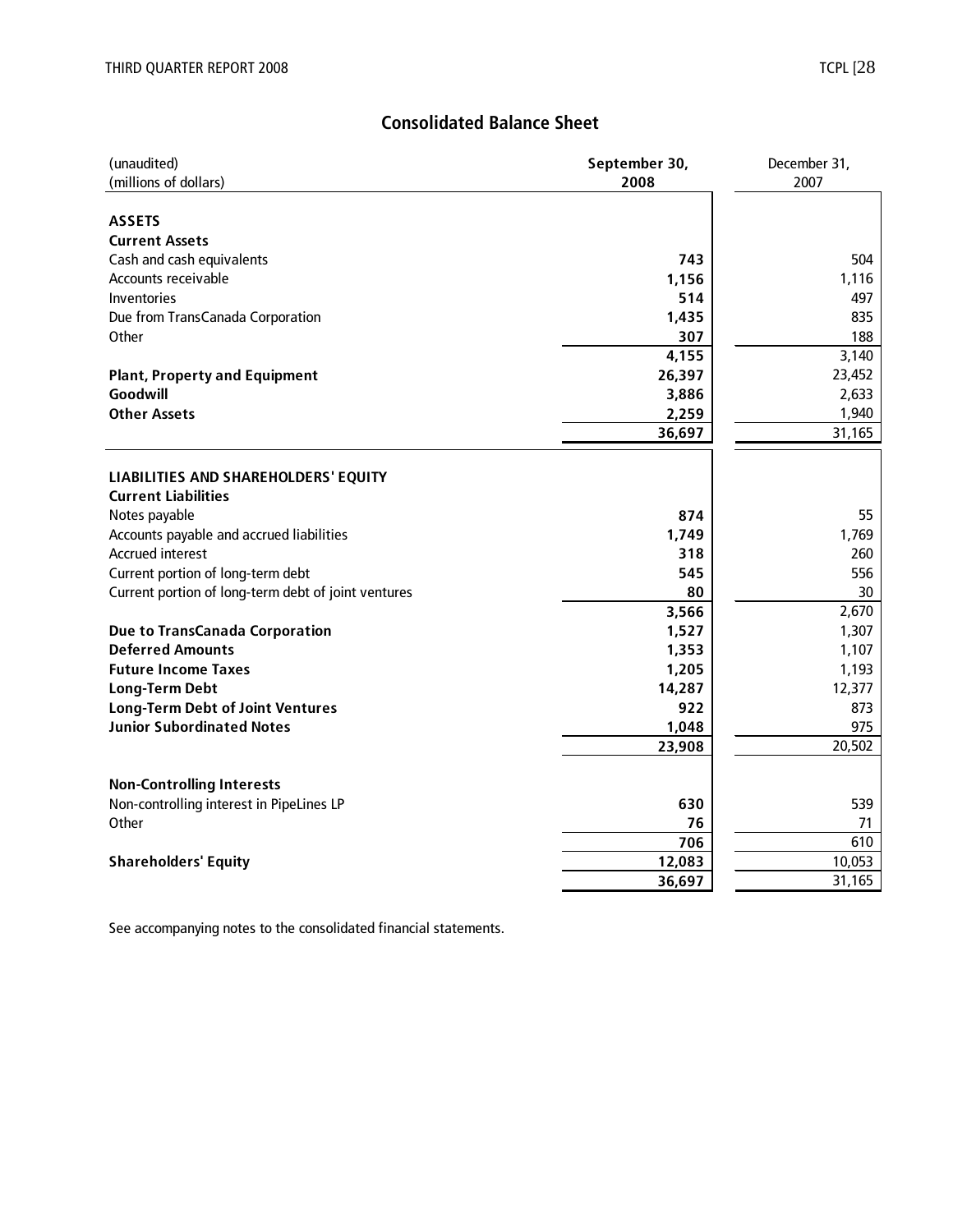| (unaudited)                                                      |      | Three months ended September 30 |       | Nine months ended September 30 |
|------------------------------------------------------------------|------|---------------------------------|-------|--------------------------------|
| (millions of dollars)                                            | 2008 | 2007                            | 2008  | 2007                           |
| Net Income                                                       | 389  | 326                             | 1,163 | 854                            |
| Other Comprehensive Income/(Loss), Net of Income Taxes           |      |                                 |       |                                |
| Change in foreign currency translation gains and losses on       |      |                                 |       |                                |
| investments in foreign operations <sup>(1)</sup>                 | 107  | (121)                           | 146   | (342)                          |
| Change in gains and losses on hedges of investments              |      |                                 |       |                                |
| in foreign operations $(2)$                                      | (79) | 22                              | (103) | 77                             |
| Change in gains and losses on derivative instruments             |      |                                 |       |                                |
| designated as cash flow hedges $(3)$                             |      | 41                              | 40    | 4                              |
| Reclassification to net income of gains and losses on derivative |      |                                 |       |                                |
| instruments designated as cash flow hedges pertaining to         |      |                                 |       |                                |
| prior periods <sup>(4)</sup>                                     | (6)  | 16                              | (24)  | 36                             |
| Other Comprehensive Income/(Loss)                                | 29   | (42)                            | 59    | (225)                          |
| <b>Comprehensive Income</b>                                      | 418  | 284                             | 1,222 | 629                            |

# **Consolidated Comprehensive Income**

(1) Net of income tax recovery of \$23 million and \$43 million for the three and nine months ended September 30, 2008, respectively (2007 - \$39 and \$95 million expense, respectively).

<sup>(2)</sup> Net of income tax recovery of \$36 million and \$50 million for the three months and nine months ended September 30, 2008, respectively (2007 - \$12 and \$40 million expense, respectively).

 $^{(3)}$  Net of income tax recovery of \$25 million and expense of \$24 million for the three months and nine months ended September 30, 2008, respectively (2007 - \$13 million and \$3 million expense, respectively).

 $(4)$  Net of income tax recovery of \$9 million and \$20 million for the three months and nine months ended September 30, 2008, respectively (2007 - \$14 million and \$19 million expense, respectively).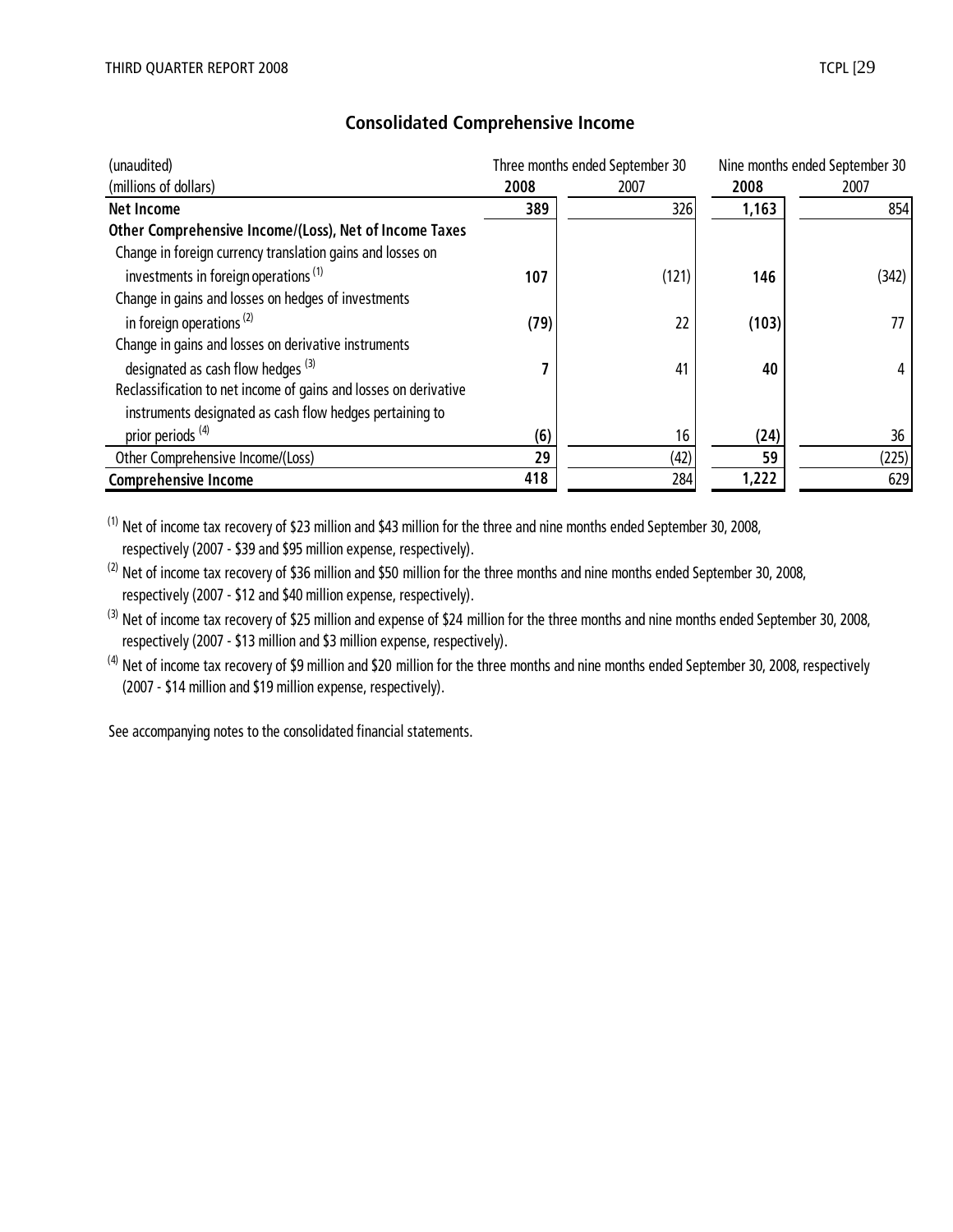|                                                                                          | <b>Currency</b>    |                  |       |
|------------------------------------------------------------------------------------------|--------------------|------------------|-------|
| (unaudited)                                                                              | <b>Translation</b> | <b>Cash Flow</b> |       |
| (millions of dollars)                                                                    | Adjustment         | <b>Hedges</b>    | Total |
| Balance at December 31, 2007                                                             | (361)              | (12)             | (373) |
| Change in foreign currency translation gains and losses on investments in                |                    |                  |       |
| foreign operations <sup>(1)</sup>                                                        | 146                |                  | 146   |
| Change in gains and losses on hedges of investments in foreign operations <sup>(2)</sup> | (103)              |                  | (103) |
| Change in gains and losses on derivative instruments designated as cash flow             |                    |                  |       |
| hedges <sup>(3)</sup>                                                                    |                    | 40               | 40    |
| Reclassification to net income of gains and losses on derivative instruments             |                    |                  |       |
| designated as cash flow hedges pertaining to prior periods (4)(5)                        |                    | (24)             | (24)  |
| Balance at September 30, 2008                                                            | (318)              | 4                | (314) |
|                                                                                          |                    |                  |       |
| Balance at December 31, 2006                                                             | (90)               |                  | (90)  |
| Transition adjustment resulting from adopting new financial instruments standards (6)    |                    | (96)             | (96)  |
| Change in foreign currency translation gains and losses on investments in                |                    |                  |       |
| foreign operations <sup>(1)</sup>                                                        | (342)              |                  | (342) |
| Change in gains and losses on hedges of investments in foreign operations <sup>(2)</sup> | 77                 |                  | 77    |
| Change in gains and losses on derivative instruments designated as cash flow             |                    |                  |       |
| hedges <sup>(3)</sup>                                                                    |                    | 4                | 4     |
| Reclassification to net income of gains and losses on derivative instruments             |                    |                  |       |
| designated as cash flow hedges pertaining to prior periods <sup>(4)</sup>                |                    | 36               | 36    |
| Balance at September 30, 2007                                                            | (355)              | (56)             | (411) |

 $^{(1)}$  Net of income tax recovery of \$43 million for the nine months ended September 30, 2008 (2007 - \$95 million expense).

 $(2)$  Net of income tax recovery of \$50 million for the nine months ended September 30, 2008 (2007 - \$40 million expense).

 $(3)$  Net of income tax expense of \$24 million for the nine months ended September 30, 2008 (2007 - \$3 million expense).

 $^{(4)}$  Net of income tax recovery of \$20 million for the nine months ended September 30, 2008 (2007 - \$19 million expense).

 $<sup>(5)</sup>$  The amount of gains and losses related to cash flow hedges reported in accumulated other comprehensive income that will be reclassified</sup> to net income in the next 12 months is estimated to be net losses of \$32 million (\$22 million net losses, net of tax). These estimates assume constant gas and power prices, interest rates and foreign exchange rates over time, however, the actual amounts that will be reclassified will vary based on changes in these factors.

(6) Net of income tax recovery of \$44 million.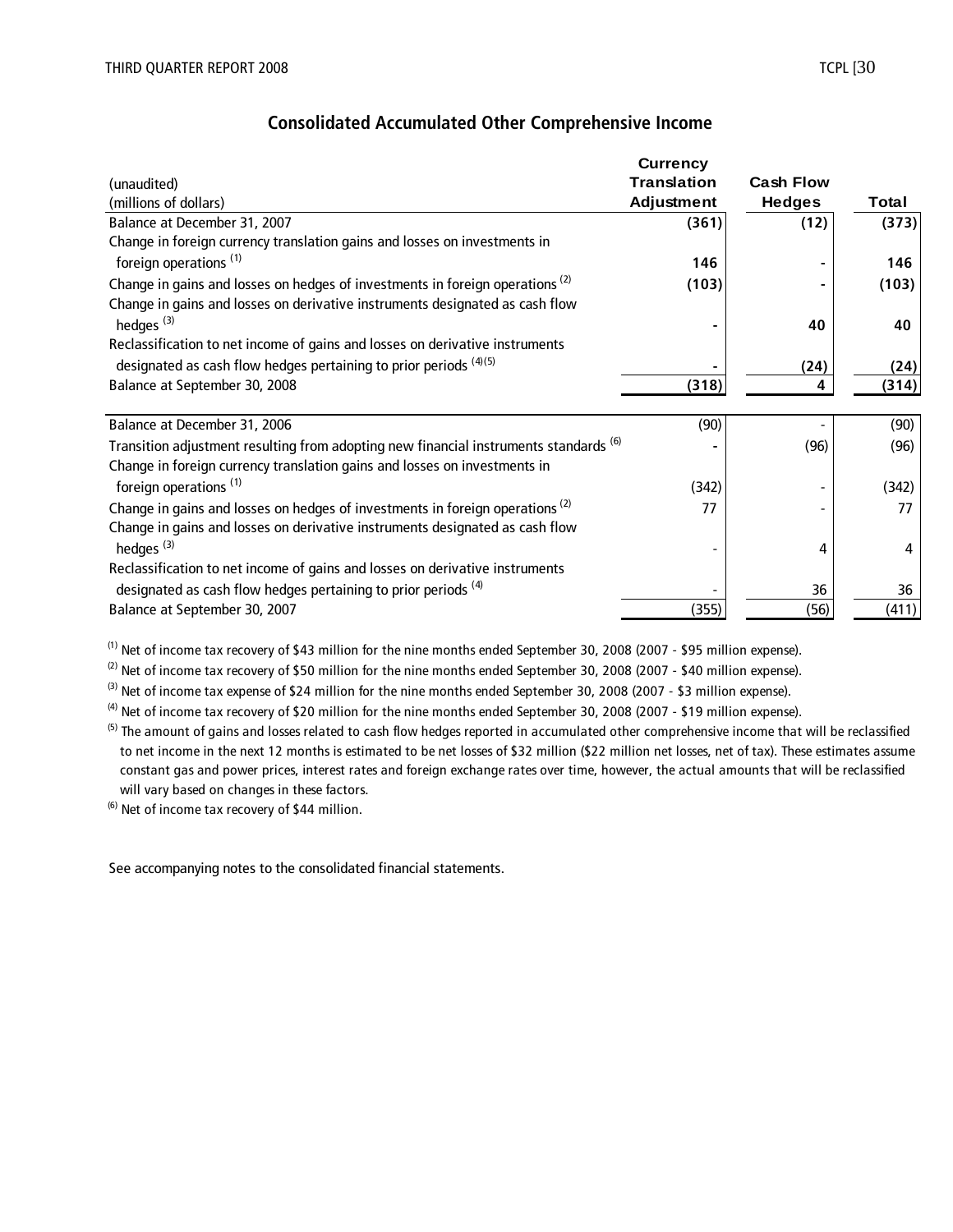| (unaudited)                                                             | Nine months ended September 30 |       |
|-------------------------------------------------------------------------|--------------------------------|-------|
| (millions of dollars)                                                   | 2008                           | 2007  |
| <b>Preferred Shares</b>                                                 | 389                            | 389   |
| <b>Common Shares</b>                                                    |                                |       |
| Balance at beginning of period                                          | 6,554                          | 4,712 |
| Proceeds from common shares issued                                      | 1,434                          | 1,587 |
| Balance at end of period                                                | 7,988                          | 6,299 |
| <b>Contributed Surplus</b>                                              |                                |       |
| Balance at beginning of period                                          | 281                            | 277   |
| Other                                                                   |                                | 3     |
| Balance at end of period                                                | 284                            | 280   |
| <b>Retained Earnings</b>                                                |                                |       |
| Balance at beginning of period                                          | 3,202                          | 2,719 |
| Transition adjustment resulting from adopting new financial             |                                |       |
| instruments accounting standards                                        |                                | 4     |
| Net income                                                              | 1,163                          | 854   |
| Preferred share dividends                                               | (17)                           | (17)  |
| Common share dividends                                                  | (612)                          | (548) |
| Balance at end of period                                                | 3,736                          | 3,012 |
| <b>Accumulated Other Comprehensive Income</b>                           |                                |       |
| Balance at beginning of period                                          | (373)                          | (90)  |
| Transition adjustment resulting from adopting new financial instruments |                                |       |
| standards                                                               |                                | (96)  |
| Other comprehensive income                                              | 59                             | (225) |
| Balance at end of period                                                | (314)                          | (411) |
| <b>Total Shareholders' Equity</b>                                       | 12,083                         | 9,569 |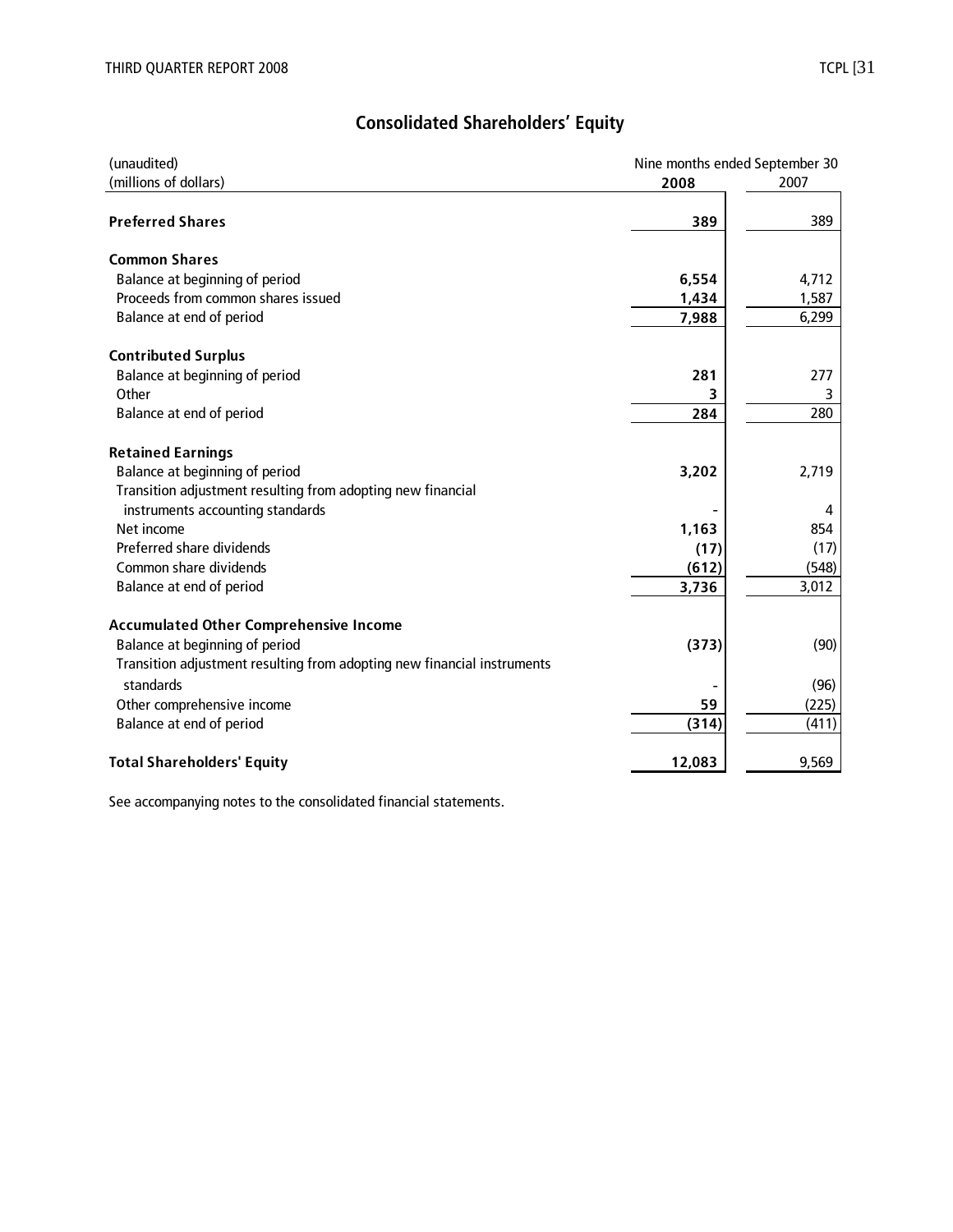# **Notes to Consolidated Financial Statements (Unaudited)**

# **1. Significant Accounting Policies**

The consolidated financial statements of TransCanada PipeLines Limited (TCPL or the Company) have been prepared in accordance with Canadian generally accepted accounting principles (GAAP). The accounting policies applied are consistent with those outlined in TCPL's annual audited Consolidated Financial Statements for the year ended December 31, 2007. These Consolidated Financial Statements reflect all normal recurring adjustments that are, in the opinion of management, necessary to present fairly the financial position and results of operations for the respective periods. These Consolidated Financial Statements do not include all disclosures required in the annual financial statements and should be read in conjunction with the 2007 audited Consolidated Financial Statements included in TCPL's 2007 Annual Report. Amounts are stated in Canadian dollars unless otherwise indicated.

In Pipelines, which consists primarily of the Company's investments in regulated pipelines and regulated natural gas storage facilities, annual revenues and net income fluctuate over the long term based on regulators' decisions and negotiated settlements with shippers. Generally, quarter-over-quarter revenues and net income during any particular fiscal year remain relatively stable with fluctuations resulting from adjustments being recorded due to regulatory decisions and negotiated settlements with shippers, seasonal fluctuations in short-term throughput on U.S. pipelines, acquisitions and divestitures, and developments outside of the normal course of operations.

In Energy, which consists primarily of the Company's investments in electrical power generation plants and non-regulated natural gas storage facilities, quarter-over-quarter revenues and net income are affected by seasonal weather conditions, customer demand, market prices, planned and unplanned plant outages, acquisitions and divestitures, and developments outside of the normal course of operations.

In preparing these financial statements, TCPL is required to make estimates and assumptions that affect both the amount and timing of recording assets, liabilities, revenues and expenses since the determination of these items may be dependent on future events. The Company uses the most current information available and exercises careful judgement in making these estimates and assumptions. In the opinion of management, these consolidated financial statements have been properly prepared within reasonable limits of materiality and within the framework of the significant accounting policies.

# **2. Changes in Accounting Policies**

# Future Accounting Changes

# **International Financial Reporting Standards**

The Canadian Institute of Chartered Accountants' Accounting Standards Board (AcSB) announced that Canadian publicly accountable enterprises are required to adopt International Financial Reporting Standards (IFRS), as issued by the International Accounting Standards Board (IASB), effective January 1, 2011. In June 2008, the Canadian Securities Administrators proposed that Canadian public companies which are also SEC registrants, such as TCPL, could retain the option to prepare their financial statements under U.S. GAAP instead of IFRS. In August 2008, the SEC agreed to publish for public comment a proposal recommending that U.S. issuers be required to adopt IFRS using a phased-in approach based on market capitalization, starting in 2014.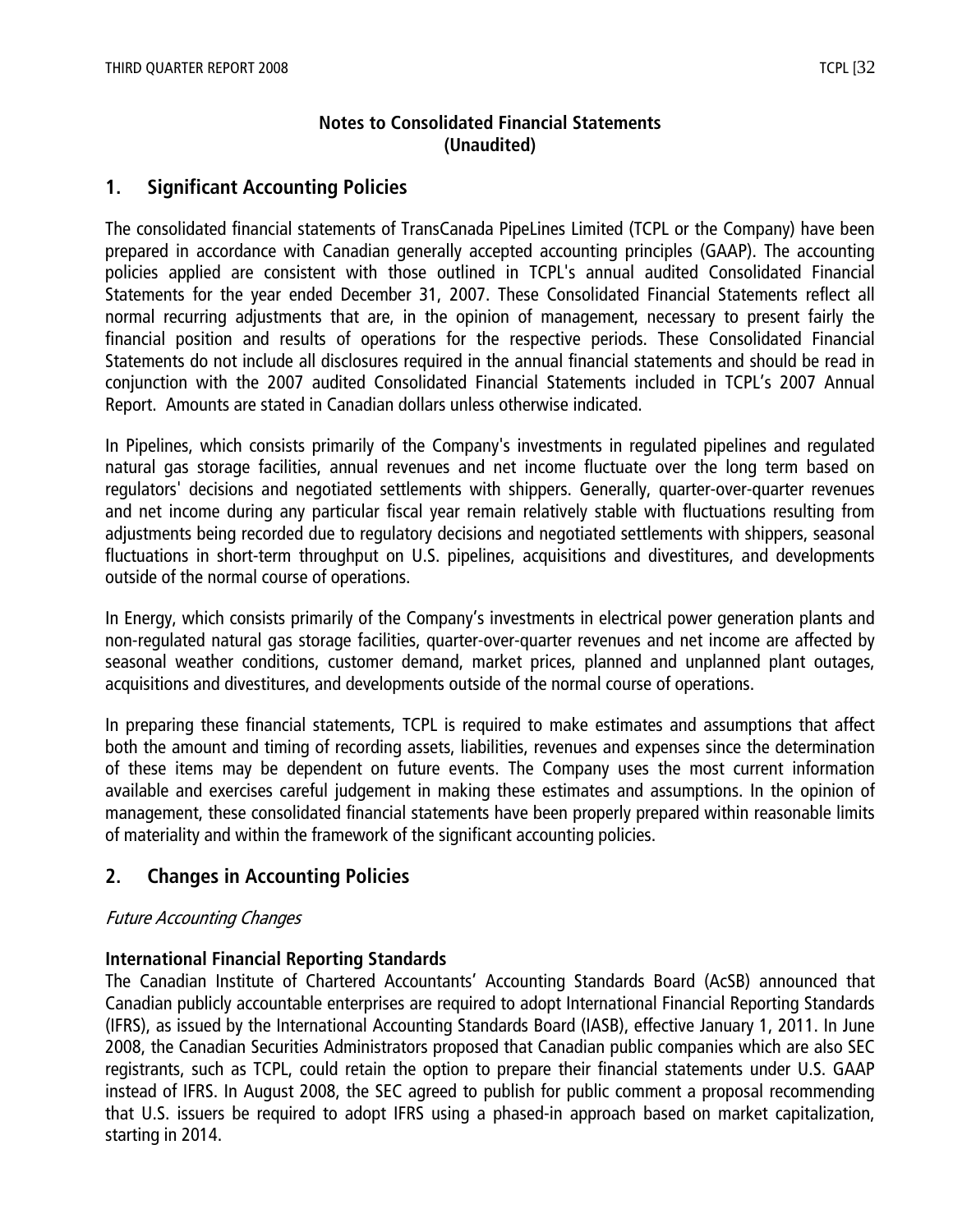TCPL is currently considering the impact a conversion to IFRS or U.S. GAAP would have on its accounting systems and financial statements. TCPL's conversion planning includes an analysis of project structure and governance, resourcing and training, analysis of key GAAP differences and a phased approach to assess current accounting policies. To date, TCPL has completed initial IFRS training of its staff and has begun analysing key differences between Canadian GAAP and IFRS.

Under existing Canadian GAAP, TCPL follows specific accounting policies unique to a rate-regulated business. TCPL is actively monitoring ongoing discussions and developments at the IASB and its International Financial Reporting Interpretations Committee (IFRIC) regarding potential future guidance to clarify the applicability of certain aspects of rate-regulated accounting under IFRS.

# **3. Segmented Information**

| Three months ended September 30                 | <b>Pipelines</b><br>Energy |       | Corporate |       | Total |      |       |       |
|-------------------------------------------------|----------------------------|-------|-----------|-------|-------|------|-------|-------|
| (unaudited - millions of dollars)               | 2008                       | 2007  | 2008      | 2007  | 2008  | 2007 | 2008  | 2007  |
| Revenues                                        | 1.141                      | 1.148 | 996       | 1.039 |       |      | 2,137 | 2,187 |
| Plant operating costs and other                 | (441)                      | (422) | (310)     | (315) |       | (2)  | (750) | (739) |
| Commodity purchases resold                      |                            | (6)   | (339)     | (447) |       |      | (339) | (453) |
| Depreciation                                    | (254)                      | (258) | (49)      | (40)  |       | ۰    | (303) | (298) |
|                                                 | 446                        | 462   | 298       | 237   |       | (2)  | 745   | 697   |
| Financial charges and non-controlling interests | (178)                      | (205) |           |       | (57)  | (68) | (235) | (273) |
| Financial charges of joint ventures             | (12)                       | (11)  | (6)       | (6)   |       |      | (18)  | (17)  |
| Interest income and other                       | 13                         | 16    | (1)       |       | 5     | 27   | 17    | 45    |
| Income taxes                                    | (96)                       | (99)  | (91)      | (77)  | 61    | 44   | (126) | (132) |
| <b>Net Income Applicable to Common Shares</b>   | 173                        | 163   | 200       | 156   | 10    |      | 383   | 320   |

| Nine months ended September 30                  | <b>Pipelines</b> |         | Energy  |          | Corporate |                          | Total    |          |
|-------------------------------------------------|------------------|---------|---------|----------|-----------|--------------------------|----------|----------|
| (unaudited - millions of dollars)               | 2008             | 2007    | 2008    | 2007     | 2008      | 2007                     | 2008     | 2007     |
| Revenues                                        | 3,417            | 3,500   | 2,870   | 3,139    |           |                          | 6,287    | 6,639    |
| Plant operating costs and other                 | (1,255)          | (1,222) | (924)   | (1,005)  | (2)       | (5)                      | (2, 181) | (2, 232) |
| Commodity purchases resold                      |                  | (71)    | (1,096) | (1, 476) |           | ۰                        | (1,096)  | (1, 547) |
| Depreciation                                    | (765)            | (769)   | (135)   | (119)    |           |                          | (900)    | (888)    |
|                                                 | 1,397            | 1.438   | 715     | 539      | (2)       | (5)                      | 2.110    | 1,972    |
| Financial charges and non-controlling interests | (582)            | (628)   |         |          | (156)     | (202)                    | (738)    | (829)    |
| Financial charges of joint ventures             | (34)             | (40)    | (17)    | (17)     |           |                          | (51)     | (57)     |
| Interest income and other                       | 60               | 45      | 3       | 8        | 22        | 70                       | 85       | 123      |
| Calpine bankruptcy settlements                  | 279              | ٠       |         |          |           | $\overline{\phantom{0}}$ | 279      |          |
| Writedown of Broadwater LNG project costs       |                  |         | (41)    |          |           |                          | (41)     |          |
| Income taxes                                    | (428)            | (331)   | (199)   | (175)    | 129       | 134                      | (498)    | (372)    |
| <b>Net Income Applicable to Common Shares</b>   | 692              | 484     | 461     | 356      | (7)       | (3)                      | 1.146    | 837      |

#### **Total Assets**

| (unaudited - millions of dollars) | September 30, 2008 | December 31, 2007 |
|-----------------------------------|--------------------|-------------------|
| <b>Pipelines</b>                  | 22,846             | 22,024            |
| Energy                            | 10,816             | 7,037             |
| Corporate                         | 3,035              | 2,104             |
|                                   | 36.697             | 31.165            |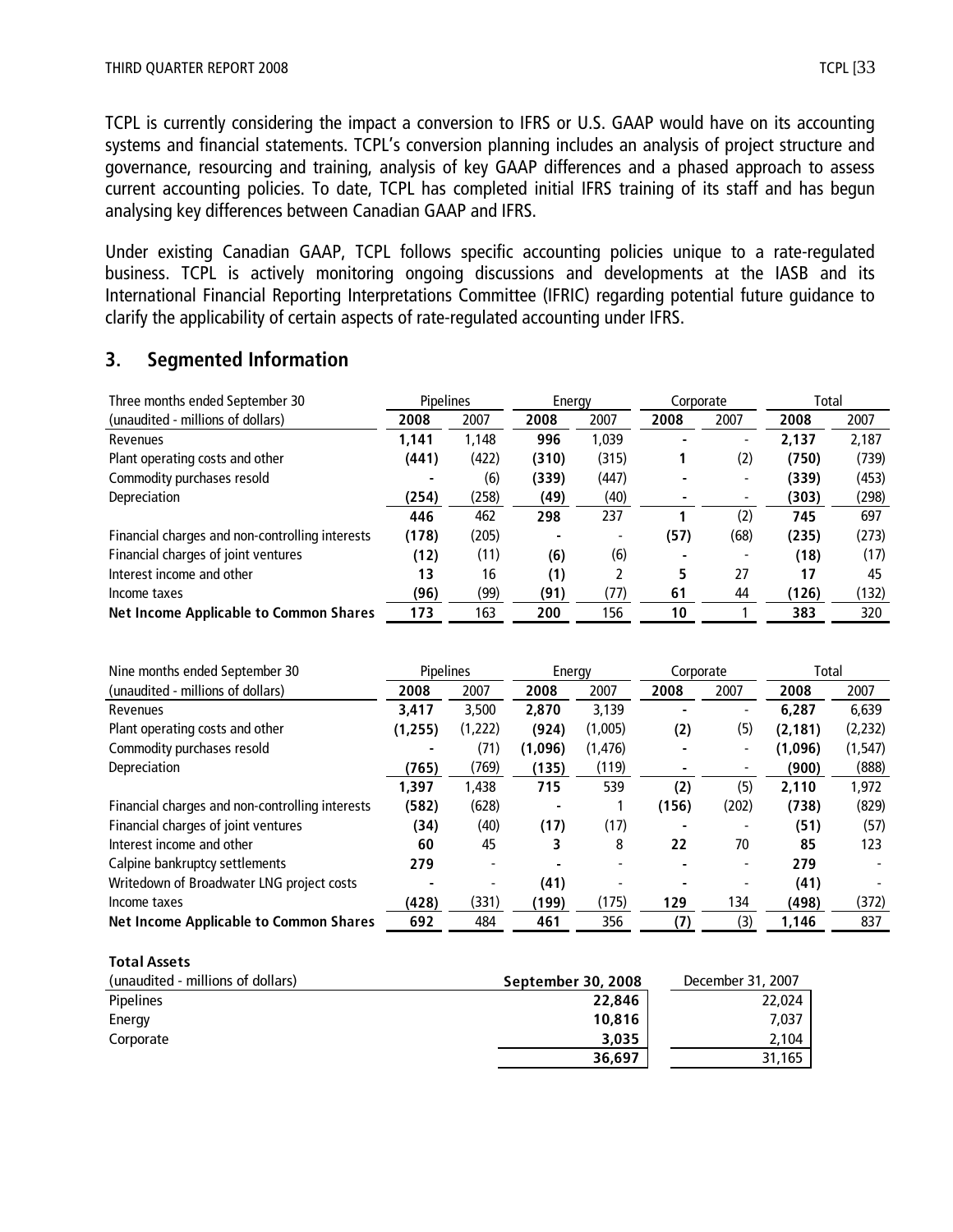# **4. Acquisitions**

## Ravenswood

On August 26, 2008, TCPL acquired from National Grid plc (National Grid) 100 per cent of the outstanding equity of KeySpan-Ravenswood, LLC and KeySpan Ravenswood Services Corp. for US\$2.9 billion, subject to certain post-closing adjustments. The two companies together own, control and operate the Ravenswood Generating Station (Ravenswood), a 2,480 megawatt power facility located in Queens, New York. The acquisition was accounted for using the purchase method of accounting. TCPL began consolidating Ravenswood in the Energy segment subsequent to the acquisition date.

The preliminary allocation of the purchase price at September 30, 2008 was as follows:

**Purchase Price Allocation** (unaudited) (millions of US dollars) Current assets 169 Plant, property and equipment 1,421 Other non-current assets 495 Goodwill 905 Current liabilities (19) Other non-current liabilities (58) 2,913

A preliminary allocation of the purchase price has been made using fair values of the net assets at the date of acquisition. Goodwill will be evaluated on an annual basis for impairment. Factors that contributed to goodwill included the opportunity to expand in the U.S. market and to gain a stronger competitive position in the North American power generation business. The goodwill recognized on this transaction is amortizable for tax purposes.

# **5. Long-Term Debt**

On August 13, 2008, TCPL issued \$500 million of medium-term notes maturing on August 20, 2013 and bearing interest at 5.05 per cent. These notes were issued under the debt shelf prospectus filed in Canada in March 2007 qualifying for issuance \$1.5 billion of medium-term notes. At September 30, 2008, the Company had \$1 billion of remaining capacity available under this shelf prospectus. The proceeds from these notes were used to partially fund the Alberta System's capital program and for general corporate purposes.

On August 6, 2008, TCPL issued US\$850 million and US\$650 million of Senior Unsecured Notes maturing on August 15, 2018 and August 15, 2038, respectively, and bearing interest at 6.50 per cent and 7.25 per cent, respectively. The proceeds from these notes were used to partially fund the Ravenswood acquisition and for general corporate purposes. These notes were issued under the debt shelf prospectus filed in the U.S. in September 2007 qualifying for issuance US\$2.5 billion of debt securities. At September 30, 2008, the Company had fully utilized its capacity under the prospectus and intends to file a new U.S. debt shelf prospectus in fourth-quarter 2008.

On June 27, 2008, TCPL executed an agreement with a syndicate of banks for a US\$1.5 billion, committed, unsecured, one-year bridge loan facility, at a floating interest rate based on the London Interbank Offered Rate. The facility is extendible at the option of the Company for an additional six-month term. On August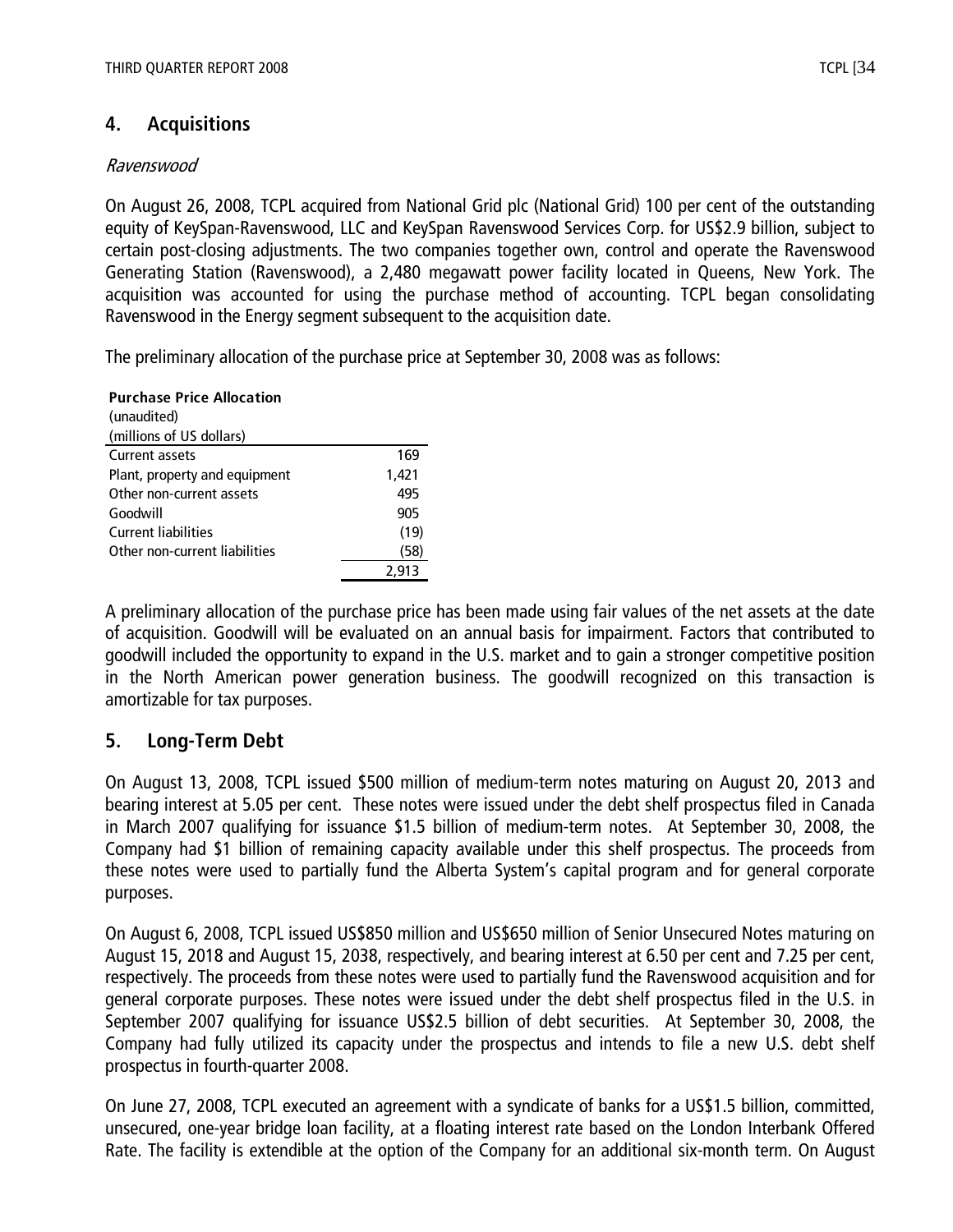25, 2008, the Company utilized US\$255 million from this facility to fund a portion of the Ravenswood acquisition and cancelled the remainder of the commitment. At September 30, 2008, US\$255 million remained outstanding on the facility.

In the three and nine months ended September 30, 2008, the Company capitalized interest related to capital projects of \$38 million and \$97 million, respectively.

# **6. Share Capital**

In third quarter 2008, TCPL issued 32.7 million common shares to TransCanada Corporation (TransCanada) resulting in proceeds of approximately \$1.3 billion.

In second quarter 2008, TCPL issued 1.9 million common shares to TransCanada resulting in proceeds of approximately \$69 million.

In first quarter 2008, TCPL issued 1.5 million common shares to TransCanada resulting in proceeds of approximately \$56 million.

TransCanada's Board of Directors approved the issuance of common shares from treasury at a discount of two per cent to participants in TransCanada's Dividend Reinvestment and Share Purchase Plan for the dividends payable on January 30, 2009 for the quarter ending December 31, 2008. Under this plan, eligible TCPL preferred shareholders may reinvest their dividends and make optional cash payments to obtain additional TransCanada common shares. TransCanada reserves the right to alter the discount or return to purchasing shares on the open market at any time.

# **7. Financial Instruments and Risk Management**

TCPL continues to manage and monitor its exposure to market, counterparty credit and liquidity risk. With the acquisition of Ravenswood in third-quarter 2008, the Company has additional exposures to fluctuations in power and natural gas prices, and new exposures to fluctuations in the price of fuel oil and kerosene. As with the Company's other exposures to commodity price fluctuations, these risks will be managed through the use of commodity contracts and derivative instruments.

TCPL's exposure to U.S. dollar fluctuations has increased as a result of the Ravenswood acquisition. The net foreign exchange impact is offset by certain related debt and financing costs being denominated in U.S. dollars, exposures in certain of TCPL's businesses and by the Company's hedging activities.

At September 30, 2008, TCPL's consolidated Value-at-Risk (VaR), which is used to estimate the potential impact resulting from exposure to market risk, was \$21 million (December 31, 2007 – \$8 million). The increase since December 31, 2007 was primarily due to the Ravenswood acquisition.

TCPL has significant exposures to financial institutions as they provide committed credit lines as well as critical liquidity in the foreign exchange and interest rate derivative and energy wholesale markets, and letters of credit to mitigate TCPL's exposures to non-creditworthy counterparties.

During the recent deterioration of global financial markets, TCPL has continued to closely monitor and reassess the creditworthiness of its counterparties, including financial institutions. This has resulted in TCPL reducing or mitigating its exposure to certain counterparties where it is deemed warranted and permitted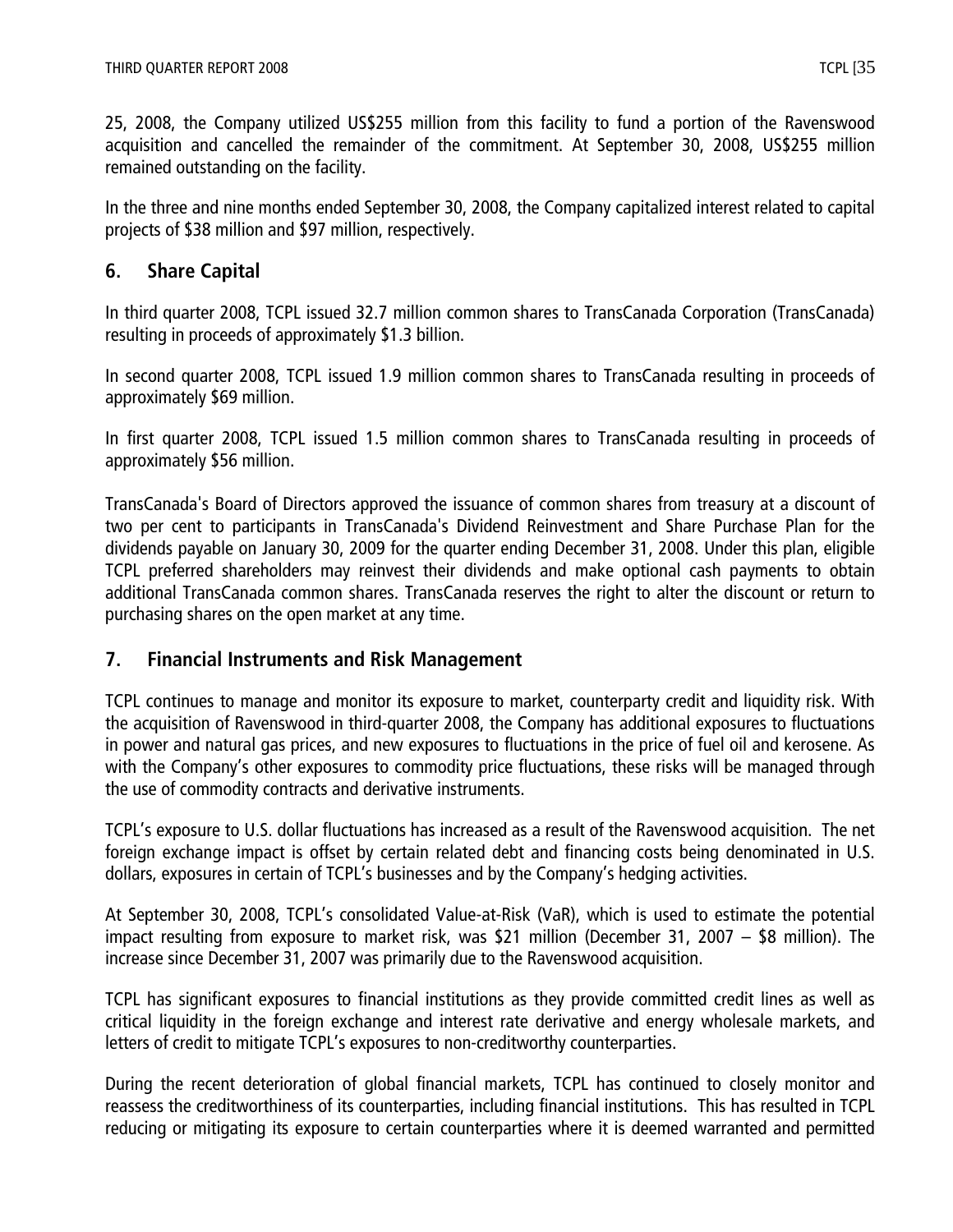under contractual terms. As part of its ongoing operations, TCPL must balance its market and counterparty risks when making business decisions.

TCPL does not have material exposures in either the SemGroup, L.P. bankruptcy or the Lehman Brothers Holdings Inc. and affiliates (LBHI) bankruptcy except for ANR's long-term firm transportation and storage contracts with a subsidiary of LBHI. On October 16, 2008, a bankruptcy court approved the sale of this LBHI non-bankrupt subsidiary to Electricité de France S.A. (EDF), rated AA-/Negative Watch. The Company expects that EDF will fully support these contractual obligations. The Company is currently awaiting regulatory approvals on this sale.

The Company continues to manage its liquidity risk by ensuring sufficient cash and credit facilities are available to meet its operating and capital expenditure obligations when due, under both normal and stressed economic conditions.

## Natural Gas Inventory

At September 30, 2008, \$92 million of proprietary natural gas inventory held in storage was included in Inventories (December 31, 2007 - \$190 million). Effective April 1, 2007, TCPL began valuing its proprietary natural gas inventory at fair value, as measured by the one-month forward price for natural gas less selling costs. The Company did not have any proprietary natural gas inventory prior to April 1, 2007. The change in fair value of proprietary natural gas inventory in the three and nine months ended September 30, 2008 resulted in net unrealized losses of \$108 million and \$7 million, respectively, which were recorded as a decrease to Revenues and Inventories (three and nine months ended September 30, 2007 – net unrealized losses of \$2 million and \$25 million, respectively). The net change in fair value of natural gas forward purchase and sales contracts in the three and nine months ended September 30, 2008 resulted in a net unrealized gain of \$106 million and a net unrealized loss of \$1 million, respectively (three and nine months ended September 30, 2007 - net unrealized gains of \$4 million and \$20 million, respectively), which were included in Revenues.

## Net Investment in Self-Sustaining Foreign Operations

The Company hedges its net investment in self-sustaining foreign operations with U.S. dollar-denominated debt, cross-currency swaps, forward foreign exchange contracts and options. At September 30, 2008, the Company had designated U.S. dollar-denominated debt with a carrying value of \$6.2 billion (US\$5.9 billion) and a fair value of \$5.8 billion (US\$5.5 billion), and had entered into derivatives with a fair value of \$9 million (US\$9 million) to further reduce the net investment exposure.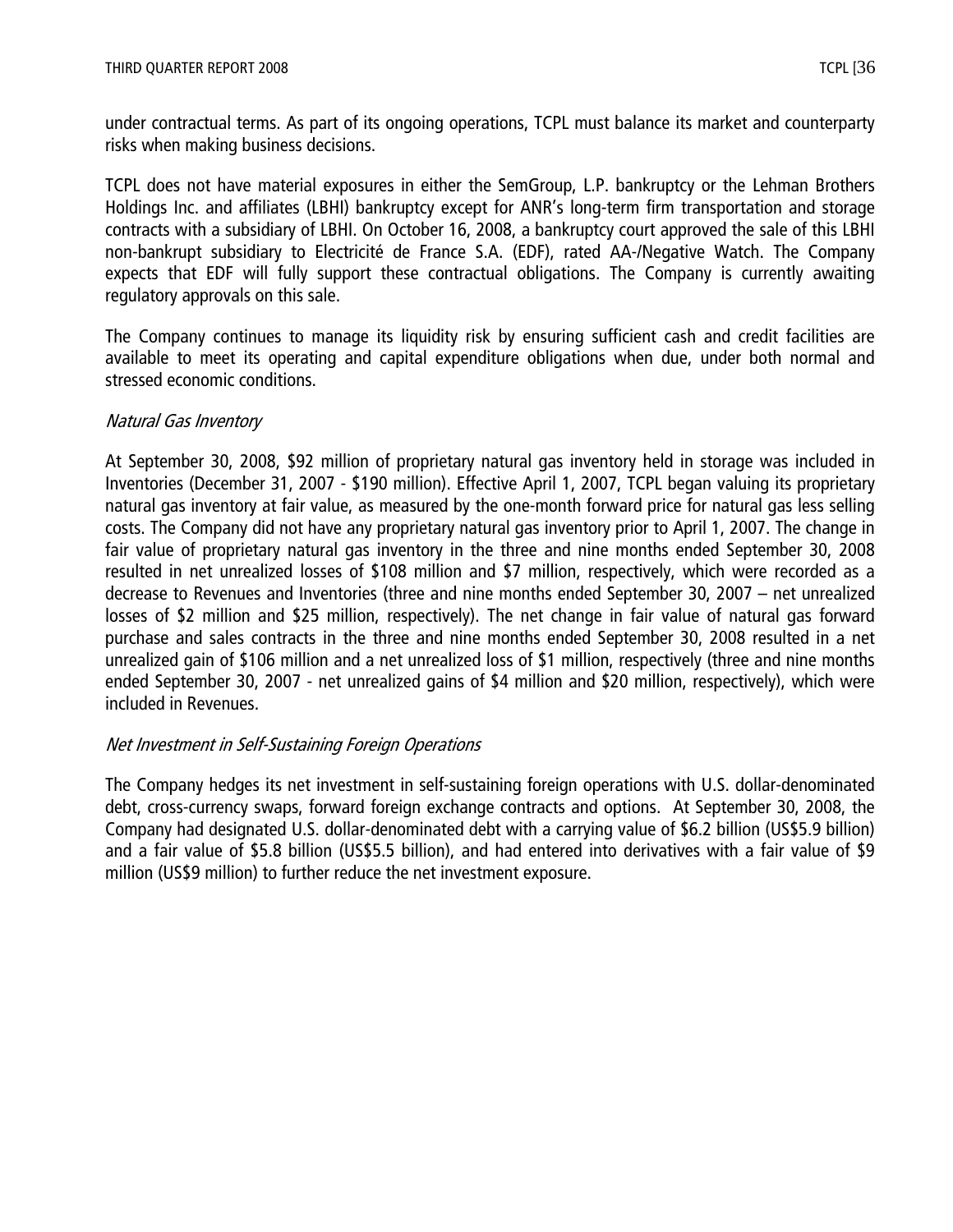Information for the derivatives used to hedge the Company's net investment in its foreign operations is as follows:

## **Derivatives Hedging Net Investment in Foreign Operations**

Asset/(Liability) (unaudited)

| September 30, 2008   |                    |                      | December 31, 2007 |
|----------------------|--------------------|----------------------|-------------------|
|                      | <b>Notional or</b> |                      | Notional or       |
| Fair                 | Principal          | Fair                 | Principal         |
| Value <sup>(1)</sup> | <b>Amount</b>      | Value <sup>(1)</sup> | Amount            |
|                      |                    |                      |                   |
|                      |                    |                      |                   |
| 39                   | U.S. 1,550         | 77                   | U.S.350           |
|                      |                    |                      |                   |
| (46)                 | <b>U.S. 2,780</b>  | (4)                  | <b>U.S. 150</b>   |
|                      |                    |                      |                   |
|                      | <b>U.S. 500</b>    | 3                    | U.S. 600          |
|                      |                    |                      |                   |
| (9)                  | U.S. 4,830         | 76                   | U.S. 1,100        |
|                      | (2)                |                      |                   |

(1) Fair values are equal to carrying values.

(2) As at September 30, 2008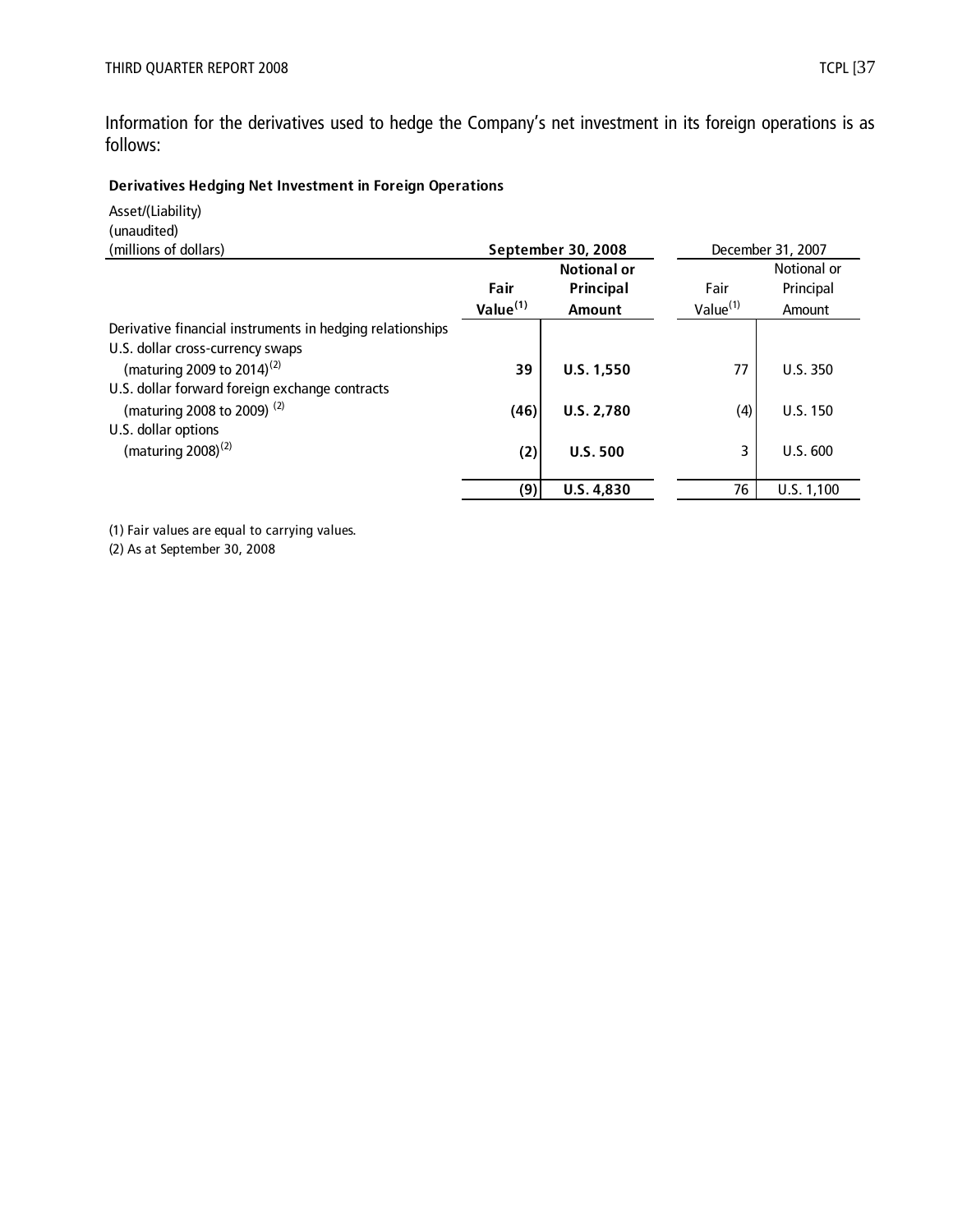| September 30, 2008<br>(all amounts in millions unless otherwise indicated)             | Power      |           | Natural<br>Gas |           | Interest   |
|----------------------------------------------------------------------------------------|------------|-----------|----------------|-----------|------------|
|                                                                                        |            |           |                |           |            |
| <b>Derivative Financial Instruments Held for Trading</b><br>Fair Values <sup>(1)</sup> |            |           |                |           |            |
| Assets                                                                                 | \$<br>62   |           | 95             |           | 30         |
| <b>Liabilities</b>                                                                     | \$<br>(48) | \$<br>\$  | (75)           | \$<br>\$  | (25)       |
| <b>Notional Values</b>                                                                 |            |           |                |           |            |
|                                                                                        |            |           |                |           |            |
| Volumes <sup>(2)</sup>                                                                 |            |           |                |           |            |
| Purchases                                                                              | 3,170      |           | 57             |           |            |
| <b>Sales</b>                                                                           | 3,775      |           | 62             |           |            |
| Canadian dollars                                                                       |            |           | $\blacksquare$ |           | 1,021      |
| U.S. dollars                                                                           |            |           |                |           | U.S. 1,400 |
| Net unrealized gains/(losses) in the period <sup>(3)</sup>                             |            |           |                |           |            |
| Three months ended September 30, 2008                                                  | \$<br>5    | \$        |                | \$        | 5          |
| Nine months ended September 30, 2008                                                   | \$         | \$        | (12)           | \$        | 3          |
|                                                                                        |            |           |                |           |            |
| Net realized gains/(losses) in the period <sup>(3)</sup>                               |            |           |                |           |            |
| Three months ended September 30, 2008                                                  | \$<br>12   | \$        | (12)           | \$        | 2          |
| Nine months ended September 30, 2008                                                   | \$<br>21   | \$        | (6)            | \$        | 12         |
| Maturity dates                                                                         | 2008-2014  | 2008-2011 |                | 2008-2018 |            |
|                                                                                        |            |           |                |           |            |
| Derivative Financial Instruments in Hedging Relationships <sup>(4)(5)</sup>            |            |           |                |           |            |
| Fair Values <sup>(1)</sup>                                                             |            |           |                |           |            |
| Assets                                                                                 | \$<br>156  | \$        | 3              | \$        | 5.         |
| <b>Liabilities</b>                                                                     | \$<br>(88) | \$        | (14)           | \$        | (20)       |
| <b>Notional Values</b>                                                                 |            |           |                |           |            |
| Volumes $(2)$                                                                          |            |           |                |           |            |
| Purchases                                                                              | 7,024      |           | 14             |           |            |
| <b>Sales</b>                                                                           | 15,549     |           |                |           |            |
| Canadian dollars                                                                       |            |           |                |           | 50         |
| U.S. dollars                                                                           |            |           |                |           | U.S. 1,125 |
|                                                                                        |            |           |                |           |            |
| Net realized gains/(losses) in the period <sup>(3)</sup>                               |            |           |                |           |            |
| Three months ended September 30, 2008                                                  | \$<br>14   | \$        | (1)            | \$        | (2)        |
| Nine months ended September 30, 2008                                                   | \$<br>(24) | \$        | 18             | \$        | (4)        |
| <b>Maturity dates</b>                                                                  | 2008-2014  |           | 2008-2011      |           | 2009-2019  |

Information for the Company's derivative financial instruments is as follows:

 $(1)$  Fair value is equal to the carrying value of these derivatives.

 $(2)$  Volumes for power and natural gas derivatives are in gigawatt hours (Gwh) and billion cubic feet (Bcf), respectively.

 the financial instrument has been settled. <sup>(3)</sup> All realized and unrealized gains and losses are included in Net Income. Realized gains and losses are included in Net Income after

 fair value hedges with a fair value of \$3 million. <sup>(4)</sup> All hedging relationships are designated as cash flow hedges except for interest-rate derivative financial instruments designated as

 changes in fair value of power and natural gas cash flow hedges that were ineffective in offsetting the change in fair value of their related underlying positions. There were no gains or losses included in Net Income for the three and nine months ended September 30, 2008 for discontinued cash flow hedges. <sup>(5)</sup> Net Income for the three and nine months ended September 30, 2008 included gains of \$7 million and \$4 million, respectively, for the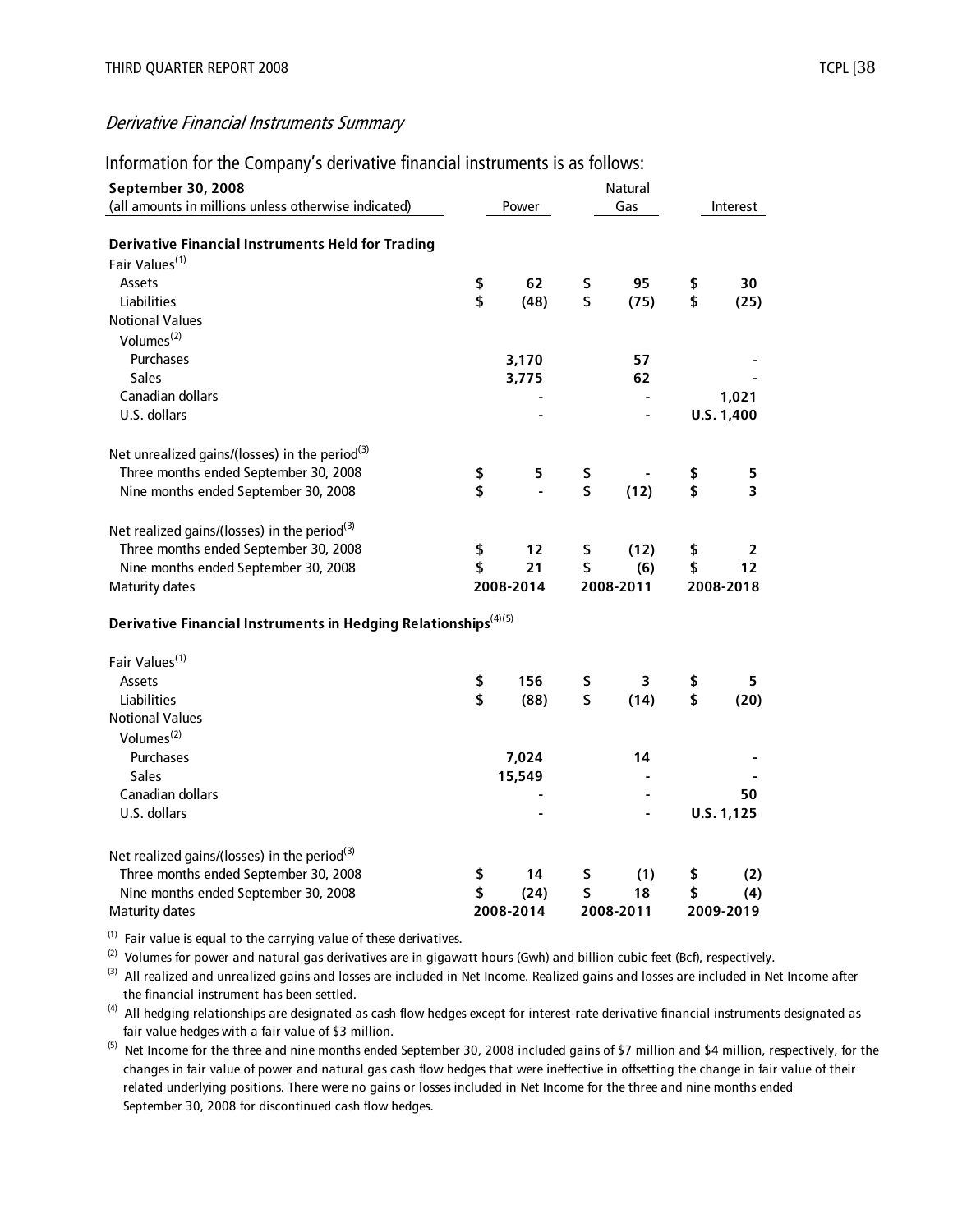| 2007<br>(all amounts in millions unless otherwise indicated)                                                 | Power       | Natural<br>Gas | Interest        |
|--------------------------------------------------------------------------------------------------------------|-------------|----------------|-----------------|
| <b>Derivative Financial Instruments Held for Trading</b>                                                     |             |                |                 |
| Fair Values <sup>(1)(4)</sup>                                                                                |             |                |                 |
| Assets                                                                                                       | \$<br>55    | \$<br>43       | \$<br>23        |
| Liabilities                                                                                                  | \$<br>(44)  | \$<br>(19)     | \$<br>(18)      |
| Notional Values <sup>(4)</sup>                                                                               |             |                |                 |
| Volumes <sup>(2)</sup>                                                                                       |             |                |                 |
| Purchases                                                                                                    | 3,774       | 47             |                 |
| <b>Sales</b><br>Canadian dollars                                                                             | 4,469       | 64             |                 |
| U.S. dollars                                                                                                 |             |                | 615<br>U.S. 550 |
|                                                                                                              |             |                |                 |
| Net unrealized gains/(losses) in the period <sup>(3)</sup>                                                   |             |                |                 |
| Three months ended September 30, 2007                                                                        | \$<br>2     | \$<br>23       | \$              |
| Nine months ended September 30, 2007                                                                         | \$<br>11    | \$<br>6        | \$<br>1         |
| Net realized gains/(losses) in the period <sup>(3)</sup>                                                     |             |                |                 |
| Three months ended September 30, 2007                                                                        | \$<br>2     | \$<br>18       | \$<br>3         |
| Nine months ended September 30, 2007                                                                         | \$<br>(7)   | \$<br>36       | \$<br>4         |
| Maturity dates <sup>(4)</sup>                                                                                | 2008 - 2016 | 2008 - 2010    | 2008 - 2016     |
| Derivative Financial Instruments in Hedging Relationships <sup>(5)(6)</sup><br>Fair Values <sup>(1)(4)</sup> |             |                |                 |
| Assets                                                                                                       | \$<br>135   | \$<br>19       | \$<br>2         |
| Liabilities                                                                                                  | \$<br>(104) | \$<br>(7)      | \$<br>(16)      |
| Notional Values <sup>(4)</sup><br>Volumes <sup>(2)</sup>                                                     |             |                |                 |
| Purchases                                                                                                    | 7,362       | 28             |                 |
| <b>Sales</b>                                                                                                 | 16,367      | 4              |                 |
| Canadian dollars                                                                                             |             |                | 150             |
| U.S. dollars                                                                                                 |             |                | U.S. 875        |
| Net realized (losses)/gains in the period <sup>(3)</sup>                                                     |             |                |                 |
| Three months ended September 30, 2007                                                                        | \$<br>(51)  | \$<br>10       | \$<br>2         |
| Nine months ended September 30, 2007                                                                         | \$<br>(37)  | \$<br>7        | \$<br>3         |
| Maturity dates <sup>(4)</sup>                                                                                | 2008 - 2013 | 2008 - 2010    | 2008 - 2013     |

 $(1)$  Fair value is equal to the carrying value of these derivatives.

 $(2)$  Volumes for power and natural gas derivatives are in Gwh and Bcf, respectively.

 the financial instrument has been settled. <sup>(3)</sup> All realized and unrealized gains and losses are included in Net Income. Realized gains and losses are included in Net Income after

 $(4)$  As at December 31, 2007.

 as fair value hedges with a fair value of \$2 million at December 31, 2007.  $(5)$  All hedging relationships are designated as cash flow hedges except for interest-rate derivative financial instruments designated

 for the changes in fair value of power and natural gas cash flow hedges that were ineffective in offsetting the change in fair value of their related underlying positions. Net Income for the three and nine months ended September 30, 2007 included nil and a \$4 million loss, respectively, for the changes in fair value of an interest-rate cash flow hedge that was reclassified as a result of discontinuance of cash flow hedge accounting when the anticipated transaction was identified as not probable of occurring by the end of the originally specified time period. <sup>(6)</sup> Net Income for the three and nine months ended September 30, 2007 included losses of \$4 million and \$7 million, respectively,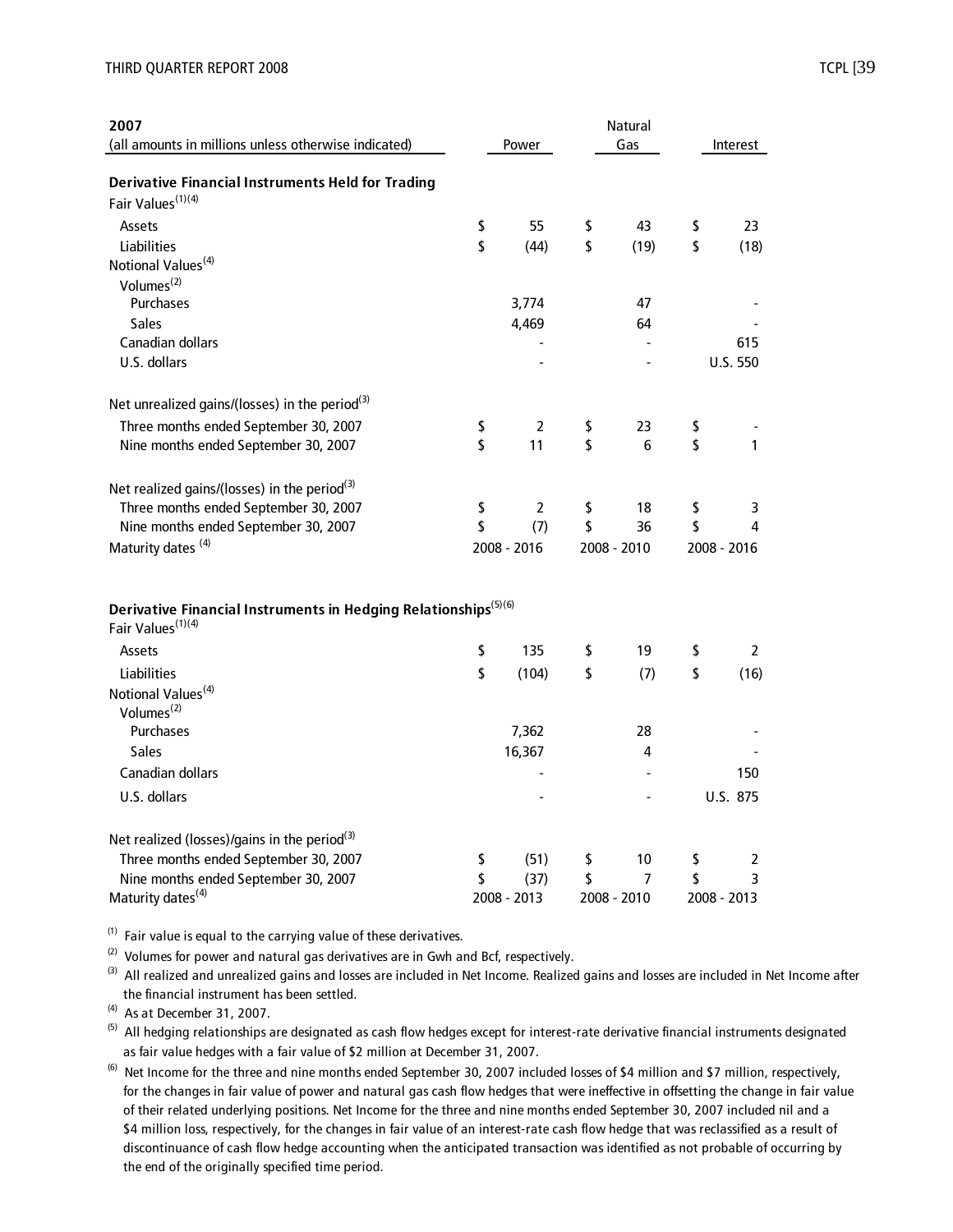## **8. Employee Future Benefits**

The net benefit plan expense for the Company's defined benefit pension plans and other post-employment benefit plans for the three and nine months ended September 30, 2008 is as follows:

| Three months ended September 30                    |                              | <b>Pension Benefit Plans</b> |                            | <b>Other Benefit Plans</b> |  |  |
|----------------------------------------------------|------------------------------|------------------------------|----------------------------|----------------------------|--|--|
| (unaudited - millions of dollars)                  | 2008                         | 2007                         | 2008                       | 2007                       |  |  |
| Current service cost                               | 13                           | 11                           |                            |                            |  |  |
| Interest cost                                      | 20                           | 19                           |                            |                            |  |  |
| Expected return on plan assets                     | (23)                         | (23)                         |                            |                            |  |  |
| Amortization of net actuarial loss                 |                              |                              |                            |                            |  |  |
| Amortization of past service costs                 |                              |                              |                            |                            |  |  |
| Net benefit cost recognized                        | 15                           | 15                           | 3                          |                            |  |  |
|                                                    |                              |                              |                            |                            |  |  |
| Nine months ended September 30                     | <b>Pension Benefit Plans</b> |                              | <b>Other Benefit Plans</b> |                            |  |  |
| (unaudited - millions of dollars)                  | 2008                         | 2007                         | 2008                       | 2007                       |  |  |
| Current service cost<br>Interest cost              | 38<br>59                     | 33<br>54                     | 6                          |                            |  |  |
| Expected return on plan assets                     | (69)                         | (62)                         | (1)                        | (1)                        |  |  |
| Amortization of transitional obligation related to |                              |                              |                            |                            |  |  |
| regulated business                                 |                              |                              |                            |                            |  |  |
| Amortization of net actuarial loss                 | 13                           | 19                           |                            |                            |  |  |
| Amortization of past service costs                 |                              | 3                            |                            | (1)                        |  |  |

# **9. Calpine Bankruptcy Settlements**

Certain subsidiaries of Calpine Corporation (Calpine) filed for bankruptcy protection in both Canada and the U.S. in 2005. Gas Transmission Northwest Corporation (GTNC) and Portland reached agreements with Calpine for allowed unsecured claims in the Calpine bankruptcy. In February 2008, GTNC and Portland received initial distributions of 9.4 million shares and 6.1 million shares, respectively, which represented approximately 85 per cent of their agreed-for claims. These shares were subsequently sold into the open market and resulted in total pre-tax income of \$279 million.

## **10. Writedown of Development Costs**

On March 24, 2008, the U.S. Federal Energy Regulatory Committee authorized the construction and operation of the Broadwater liquefied natural gas (LNG) project, subject to the conditions reflected in the authorization. On April 10, 2008, the New York State Department of State rejected a proposal to construct the Broadwater facility. As a result of this unfavourable decision, TCPL wrote down \$27 million after tax (\$41 million pre-tax) of costs that had been previously capitalized for the Broadwater LNG project to March 31, 2008.